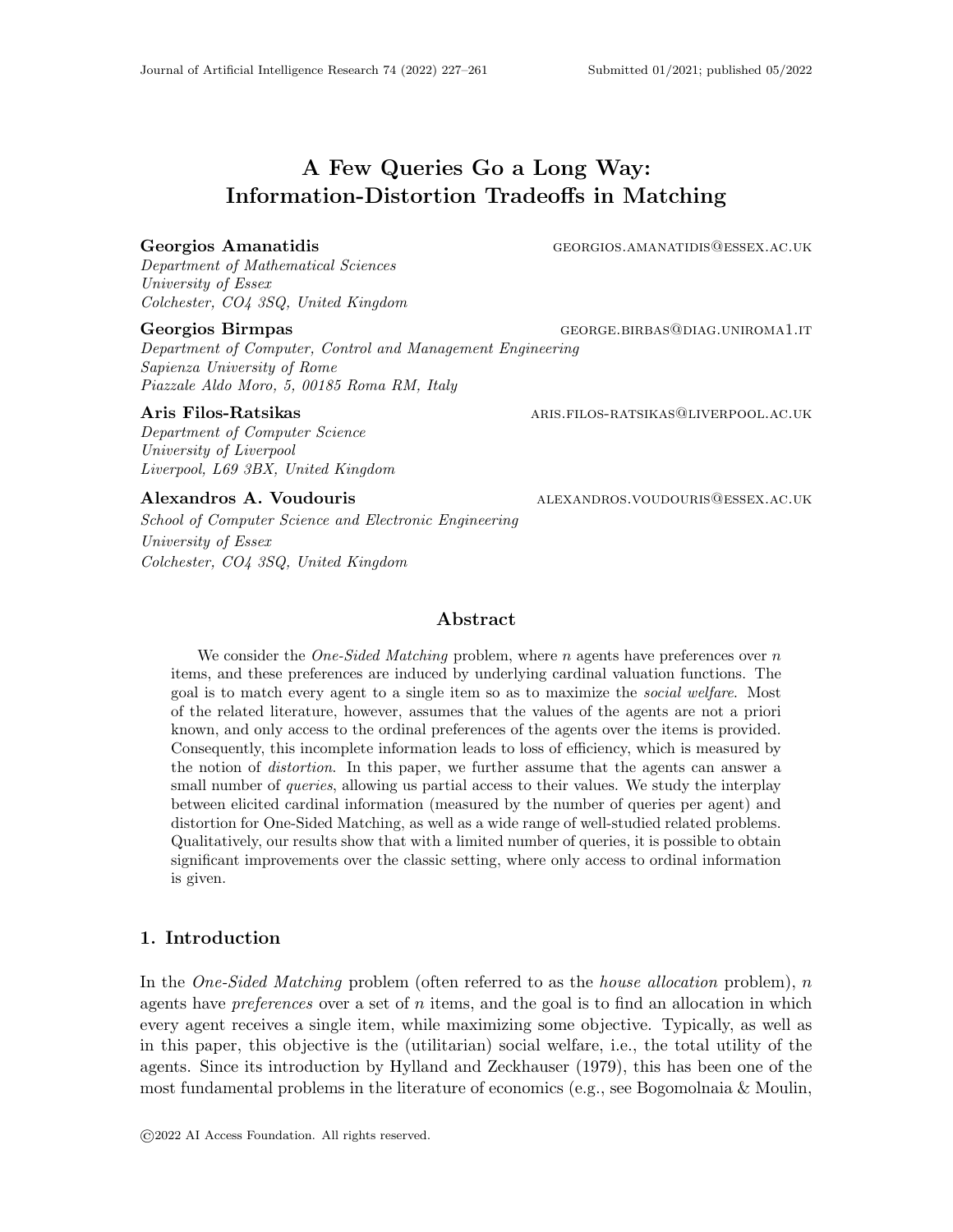2001; Svensson, 1999), and has also been extensively studied in computational social choice (e.g., see Klaus et al., 2016).

The classic work on the problem (including Hylland and Zeckhauser's seminal paper) assumes that the preferences of the agents are captured by cardinal valuation functions, assigning numerical values to the different items; these can be interpreted as their von Neuman-Morgenstern utilities (Von Neumann & Morgenstern, 1947). From a more algorithmic viewpoint, one can envision a weighted complete bipartite graph (with agents and items forming the two sides of the partition), where the weights of the edges are given by these values. Crucially, most of the related literature assumes that the designer only has access to the preference rankings of the agents over the items (i.e., the ordinal preferences) induced by the underlying values, but not to the values themselves.<sup>1</sup> This is motivated by the fact that it is fairly standard to ask the agents to simply order the items, while it is arguably much more demanding to require them to specify exact numerical values for all items.

This begs the following natural question: What is the effect of this limited information on the goals of the algorithm designer? In 2006, Procaccia and Rosenschein defined the notion of *distortion* to measure precisely this effect, when the goal is to maximize the social welfare. Their original research agenda was put forward for settings in general social choice (also referred to as voting), but has since then flourished to capture several different scenarios, including One-Sided Matching (Anshelevich et al., 2021). For the latter problem, Filos-Ratsikas et al. (2014), showed that the best possible distortion achieved by any ordinal  $\alpha$  hos-rtatisfies et al. (2014), showed that the best possible distortion athered by any ordinal algorithm is  $\Theta(\sqrt{n})$ , even using randomization, and even if the valuations are normalized. For deterministic algorithms, we show that the corresponding bound is  $\Theta(n^2)$  (Theorem 1).

While the aforementioned bounds establish a stark impossibility when one has access only to ordinal information, they do not rule out the prospect of good approximations when it is possible to elicit some cardinal information. Indeed, the cognitive burden of eliciting cardinal values in the literature has mostly been considered in the two extremes; either full cardinal information or not at all. Conceivably though, if the agents are needed to come up with only  $\alpha$  few cardinal values, the elicitation process would not be very demanding, while it could potentially have wondrous effects on the social welfare. This approach was advocated recently by Amanatidis et al. (2021), who proposed to study the tradeoffs between the number of cardinal value queries per agent and distortion. For the general social choice setting of Procaccia and Rosenschein (2006), Amanatidis et al. (2021) actually showed that with a limited number of such queries, one can significantly improve upon the existing strong impossibilities (Boutilier et al., 2015; Caragiannis et al., 2017). Motivated by the success of this approach for general social choice settings, we extend this research agenda and aim to answer the following question for One-Sided Matching:

What are the best possible information-distortion tradeoffs in One-Sided Matching? Can we achieve significant improvements over the case of only ordinal preferences, by making only a few cardinal value queries per agent?

<sup>1.</sup> The pseudo-market mechanism of Hylland and Zeckhauser (1979) is a notable exception.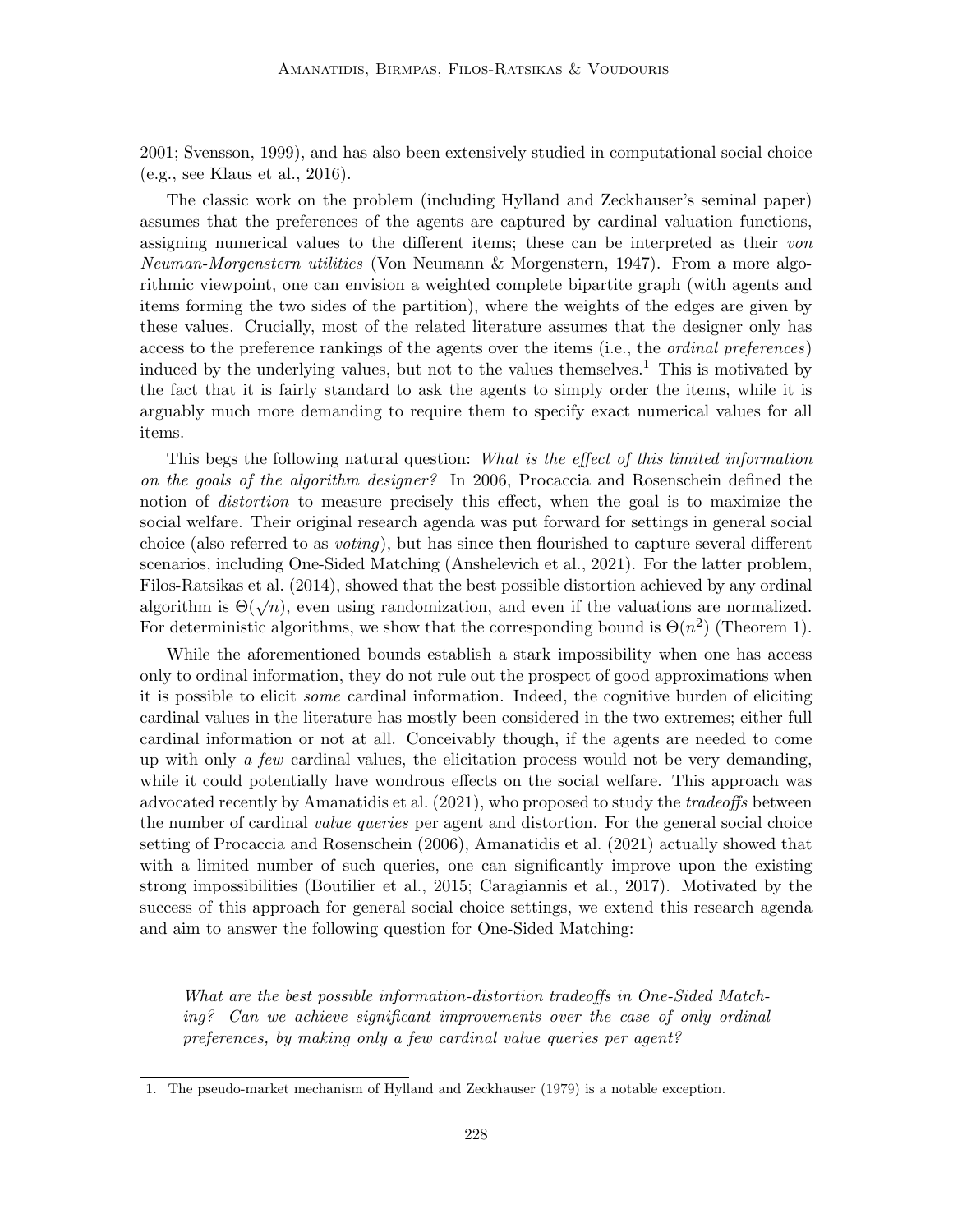### 1.1 Our Contribution

We consider the One-Sided Matching problem with the goal of maximizing the social welfare under limited information. We adopt the standard assumption in the related literature that the agents provide as input their ordinal preferences over the items, and that these are induced by their cardinal valuation functions. Following the agenda put forward by Amanatidis et al. (2021), we also assume implicit access to the numerical values of the agents via *value queries*; we may ask for an agent  $i$  and an item  $j$ , and obtain the agent's value,  $v_i(i)$ , for that item.

We measure the performance of an algorithm by the standard notion of *distortion*, and our goal is to explore the tradeoffs between distortion and the number of queries we need per agent. As the two extremes, we note that if we use n queries per agent, we recover the complete cardinal valuation profile and thus the distortion is 1, whereas if we use 0 queries, i.e., we use only the ordinal information, the best possible distortion is  $\Theta(n^2)$  (see Theorem 1). The latter bound holds even if we consider valuation functions that satisfy the *unit-sum* normalization, i.e., the sum of the values of each agent for all the items is 1. As we mentioned earlier, even when allowing randomization, the best possible distortion is As we mentioned earlier, even when anowing randomization, the best possible distortion is<br>still quite large  $(\Theta(\sqrt{n});$  Filos-Ratsikas et al., 2014) without employing any value queries. In this work, we only consider deterministic algorithms, and leave the study of randomized algorithms for future work.

We provide the following results:

- In Section 3, we present an algorithm parametrized by  $\lambda$ , which achieves distortion  $O(n^{1/(\lambda+1)})$  by making  $O(\lambda \log n)$  queries per agent. In particular, by setting  $\lambda = 1$ and  $\lambda = O(\log n)$  we achieve respectively
	- distortion  $O(\sqrt{n})$  using  $O(\log n)$  queries per agent;
	- constant distortion using  $O(\log^2 n)$  queries per agent.

The algorithm is inspired by a conceptually similar idea presented by Amanatidis et al. (2021) for the social choice setting. In Section 6 we adapt our algorithm to provide analogous information-distortion tradeoffs for a wide range of well-studied optimization problems, including Two-Sided Matching, General Graph Matching and the Clearing Kidney Exchanges.

- Next, still in Section 3, motivated by the analysis of the class of algorithms mentioned above as well as our lower bounds in Section 4, we consider a class of instances (coined k-well-structured instances) that captures the case where the agents (roughly) agree on the ranking of the items. We present a simple algorithm achieving distortion  $O(k \cdot n^{1/k})$  by making only k queries per agent for these instances.
- In Section 4 we show a lower bound of  $\Omega(n^{1/k}/k)$  on the distortion of any algorithm that makes k queries per agent. An immediate consequence of this bound is that it is impossible to achieve constant distortion without asking almost log  $n$  queries! When  $k$ is a constant, our aforementioned results on  $k$ -well-structured instances also establish the tightness of our construction, since the proof uses instances of this type. Furthermore, using a construction which exploits the same ordinal but different cardinal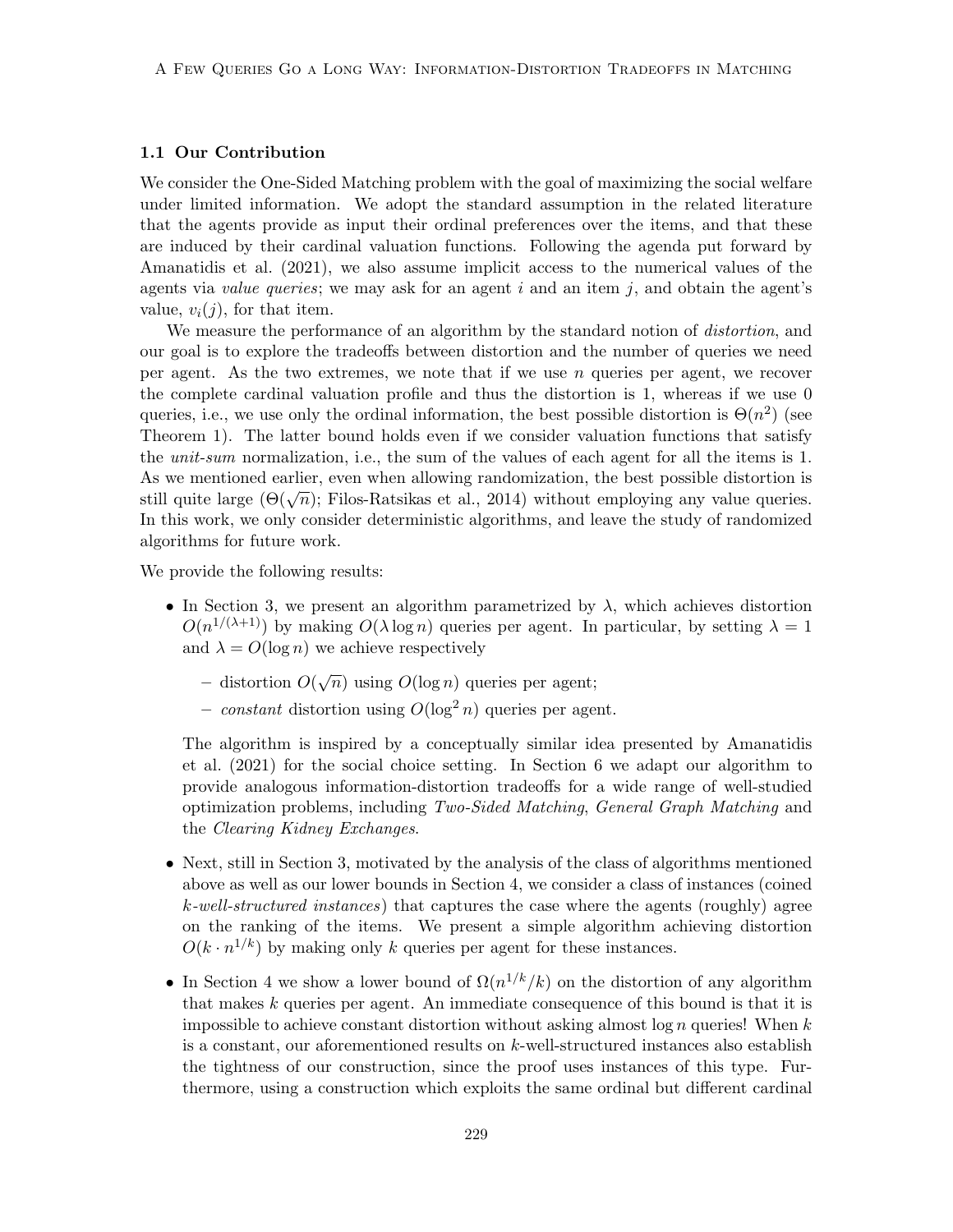| $unit-sum$<br>valuations | $\Theta(n^2)$                |                           |                                  | $\frac{\tilde{O}\left(n^{2/3}\right)}{\Omega\left(n^{1/3}\right)} = \Omega\left(n^{1/(k+1)}\right) = \Omega\left(\frac{n^{1/(k+1)}}{k}\right)$ |                                |                          |                          |  |
|--------------------------|------------------------------|---------------------------|----------------------------------|------------------------------------------------------------------------------------------------------------------------------------------------|--------------------------------|--------------------------|--------------------------|--|
| unrestricted             | unbounded                    | $O(\sqrt{n})$<br>$[2-WS]$ | $O(n^{1/k})$<br>$[k-WS]$         | $O\left(k\,n^{1/k}\right) \ \left[ \begin{smallmatrix} k\text{-WS} \end{smallmatrix} \right]$                                                  | $O(n^{1/(\lambda+1)})$         |                          |                          |  |
| valuations               |                              | $\Omega(\sqrt{n})$        | $\Omega(n^{1/k})$                | $\Omega(\frac{n^{1/k}}{h})$                                                                                                                    |                                | O(1)                     |                          |  |
|                          |                              |                           |                                  |                                                                                                                                                |                                |                          |                          |  |
|                          | ordinal info,<br>$0$ queries | 2 queries                 | $k$ queries<br>$(k = \Theta(1))$ | $k$ queries<br>$(k = \omega(1))$                                                                                                               | $O(\lambda \log n)$<br>queries | $O(\log^2 n)$<br>queries | full info<br>$n$ queries |  |

Figure 1: An overview of our results. Some of the distortion guarantees hold for k-wellstructured instances; this is indicated in brackets next to the bound. The upper bounds that hold for unrestricted valuations also obviously hold for unit-sum valuations. All of the lower bounds hold even for instances with the same ordinal preferences for all agents.

information, we show that even under the stronger assumption of unit-sum normalization, the distortion cannot be better than  $\Omega(n^{1/(k+1)}/k)$  with k queries per agent.

• In Section 5 we present our main algorithmic result for unit-sum valuations, namely a novel algorithm which achieves distortion  $O(n^{2/3}\sqrt{\log n})$  using only *two* queries per agent.

Our results are summarized in Figure 1. We note that our upper bounds for unrestricted valuations are robust to "errors" in the responses to the queries (albeit not stated this way for the sake of simplicity). As long as the reported values are within a constant multiplicative factor from the true values, qualitatively there is no change in any of our bounds.

### Technical Overview

Our parametrized class of algorithms developed in Section 3 is based on the following idea. First, every agent is queried for their favorite item. Then, for each agent, the algorithm partitions the items into sets so that the value of the agent for all items in a set is lowerbounded by a carefully defined quantity; these sets are constructed via a sequence of binary search subroutines. Finally, the algorithm outputs a matching that maximizes the social welfare, with respect to the "simulated" values obtained via this process.

A similar idea was proposed by Amanatidis et al. (2021) for the social choice setting. We remark, however, that if one translates their result directly to our setting (by interpreting matchings as *alternatives* and running their algorithm), it yields inconsequential distortion bounds, as well as an exponential-time running time for the algorithm. To obtain meaningful bounds, the key is to adopt the principle of their approach rather than the exact solution proposed. As a matter of fact, in Section 6, we show that the same principle can be further refined and applied to a plethora of other combinatorial optimization problems on graphs with additive objectives. In particular, we show bounds of similar flavor for several wellstudied problems, such as: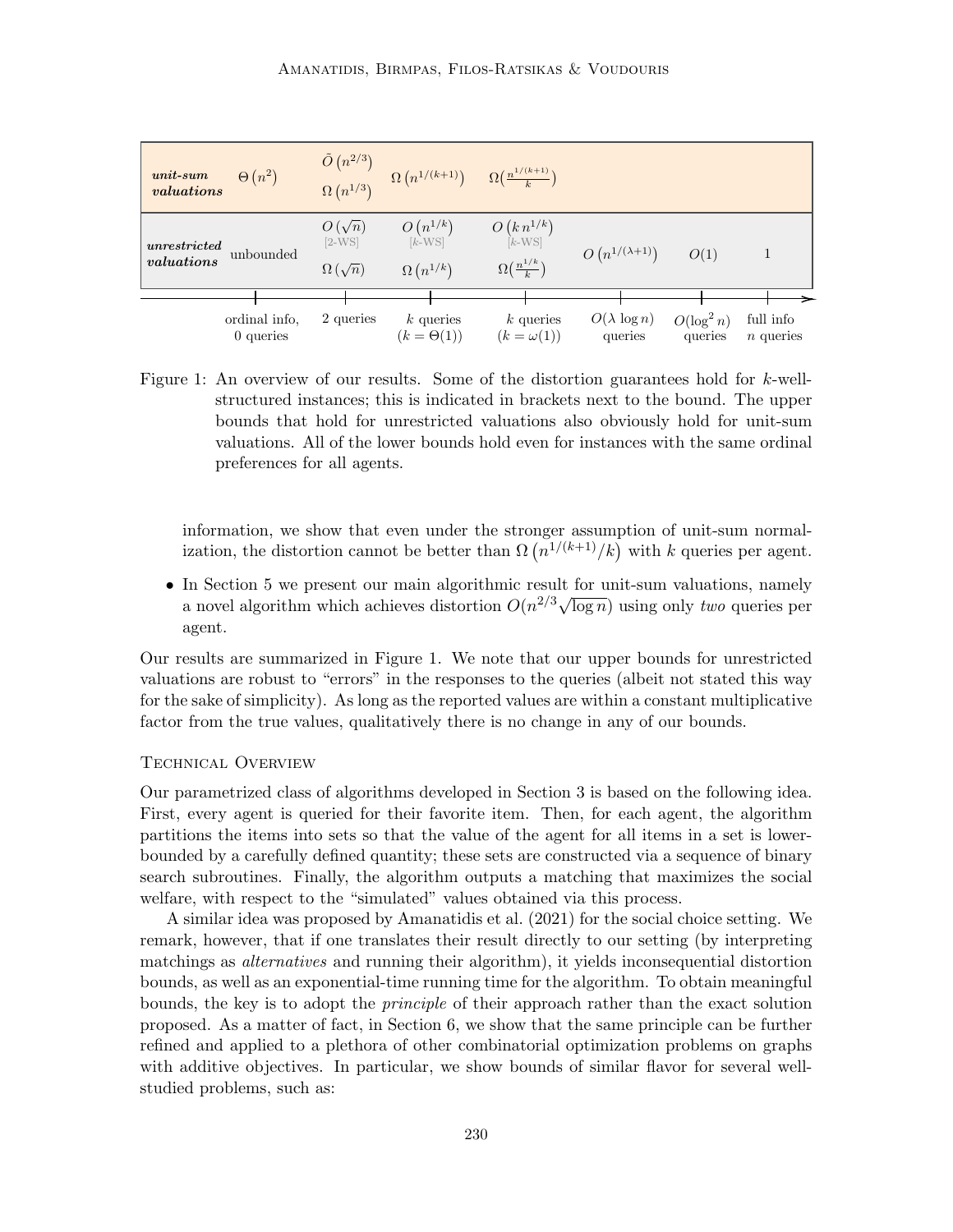- Two-Sided (Perfect) Matching (i.e., a (perfect) matching on a bipartite graph with agents on each side);
- General Graph Matching (i.e., a matching on a general graph with agents being the vertices);
- General Resource Allocation (i.e., the allocation of  $m$  items to  $n$  agents under various constraints);
- Max k-Sum Clustering (i.e., a generalization of matchings on graphs, see the paper of Anshelevich & Sekar, 2016a);
- Clearing Kidney  $\ell$ -Exchanges (i.e., a cycle cover with restricted cycle length, see the paper of Abraham et al., 2007).

With regard to our results for k-well-structured instances in Section 3, we note that we obtain a notable improvement over the tradeoffs achieved by the aforementioned approach. √ For instance, a distortion of  $O(\sqrt{n})$  is achievable here using only two queries! To provide some intuition, one can think of k-well-structured instances as capturing cases for which there is a general agreement on the set of the "most valuable items", although the agents might rank the items in this set in different ways. For example, most researchers in Artificial Intelligence would agree on the top 5 publication venues, although they might rank those 5 venues differently. The parameter  $k$  captures the different "levels" of agreement.

An interesting class of instances that are k-well-structured for every  $k$  is that of instances where all the agents have the *same ranking* over all items. These instances are important because intuitively, they highlight the challenge of social welfare maximization under ordinal information. How is an algorithm in that case supposed to distinguish between pairs of high and low value? Perhaps somewhat surprisingly, it turns out that such instances are more amenable to handling via a smaller number of queries. In fact, the related literature has been concerned in the past with this type of instances; e.g., Filos-Ratsikas et al. (2014) used such instances in their lower bound constructions and referred to them as *ordered* instances. Plaut and Roughgarden (2020) and Barman and Krishnamurthy (2020) also considered such instances in the context of fair division of indivisible items. We also use such instances for our lower bound constructions in Section 4; in that sense, we do not only provide improved upper bounds for an interesting class of instances but we also show the tightness of the analysis for our lower bound constructions.

We remark that the results of Sections 3 and 6 do not require any normalization assumptions. For agents with unit-sum normalized valuations, in Section 5, we present an sumptions. For agents with unit-sum normalized valuations, in Section 5, we present an algorithm which achieves a distortion of  $O(n^{2/3}\sqrt{\log n})$  using only two queries per agent. The algorithm is adaptive, and uses the second query differently, depending on the maximum value that it sees after querying all agents at the first position. While this result is not tight based on our lower bound of  $\Omega(n^{1/3})$  for this case, we consider it as one of the highlights of this work. In particular, it shows that sublinear distortion is possible even with a deterministic algorithm using a constant number of queries per agent.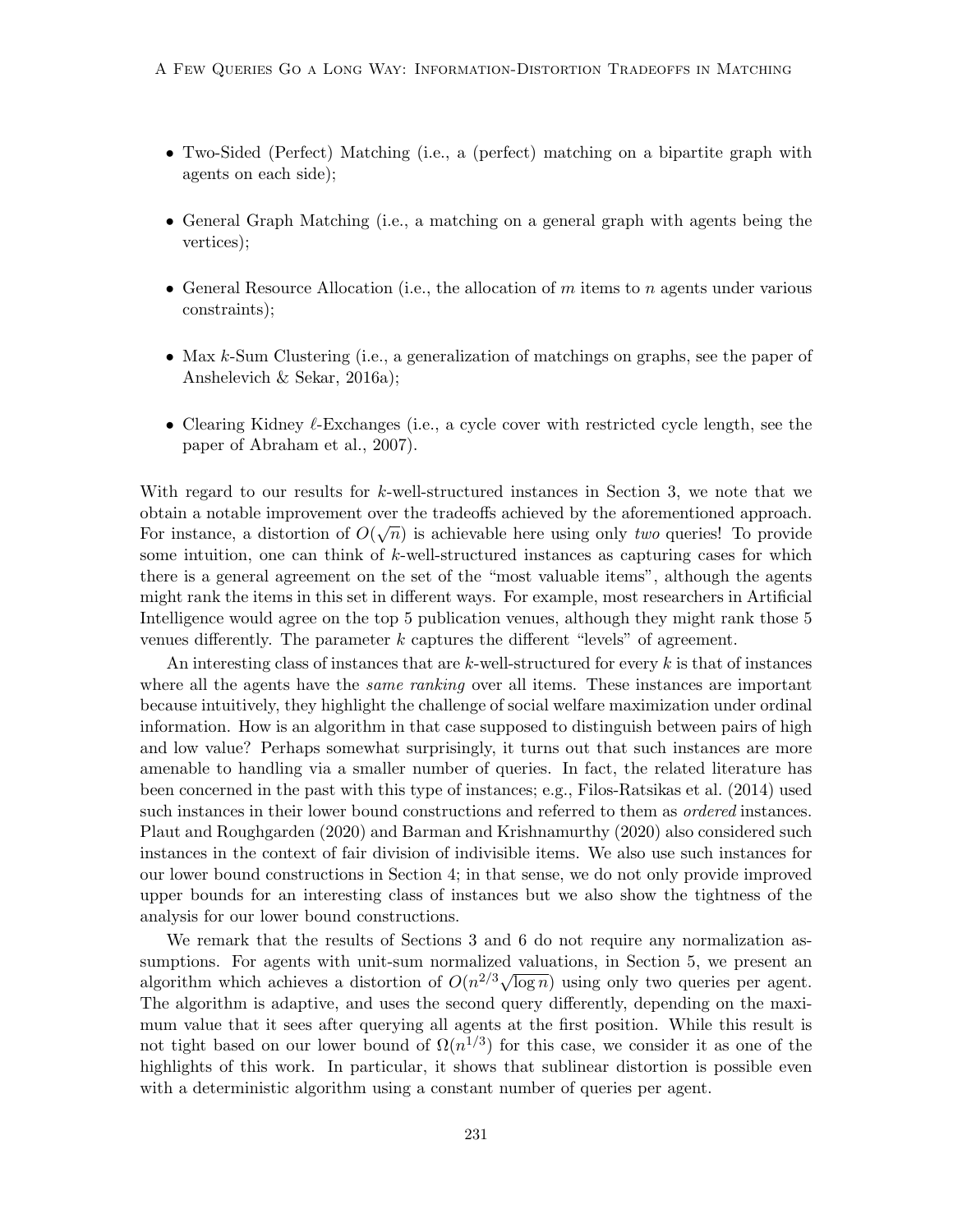#### 1.2 Related Work

The One-Sided Matching problem in the context of agents with preferences over items was firstly introduced by Hylland and Zeckhauser (1979). The classic literature in economics (e.g., see Bogomolnaia & Moulin, 2001; Svensson, 1999 and references therein) was mostly concerned with axiomatic properties, and has proposed several solutions and impossibilities; see the surveys of Sönmez and Unver  $(2011)$  and Abdulkadiroglu and Sönmez  $(2013)$  for more information.

The effects of limited information on the social welfare objective were studied most notably in the work of Filos-Ratsikas et al. (2014) mentioned earlier. Further, a line of work Anshelevich & Sekar, 2016a, 2016b; Anshelevich & Zhu, 2017; Abramowitz & Anshelevich, 2018 studied related settings on graphs, and showed distortion bounds for matching problems and their generalizations. A crucial difference from our work is that they consider symmetric weights on the edges of the graph, which corresponds to cases where agents are paired with other agents (e.g., matching or clustering) and the value of an agent  $i$  for another agent  $j$  is the same as the value of  $j$  for  $i$ . In contrast, in the graph problems that we consider, the weights are assumed to be *asymmetric*; the weight of an edge is given by the sum of weights of incident vertices.<sup>2</sup> This makes the results markedly different. Another important distinction is that most of the aforementioned works operate in the setting where the edge weights satisfy the triangle inequality, whereas we impose no such restriction. Caragiannis et al. (2016) study one-side matching settings in metric spaces, and thus their work also falls into this category, but is quite distinct as they focus on cost objectives rather than welfare.

For general social choice settings (i.e., voting), the distortion of ordinal algorithms has been studied in a long list of papers, e.g., see (Procaccia & Rosenschein, 2006; Anshelevich & Postl, 2017; Anshelevich et al., 2018; Boutilier et al., 2015; Caragiannis et al., 2017; Benade et al., 2017; Caragiannis et al., 2018; Fain et al., 2019; Filos-Ratsikas & Miltersen, 2014; Goel et al., 2017; Munagala & Wang, 2019; Feldman et al., 2016; Gkatzelis et al., 2020; Caragiannis et al., 2022). Most of the related work considers the standard case where only ordinal information is given, with a few notable exceptions (Abramowitz et al., 2019; Benade et al., 2017; Bhaskar et al., 2018; Filos-Ratsikas et al., 2020; Filos-Ratsikas & Voudouris, 2021; Anshelevich et al., 2022). In this context, there is also a line of work that considers the effects of limited ordinal information on the distortion, e.g., see (Fain et al., 2019; Kempe, 2020; Gross, Anshelevich, & Xia, 2017). For the one-sided matching problem, a related approach was taken recently by Hosseini et al. (2021), who consider approximations to ordinal objectives via next-best queries, i.e., queries which reveal the next best option of an agent, compared to the previous query.

The approach of enhancing the expressiveness of algorithms by equipping them with cardinal queries that we adopt in this paper was first suggested by Amanatidis et al. (2021). It should be noted that this is in nature quite different from another related recent approach proposed by Mandal et al. (2019, 2020), which considers the communication complexity of voting algorithms. In that setting, the algorithm must elicit a limited number of bits of

<sup>2.</sup> Anshelevich et al. (2013) refer to this setting as "Asymmetric Edge-Labeled Graphs" as opposed to "Symmetric Edge-Labeled Graphs", which is the setting of Anshelevich and Sekar (2016a) and the other works mentioned above.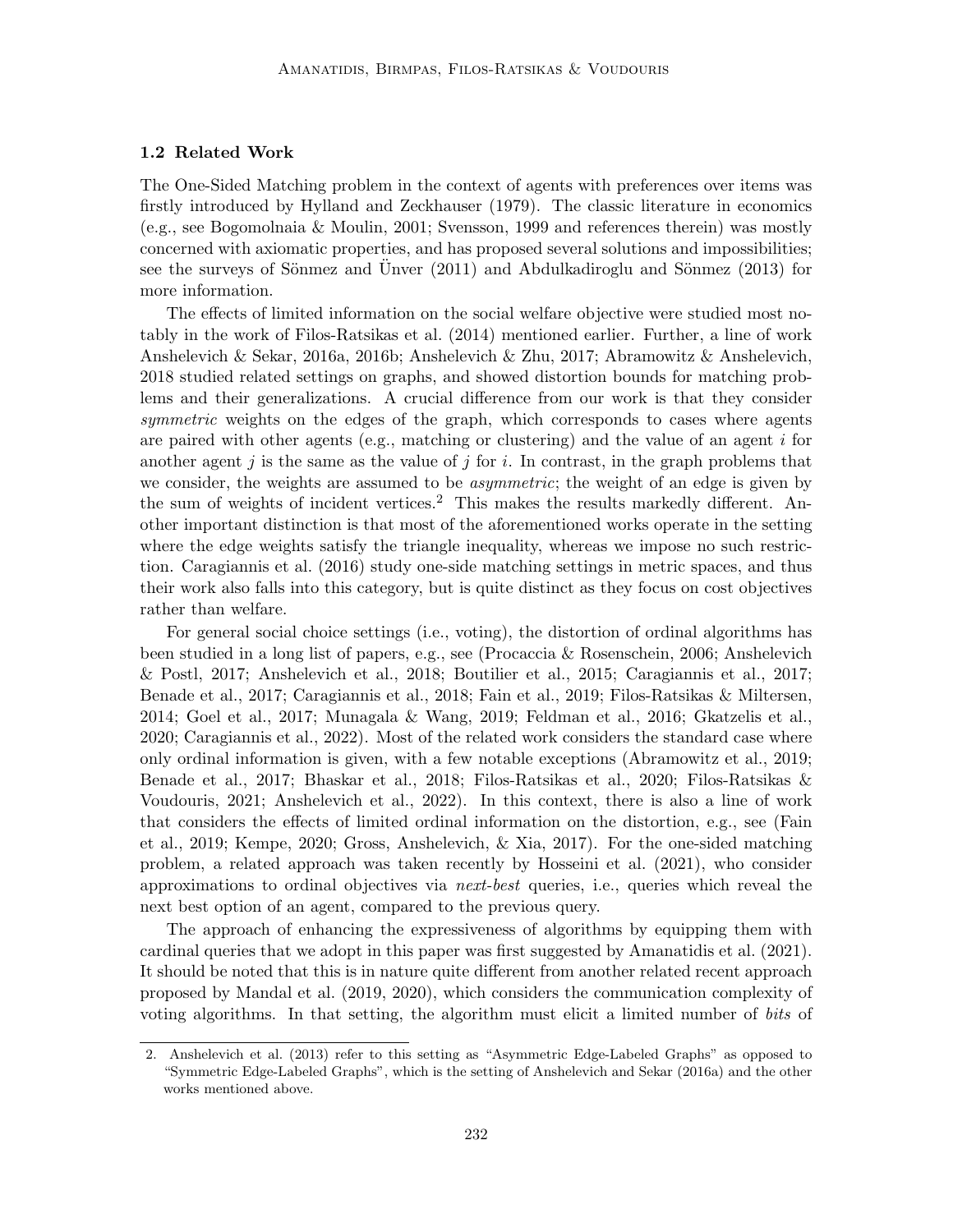information from the agents and it is not assumed that the ordinal preferences are already known. Moreover, the agents are allowed within that number of bits to communicate partial information about all of their different values.

Finally, we remark that outside social choice settings, the interplay between information and efficiency has been studied in the context of the *stochastic matching* problem (e.g., see (Blum et al., 2020; Chen et al., 2009) and references therein). In that setting, there is a (possibly) weighted stochastic graph, where edges exist with probabilities drawn from some underlying distribution. The existence of a potential edge revealed if it is queried or *probed*, and the goal is to find the probing strategy that results in a maximum-weight matching. Some works compare against the omniscient optimum (Blum et al., 2020; Behnezhad et al., 2019, 2020; Goel & Tripathi, 2012; Costello et al., 2012)while others seek for the best polynomial-time approximation to the optimal probing strategy (Chen et al., 2009; Adamczyk et al., 2015; Bansal et al., 2012; Baveja et al., 2018), with some of these works also focusing their attention to the query-commit variant, where once an edge is probed, it has to be included in the output matching (Chen et al., 2009; Adamczyk et al., 2015; Bansal et al., 2012; Baveja et al., 2018; Goel & Tripathi, 2012; Costello et al., 2012). All of these settings are markedly different from ours, since (a) they assume an underlying probability distribution on the edges of the graph, (b) they do not have access to the ordinal preferences as they do not typically operate in social choice scenarios, (c) they mainly consider randomized algorithms, and (d) similarly to the works mentioned earlier in this section, they mainly use edge costs, effectively symmetric agent valuations.

### 2. Model Definition

We consider the One-Sided Matching problem, where there is a set of agents  $N$  and a set of items A, such that  $|N| = |A| = n$ . Each agent  $i \in N$  has a valuation function  $v_i : A \to \mathbb{R}_{\geq 0}$ indicating the agent's value for each item; that is  $v_i(j)$  is the value of agent  $i \in N$  for item  $j \in A$ . The valuation functions we consider are either *unrestricted*, in which case the values for the items can be any non-negative real numbers, or *unit-sum*, in which case the sum of values of each agent i for all items is 1:  $\sum_{j\in A} v_i(j) = 1$ . We denote by  $\mathbf{v} = (v_i)_{i\in N}$ the *(cardinal) valuation profile* of the agents. Let  $Y = (y_i)_{i \in N}$  be a *matching* according to which each agent  $i \in N$  is matched to exactly one item  $y_i \in A$ , such that  $y_i \neq y_{i'}$  for every  $i \neq i'$ . Given a profile **v**, the social welfare of Y, SW(Y|**v**), is the total value of the agents for the items they are matched to according to  $Y$ :

$$
SW(Y|\mathbf{v}) = \sum_{i \in N} v_i(y_i).
$$

By  $M$  we denote the set of all perfect matchings on our instance. Our goal is to compute a matching  $X(\mathbf{v}) = (x_i)_{i \in \mathbb{N}}$  with maximum social welfare, i.e.,

$$
X(\mathbf{v}) \in \arg\max_{Y \in \mathcal{M}} \text{SW}(Y|\mathbf{v}).
$$

In case the valuation functions of the agents are known, then computing  $X(\mathbf{v})$  can be done efficiently, e.g., via the Hungarian method (Kuhn, 1956). However, our setting is a bit more restrictive. The exact valuation functions of the agents are their private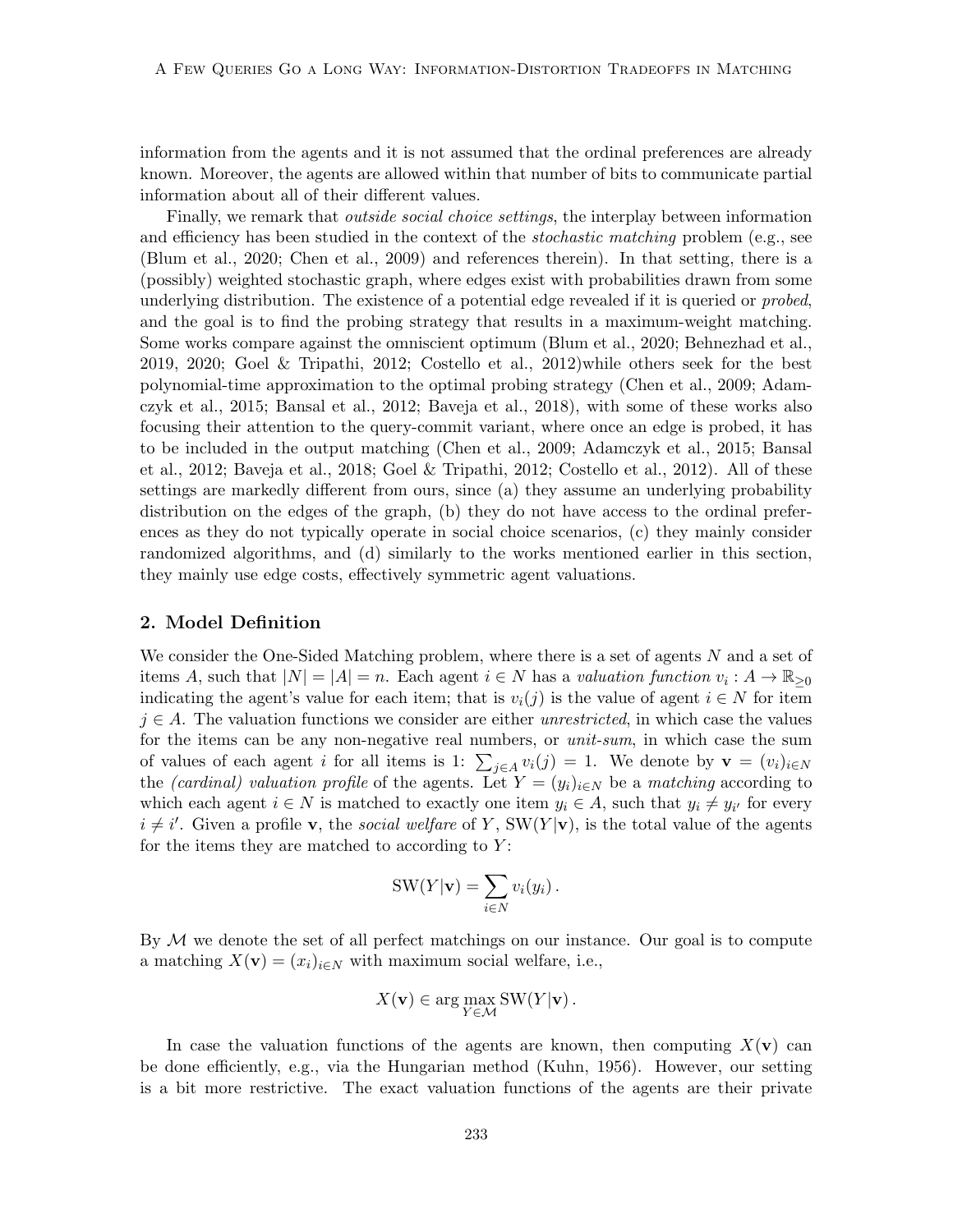information, and they can instead report orderings over the items, which are consistent with their valuations. In particular, every agent i reports a ranking of the items  $\succ_i$  such that  $a \succ_i b$  if and only if  $v_i(a) \ge v_i(b)$  for all  $a, b \in A$ . Given a valuation profile **v**, we denote by  $\succ_{\mathbf{v}} = (\succ_i)_{i\in\mathbb{N}}$  the *ordinal profile* induced by **v**; observe that different valuation profiles may induce the same ordinal profile. On top of the ordinal preferences of the agents, we can obtain partial access to the valuation profile, by making a number of value queries per agent. In particular, a value query takes as input an agent  $i \in N$  and an item  $j \in A$ , and returns the value  $v_i(j)$  of agent i for item j. This leads us to the following definition of a deterministic algorithm in our setting.

**Definition 1.** A *matching algorithm*  $\mathcal{A}_k$  takes as input an ordinal profile  $(\succ)_{i \in N}$ , makes  $k \leq n$  value queries per agent and, using  $(\succ)_{i\in\mathbb{N}}$  as well as the answers to the queries, it computes a matching  $A_k(\succ) \in \mathcal{M}$ . If  $k = 0$ , A is an ordinal algorithm, whereas if  $k = n$ , A is a cardinal algorithm.

As already mentioned, we can efficiently compute the optimal matching using a cardinal algorithm. However, if an algorithm is allowed to make a limited number  $k < n$  of queries per agent, the computed matching might not be optimal. The question then is how well does such an algorithm *approximate* the optimal social welfare of any matching. Approximation here is captured by the notion of *distortion*.

**Definition 2.** The *distortion* dist( $A_k$ ) of an algorithm  $A_k$  is the worst-case ratio (over all possible valuation profiles v) between the social welfare of an optimal matching  $X(\mathbf{v})$  and the social welfare of the matching computed by  $A_k$ :

$$
dist(\mathcal{A}_k) = \sup_{\mathbf{v}} \frac{\text{SW}(X(\mathbf{v})|\mathbf{v})}{\text{SW}(\mathcal{A}_k(\succ_{\mathbf{v}})|\mathbf{v})}.
$$

Example 1. At this point we introduce an instance with 8 agents and 8 items which will serve as our running example for illustrating how our algorithms work (see Examples 2, 3 and 4). The following table summarizes the underlying valuation profile  $\mathbf{v} = (v_i)_{i \in N}$ :

|                | $\jmath_1$ | $\jmath_2$ | $\jmath_3$ | $\jmath_4$ | $\jmath_5$     | $\jmath_6$     | $\jmath$ 7     | $\jmath_8$     |
|----------------|------------|------------|------------|------------|----------------|----------------|----------------|----------------|
| i <sub>1</sub> | 10         | 8          | 7          | 6          | 5              | 4              | 3              | $\overline{2}$ |
| $i_2$          | 12         | 8          | 9          | 5          | 7              | $\overline{2}$ | $\overline{2}$ | $\overline{0}$ |
| $i_3$          | 18         | 5          | 9          | 2          | 3              | 3              | 4              | 1              |
| $i_4$          | 8          | 7          | 6          | 5          | 5              | 5              | 5              | 4              |
| $i_{5}$        | 24         | 5          | 6          | 1          | $\overline{2}$ | 3              | 4              | $\overline{0}$ |
| $i_6$          | 20         | 7          | 6          | 3          | 3              | 4              | $\overline{2}$ | $\overline{0}$ |
| $i_7$          | 9          |            | 8          | 4          | 5              | 4              | 5              | 3              |
| $i_{8}$        | 15         | 10         | 10         | 2          | $\overline{2}$ | 3              | $\overline{2}$ | 1              |

Of course, the initial input to the algorithm is the ordinal profile  $\succ_{\mathbf{v}} = (\succ_i)_{i\in N}$  corresponding to **v**. For instance,  $\succ_1$  is determined by the ordered tuple  $(j_1, j_2, j_3, j_4, j_5, j_6, j_7, j_8)$ , whereas  $\succ_5$  is determined by  $(j_1, j_3, j_2, j_7, j_6, j_5, j_4, j_8)$ . Note that all agents agree on which item is the best, which set contains the second and third best items, and so on. As we will see later (in Example 3), this is an example of a 3-well-structured instance. An optimal matching here is  $\{(i_1, j_4), (i_2, j_5), (i_3, j_3), (i_4, j_8), (i_5, j_1), (i_6, j_6), (i_7, j_7), (i_8, j_2)\}\$  with social welfare 69.  $\Box$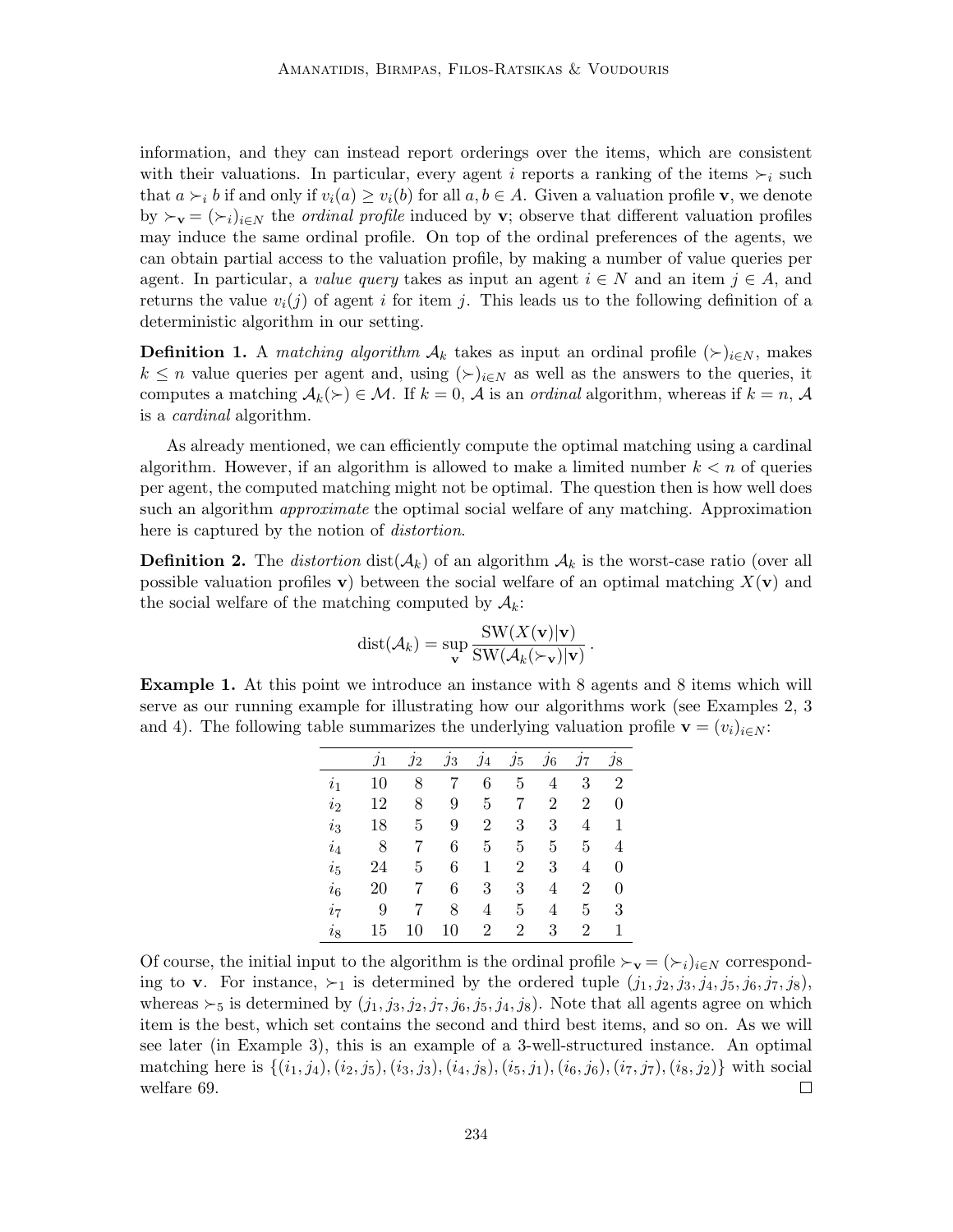# 2.1 Warm-Up: Ordinal Algorithms

Before we proceed with our more technical results on tradeoffs between information and distortion, we consider the case of ordinal algorithms. When the valuation functions of the agents are unrestricted, the distortion of any ordinal algorithm is unbounded. To see this, consider any instance that contains two agents who agree on which the most valuable item is. Since only one of them can be matched to this item, it might be the case that the other agent has an arbitrarily large value for it, leading to unbounded distortion. Even for the more restrictive case of unit-sum valuations, however, the distortion of ordinal algorithms can be quite large.

**Theorem 1.** The distortion of the best ordinal matching algorithm is  $\Theta(n^2)$ .

Proof. For the upper bound, consider any algorithm that outputs a matching so that some agent is matched to her top-ranked item. As the valuations are unit-sum, this agent must have value at least  $1/n$  for this item, and thus the social welfare of the matching computed by the algorithm is in turn also at least  $1/n$ . Since the value of every agent for any item is at most 1, the maximum possible social welfare is upper-bounded by  $n$ , and thus the distortion of the algorithm is at most  $n^2$ .

For the lower bound, we assume that  $n$  is even; our instance can be easily adjusted for odd *n*. We consider an instance with set of items  $A = \{a, b_1, \ldots, b_{n/2}, c_1, \ldots, c_{n/2-1}\}.$  The ordinal profile is such that, for  $i \in \{1, \ldots, n/2\}$ , agents i and  $i + n/2$  have the same ordinal preference  $\succ_i$ , defined as

$$
a \succ_i b_i \succ_i b_1 \succ_i \ldots \succ_i b_{i-1} \succ_i b_{i+1} \succ_i \ldots \succ_i b_{n/2} \succ_i c_1 \succ_i \ldots \succ_i c_{n/2-1}.
$$

Consider any ordinal algorithm which, given as input this profile, outputs a matching  $Y =$  $(y_i)_{i\in\mathbb{N}}$ . We define a valuation profile v which is consistent with the ordinal profile, and the value of agent  $i \in \{1, \ldots, n\}$  depends on the structure of Y. For convenience, let  $s_i$  denote the second favorite item of agent *i*, i.e.,  $s_i = b_i$  if  $i \leq n/2$  and  $s_i = b_{i-n/2}$  if  $i > n/2$ .

- If  $y_i = a$ , then agent i has value  $1/n$  for all items;
- If  $y_i = s_i$ , then agent i has value 1 for a and 0 for every other item;
- Otherwise, agent i has value  $1/2$  for a,  $1/2$  for  $s_i$  and 0 for every other item.

Since only one agent can be matched to a, and everyone else will be matched to an item of value 0, the social welfare of Y computed by the algorithm is  $SW(Y|\mathbf{v}) = 1/n$ . However, observe that there exists a matching X with social welfare SW(X|v)  $\approx n/4$ . In particular, we can go through the agents and match each agent  $i \in \{1, \ldots, n\}$  to  $s_i$  if she is not already matched to  $s_i$  or to a in Y. This way we will end up with a matching where at least  $n/2-1$ agents will have value  $1/2$  each for the corresponding items. Our claim about the social welfare follows. Therefore, the distortion of any ordinal algorithm is  $\Omega(n^2)$ .  $\Box$ 

### 3. Distortion Guarantees for Unconstrained Valuations

Here we present  $\lambda$ -THRESHOLDSTEPFUNCTION ( $\lambda$ -TSF), an algorithm that works for any valuation functions. At a high level, for each agent, we do the following. We first query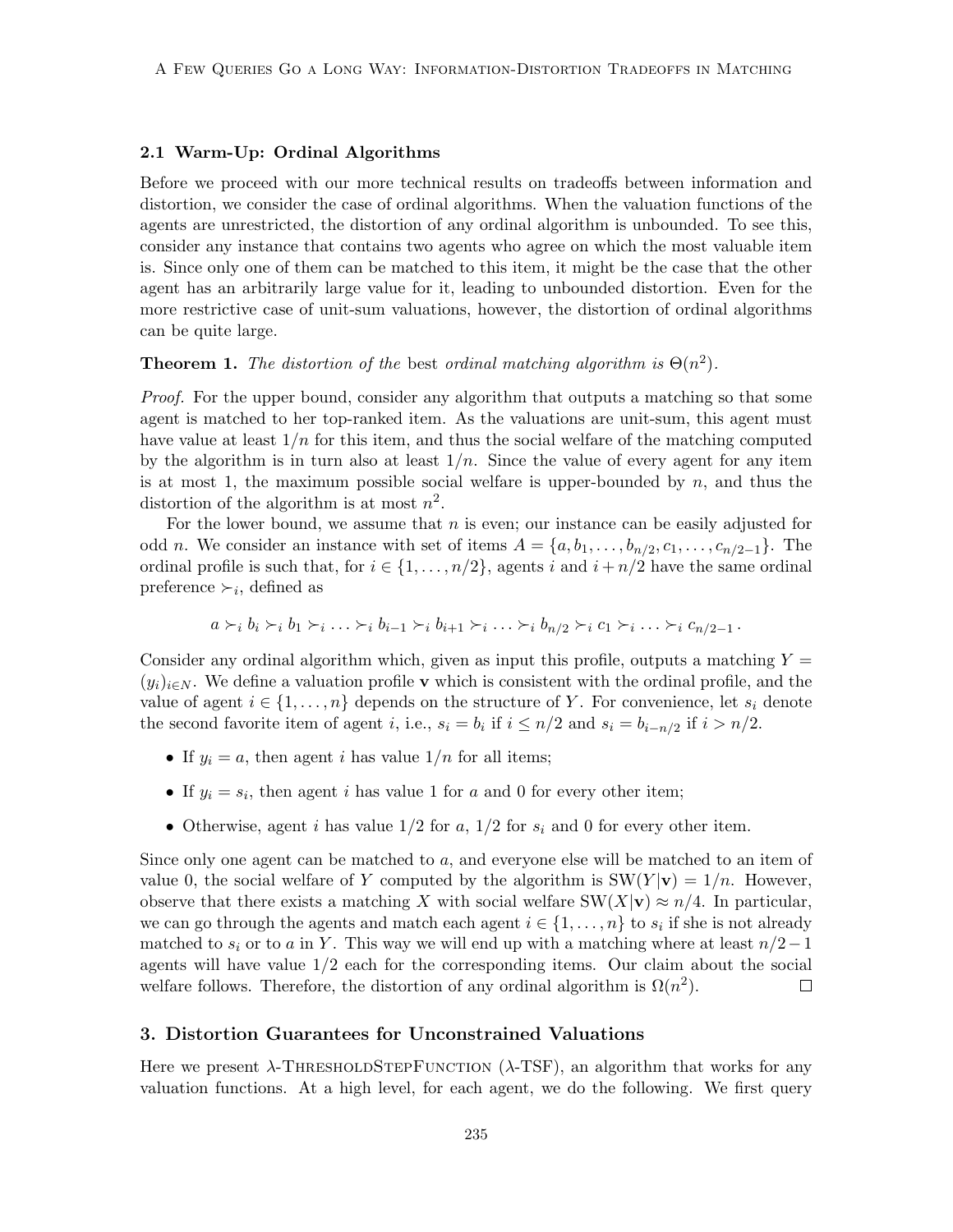Algorithm 1:  $\lambda$ -ThresholdStepFunction ( $\lambda$ -TSF)

Let  $\alpha_{\ell} := n^{-\ell/(\lambda+1)}$  for  $\ell \in \{0, ..., \lambda\}.$ for every agent  $i \in N$  do Query the value  $v_i^*$  of  $i$  for her top-ranked item  $j_i^*$ Let  $Q_{i,0} := \{j_i^*\}$ i Set  $\tilde{v}_i(j_i^*) := \alpha_0 \cdot v_i^* = v_i^*$ for every  $\ell \in \{1, ..., \lambda\}$  do Using binary search, compute  $Q_{i,\ell} := \{j \in A : v_i(j) \in [\alpha_\ell \cdot v_i^*, \alpha_{\ell-1} \cdot v_i^*)\}$ Set  $\tilde{v}_i(j) := \alpha_\ell \cdot v_i^*$  for every  $j \in Q_{i,\ell}$ Let  $Q_i := \bigcup_{\ell=0}^{\lambda} Q_{i,\ell}$ Set  $\tilde{v}_i(j) := 0$  for every  $j \in A \setminus Q_i$ return a matching  $Y \in \arg \max_{Z \in \mathcal{M}} SW(Z|\tilde{\mathbf{v}})$ .

the agent's value for her highest ranked item. Then, we partition the items into  $\lambda + 1$  sets, so that the agent's value for all the items in a set is lower-bounded by a carefully selected quantity related to the agent's top value. Based on this partition, we then define a new simulated valuation function for the agent, where the value of an item is equal to the lower bound that corresponds to the set the item belongs to. Finally, we compute a maximum weight matching with respect to the simulated valuation functions. See Algorithm 1.

For each i and  $\ell$ , in order to find i's least preferred item that she values at least  $\alpha_{\ell} \cdot v_i^*$ , we run a standard binary search on  $\succ_i$ . It is known that each such binary search requires  $1 + \log_2 n$  queries.

Example 2. Suppose that we run 2-TSF on the instance introduced in Example 1. Since  $n = 8$  here, we have  $\alpha_0 = 1$ ,  $\alpha_1 = 1/2$ , and  $\alpha_2 = 1/4$ . For each agent i, the algorithm constructs the simulated valuation function  $\tilde{v}_i$ . We will go through this in detail for agent  $i_1$ . The algorithm first asks agent  $i_1$  about her favorite item  $j_1$ , and sets  $\tilde{v}_1(j_1) = 10$ . Then, the algorithms finds the last item (with respect to  $\succ_1$ ) for which  $i_1$  has value at least  $\tilde{v}_1(j_1)/\alpha_1 = 5$  using binary search on the array  $(j_1, j_2, j_3, j_4, j_5, j_6, j_7, j_8)$ . The exact sequence of queries depends on the specific implementation of binary search, e.g., assuming that binary search considers the left median in arrays of even length, the algorithm will ask about  $j_4$ ,  $j_6$ , and  $j_5$ , in that order, and decide that  $j_5$  is the item in question. The simulated value of every item after  $j_1$  up to and including  $j_5$  is then set to  $\tilde{v}_1(j_1)/\alpha_1 = 5$ . Next, the algorithm finds the last item after  $j_5$  (with respect to  $\succ_1$ ) for which  $i_1$  has value at least  $\tilde{v}_1(j_1)/\alpha_2 = 2.5$  using binary search on  $(j_6, j_7, j_8)$ . Assuming the same binary search variant as before, the algorithm will ask about  $j_7$  and  $j_8$ , and decide that  $j_7$  is the item in question. The simulated value of every item after  $j_5$  up to and including  $j_7$  is then set to  $\tilde{v}_1(j_1)/\alpha_2 = 2.5$ . For all remaining items (here just for  $j_8$ ), the simulated value is set to 0. Note that for instances this small, we end up asking about most items and that we do not use many of these answers for defining  $\tilde{v}_1$ . Although this seems wasteful, as n grows, the fraction of the values the algorithm learns becomes very small and the answers it ignores would make no difference for our analysis asymptotically. The table summarizes the simulated valuation profile  $\tilde{\mathbf{v}} = (\tilde{v}_i)_{i \in N}$ :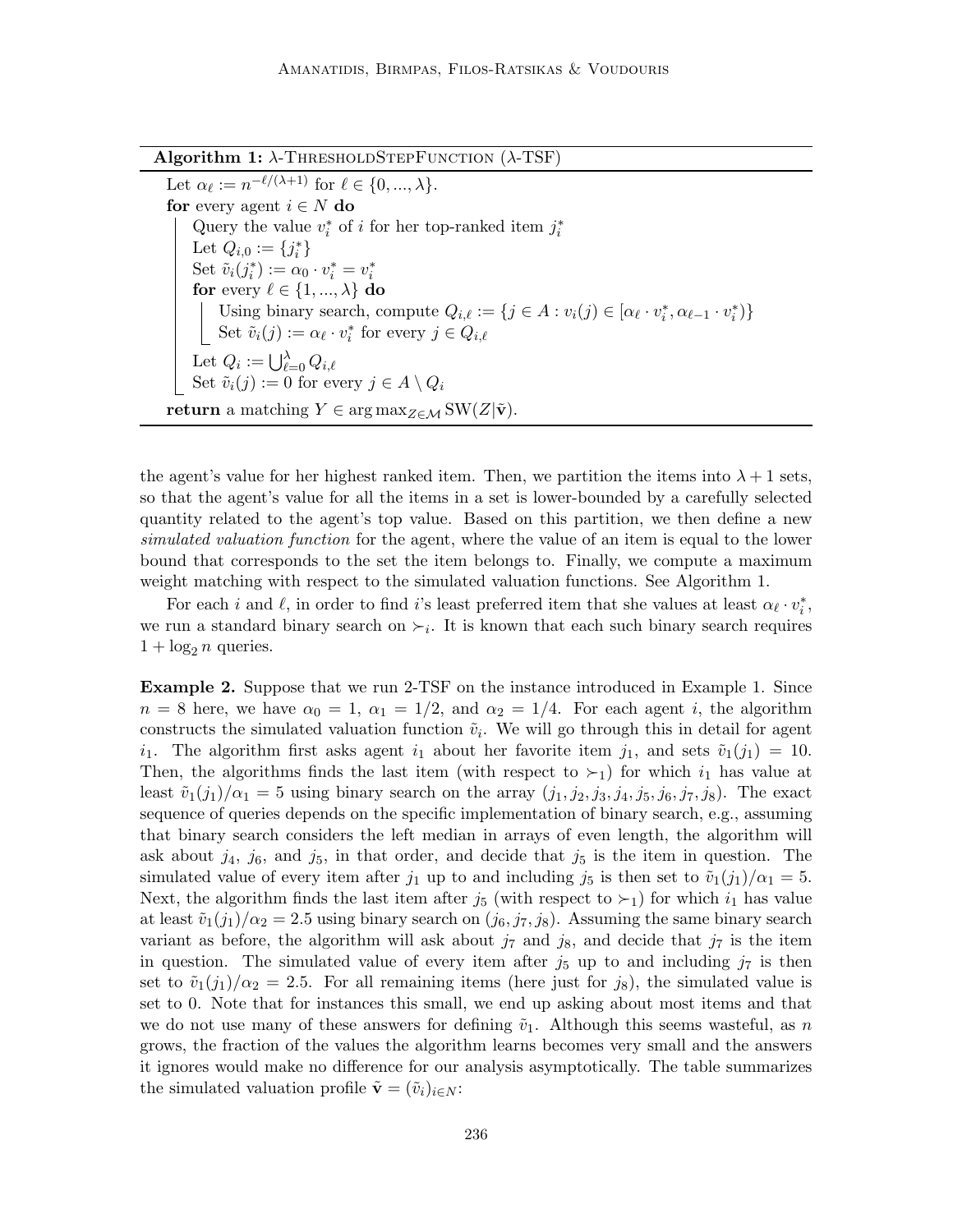|                | .11 | $\jmath_2$ | $\jmath_3$ | $\jmath_4$ | $\jmath_5$ | $j_{6}$ | $\jmath$ | $\jmath$ 8 |
|----------------|-----|------------|------------|------------|------------|---------|----------|------------|
| $\iota_1$      | 10  | 5          | 5          | 5          | 5          | 2.5     | 2.5      |            |
| i <sub>2</sub> | 12  | 6          | 6          | 5          | 6          | 0       | $\theta$ |            |
| $i_3$          | 18  | 4.5        | 9          | 0          | 0          | 0       | 0        | 0          |
| $i_4$          | 8   | 4          | 4          | 4          | 4          | 4       | 4        | 4          |
| $i_{5}$        | 24  | 0          | 6          | 0          | 0          | 0       | $\theta$ |            |
| $i_{6}$        | 20  | 5          | 5          | 0          | 0          | 0       | $\theta$ | 0          |
| i <sub>7</sub> | 9   | 4.5        | 4.5        | 2.25       | 4.5        | 2.25    | 4.5      | 2.25       |
| $i_{8}$        | 15  | 7.5        | 7.5        | 0          | 0          | 0       |          | 0          |

An optimal matching with respect to  $\tilde{\mathbf{v}}$ , is  $\{(i_1, j_4), (i_2, j_5), (i_3, j_3), (i_4, j_6), (i_5, j_1), (i_6, j_8),$  $(i_7, j_7), (i_8, j_2)$  with simulated social welfare 60. The actual social welfare of this matching with respect to  $\bf{v}$  is 66; thus, it is suboptimal but still approximates the maximum social welfare very well.  $\Box$ 

The next theorem follows (asymptotically) from the more general Theorem 9, which is stated in Section 6 and applies to a number of well-known graph problems. To aid the reader, we also include a self-contained, cleaner proof of Theorem 2 which applies only to One-Sided Matching and gives a slightly better bound.

**Theorem 2.**  $\lambda$ -TSF makes  $1 + \lambda + \lambda \log n$  queries per agent and achieves a distortion of  $2n^{1/(\lambda+1)}$ .

*Proof.* Consider an arbitrary valuation profile v. Let  $X = X(v)$  be an optimal matching, and Y be the solution returned by  $\lambda$ -TSF; recall that Y maximizes the social welfare according to the simulated valuation functions  $\tilde{v}_i$ . Let S be the set of agents i such that  $x_i \in Q_i$ , and  $\overline{S} = N \setminus S$ . Then, the optimal social welfare can be written as

$$
SW(X|\mathbf{v}) = \sum_{i \in N} v_i(x_i) = \sum_{i \in \overline{S}} v_i(x_i) + \sum_{i \in S} v_i(x_i).
$$

We will bound the two terms separately. We begin with the first one:

$$
\sum_{i \in \overline{S}} v_i(x_i) < \alpha_\lambda \sum_{i \in \overline{S}} v_i^* \leq \alpha_\lambda \cdot n \cdot \max_{i \in \overline{N}} v_i^* \leq \alpha_\lambda \cdot n \cdot \text{SW}(Y | \tilde{\mathbf{v}}) \leq \alpha_\lambda \cdot n \cdot \text{SW}(Y | \mathbf{v}).
$$

The first inequality follows directly by the definition of  $Q_i$ . The second inequality follows since  $\overline{S} \subseteq N$ . The third inequality follows since Y maximizes the social welfare according to the profile v and the algorithm has queried all agents for their most-preferred items. Finally, the last inequality follows since the simulated values of an agents are lower bounds on her true ones.

For the second term, let  $S_\ell$  be the restriction of S on agents for whom  $x_i \in Q_{i,\ell}$ ,  $\ell \in \{0, ..., \lambda\}$ . Then,

$$
\sum_{i \in S} v_i(x_i) = \sum_{\ell=0}^{\lambda} \sum_{i \in S_{\ell}} v_i(x_i).
$$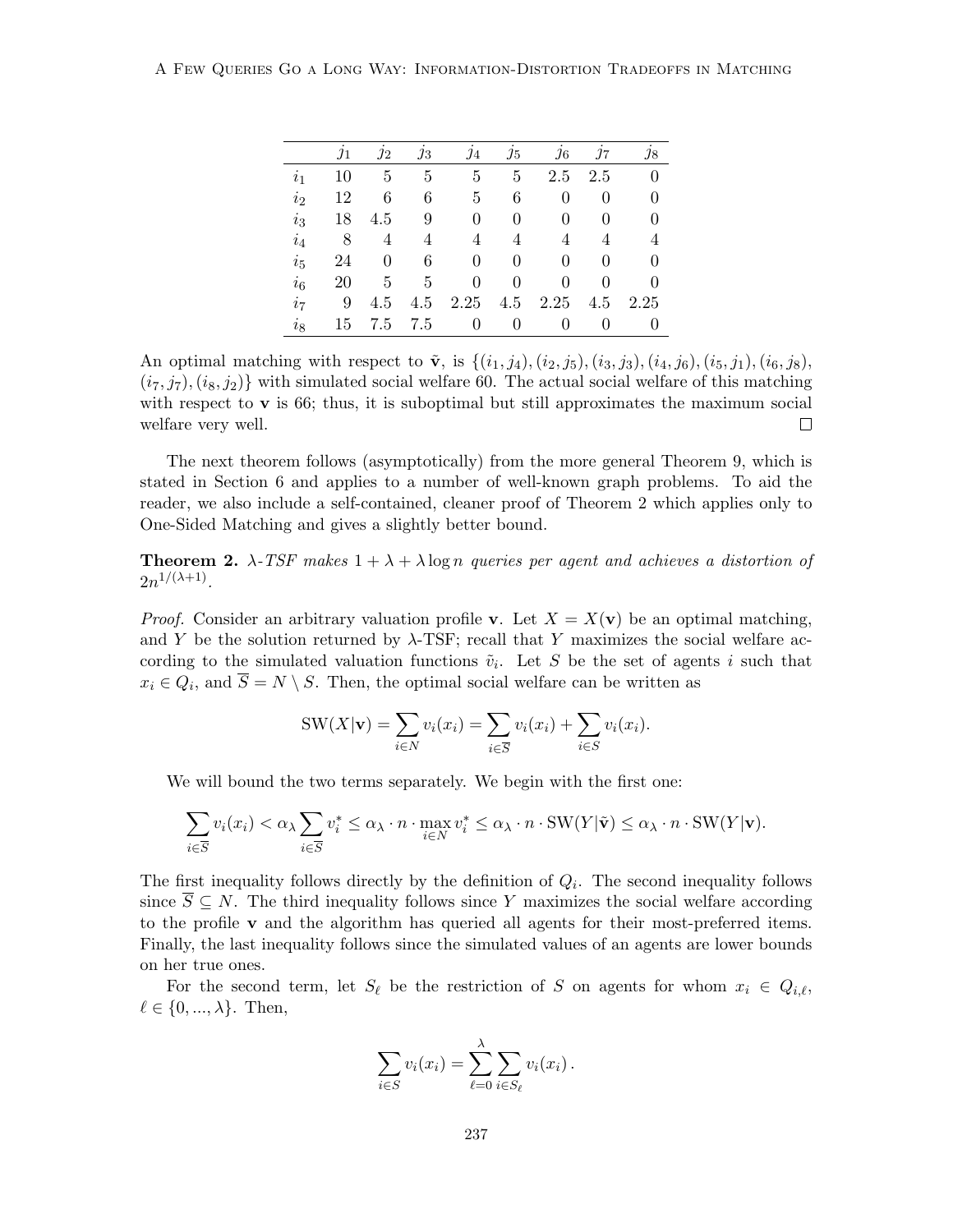Now, let us assume that  $\lambda > 0$ ; we will deal with the simpler case where  $\lambda = 0$  later. By definition, for any  $\ell \in \{1, ..., \lambda\}$  and any  $j \in Q_{i,\ell}$ , we have that  $v_i(j) \leq \alpha_{\ell-1} \cdot v_i^* =$  $\alpha_{\ell-1}$  $\frac{\partial u}{\partial \alpha_i} \cdot \alpha_i \cdot v_i^* = \tilde{v}_i(j)/\alpha_1$ . Also, for  $Q_{i,0} = \{j_i^*\}$ , we have  $v_i(j_i^*) = \tilde{v}_i(j_i^*) \leq \tilde{v}_i(j_i^*)/\alpha_1$ . Hence,

$$
\sum_{i\in S} v_i(x_i) \leq \alpha_1^{-1} \sum_{\ell=0}^{\infty} \sum_{i\in S_{\ell}} \tilde{v}_i(x_i) \leq \alpha_1^{-1} \sum_{i\in N} \tilde{v}_i(x_i) \leq \alpha_1^{-1} \text{SW}(Y|\tilde{\mathbf{v}}) \leq \alpha_1^{-1} \text{SW}(Y|\mathbf{v}).
$$

The second inequality follows by considering all agents. The third inequality follows from the optimality of Y with respect to the simulated valuation functions. Finally, the last inequality follows follows since the simulated values of an agents are lower bounds on her true ones.

Now we can put everything together:

λ

$$
SW(X|\mathbf{v}) \le (\alpha_{\lambda} \cdot n + \alpha_1^{-1}) SW(Y|\mathbf{v}) = 2n^{1/(\lambda+1)} \cdot SW(Y|\mathbf{v}), \qquad (1)
$$

and this settles the bound on the distortion when  $\lambda > 0$ .

When  $\lambda = 0$ , we clearly have that

$$
\sum_{i \in S} v_i(x_i) \leq \sum_{i \in S} \tilde{v}_i(x_i) \leq \text{SW}(Y|\mathbf{v}).
$$

Then, the analog of (1) is

$$
SW(X|\mathbf{v}) \le (\alpha_{\lambda} \cdot n + 1) SW(Y|\mathbf{v}) = 2n^{1/(\lambda+1)} \cdot SW(Y|\mathbf{v}).
$$

This concludes the proof.

By appropriately setting the value of  $\lambda$ , we obtain several tradeoffs between the distortion and the number of queries per agent. In particular, we have the following statement.

Corollary 1. We can achieve

- distortion  $O(n)$  by making one query per agent;
- distortion  $O(n^{1/k})$  for any constant integer k by making  $O(\log n)$  queries per agent;
- distortion  $O(1)$  by making  $O(\log^2 n)$  queries per agent.

#### 3.1 Well-Structured Instances

We now consider instances in which the agents exhibit quite similar ordinal preferences. For any positive integer k, we define the class of k-well-structured  $(k$ -WS) instances. Let  $\varepsilon \in (0,1]$  be a constant (e.g.,  $\varepsilon = 1/2$ ). In a k-WS instance, the set of items can be partitioned into  $k + 1$  sets  $A_1, \ldots, A_k, A_{k+1}$  such that

$$
|A_1| = 1
$$
 and  $|A_{\ell}| = \left[\varepsilon \cdot n^{(\ell-1)/k}\right]$  for all  $\ell \in \{2, ..., k\}$ ,

and every agent i has the ordinal preference

 $\langle A_1 \rangle_i \succ_i \langle A_2 \rangle_i \succ_i \ldots \succ_i \langle A_k \rangle_i \succ_i \langle A_{k+1} \rangle_i,$ 

 $\Box$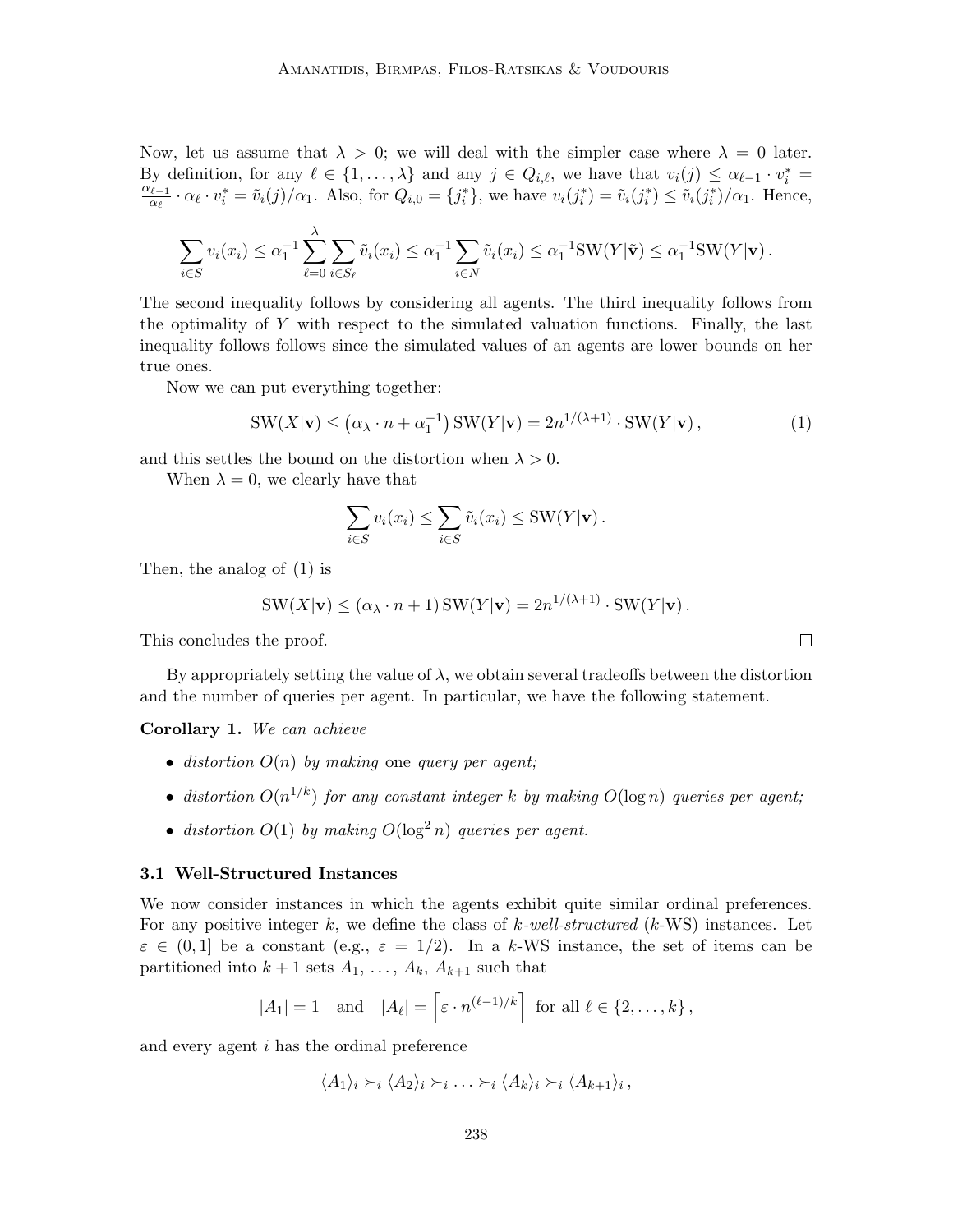Algorithm 2:  $k$ -FixedMaxMatching ( $k$ -FMM)

for every  $\ell \in \{1, \ldots, k\}$  do Query the value  $u_i(\ell)$  of each agent i for her least-preferred item in  $A_\ell$ for every agent  $i \in N$  do Define the simulated valuation function  $\tilde{v}_i$ : •  $\tilde{v}_i(j) := u_i(\ell)$  for every  $j \in A_\ell, \ell \in \{1, \ldots, k\}$ •  $\tilde{v}_i(j) := 0$  for every  $j \in A_{k+1}$ return a matching  $Y \in \arg \max_{Z} SW(Z|\tilde{\mathbf{v}})$ 

where  $\langle A_\ell \rangle_i$  denotes some ordering of the items in set  $A_\ell$  which depends on agent i; that is, different agents may order the items in  $A_\ell$  differently. Observe that an instance in which all agents have the same ranking over the items is a  $k$ -WS instance for every k. We will use such instances in our lower bounds in the next section. For simplicity, since all our statements are asymptotic, we drop the ceiling notation as is we only dealt with instances where  $\varepsilon \cdot n^{(\ell-1)/k}$  is integral for all  $\ell$ .

For the class of  $k$ -WS instances, we present a quite simple algorithm, which we call  $k$ -FIXEDMAXMATCHING ( $k$ -FMM); see Algorithm 2. This algorithm achieves a distortion of  $O(k \cdot n^{1/k})$  by making k queries per agent.

Example 3. First, observe that the instance introduced in Example 1 is a 3-well-structured instance with  $\varepsilon = 1$ ,  $A_1 = \{j_1\}$ ,  $A_2 = \{j_2, j_3\}$ ,  $A_3 = \{j_4, j_5, j_6, j_7\}$ , and  $A_4 = \{j_8\}$  (verifying the set sizes is just a matter of simple calculations). That is, everyone agrees that  $j_1$  is the best item, that  $j_2$  and  $j_3$  are the second and third best items, but not necessarily in that order, and so on.

Suppose now that we run 3-FMM on this instance. For each agent  $i$ , the algorithm constructs the simulated valuation function  $\tilde{v}_i$  by querying about i's least favorite item (with respect to  $\succ_i$ ) in each of  $A_1$ ,  $A_2$ , and  $A_3$ . The answers to these queries then become the simulated values for all the items within each set, while all the items in  $A_4$  have simulated value 0. For instance, the algorithm queries  $i_1$  about  $j_1$ ,  $j_3$ , and  $j_7$  and the simulated values are  $\tilde{v}_1(j_1) = 10$ ,  $\tilde{v}_1(j_2) = \tilde{v}_1(j_3) = 7$ ,  $\tilde{v}_1(j_4) = \tilde{v}_1(j_5) = \tilde{v}_1(j_6) = \tilde{v}_1(j_7) = 3$ , and  $\tilde{v}_1(j_8) = 0$ . The following table summarizes the simulated valuation profile  $\tilde{\mathbf{v}} = (\tilde{v}_i)_{i \in N}$ :

|                | $\jmath_1$ | $j_2$ | $\jmath_3$ | $\jmath_4$     | $\jmath_5$     | $\jmath_6$     | $\jmath$ 7 | $j_{8}$        |
|----------------|------------|-------|------------|----------------|----------------|----------------|------------|----------------|
| $\dot{i}_1$    | 10         |       | 7          | 3              | 3              | 3              | 3          | $\overline{0}$ |
| $i_2$          | 12         | 8     | 8          | $\overline{2}$ | $\overline{2}$ | $\overline{2}$ | 2          | 0              |
| $i_3$          | 18         | 5     | 5          | $\overline{2}$ | $\overline{2}$ | $\overline{2}$ | 2          | 0              |
| $i_4$          | 8          | 6     | 6          | 5              | 5              | 5              | 5          | 0              |
| $i_{5}$        | 24         | 5     | 5          | 1              | 1              | 1              | 1          | 0              |
| $i_6$          | 20         | 6     | 6          | 2              | $\overline{2}$ | $\overline{2}$ | 2          | $\overline{0}$ |
| i <sub>7</sub> | 9          |       | 7          | 4              | 4              | 4              | 4          | 0              |
| $i_{8}$        | 15         | 10    | 10         | 2              | $\overline{2}$ | $\overline{2}$ | 2          | 0              |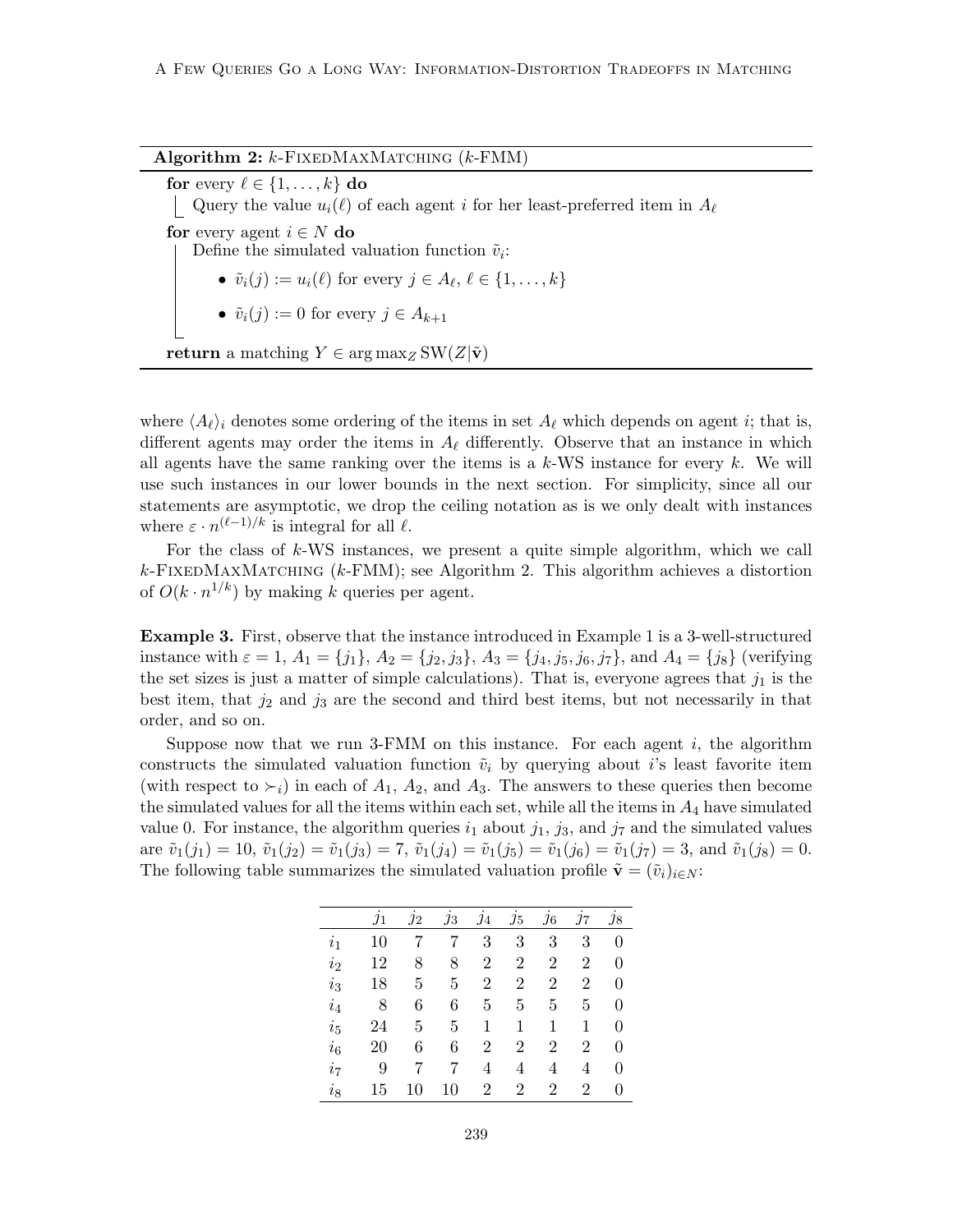An optimal matching with respect to  $\tilde{\mathbf{v}}$ , is  $\{(i_1, j_4), (i_2, j_2), (i_3, j_6), (i_4, j_7), (i_5, j_1), (i_6, j_8),$  $(i_7, j_5), (i_8, j_3)$  with simulated social welfare 56. The social welfare of this matching with respect to the true valuation profile  $\bf{v}$  is 61.  $\Box$ 

**Theorem 3.** For the class of k-well-structured instances with  $k \geq 1$ , k-FMM makes k queries per agent and achieves a distortion of  $O(k \cdot n^{1/k})$ .

*Proof.* Consider an arbitrary k-WS instance with valuation profile **v**. For  $\ell \in \{1, \ldots, k\}$ , denote by  $S_\ell$  the set of  $|A_\ell| = n^{(\ell-1)/k}$  agents with the highest values for the last item in  $A_\ell$ (breaking ties arbitrarily). Since there exists a matching of the items in  $A_\ell$  to the agents of  $S_{\ell}$ , the algorithm maximizes the simulated welfare, and  $v_i(j) \geq \tilde{v}_i(j)$  for every agent i and item  $j$ , the social welfare of the matching Y computed by the algorithm is

$$
SW(Y|\mathbf{v}) \ge \sum_{i \in S_{\ell}} u_i(\ell)
$$
  
 
$$
\ge n^{(\ell-1)/k} \cdot \min_{i \in S_{\ell}} u_i(\ell),
$$

for every  $\ell \in \{1, \ldots, k\}$ . Observe that since  $A_1$  consists of just one item, the inequality for  $\ell = 1$  can be simplified to

$$
SW(Y|\mathbf{v}) \ge \max_i u_i(1).
$$

Now, let X be an optimal matching, and denote by  $x_j$  the agent matched to item  $j \in A$ . Then,

$$
SW(X|\mathbf{v}) = \sum_{\ell=1}^{k+1} \sum_{j \in A_{\ell}} v_{x_j}(j) = \sum_{j \in A_1} v_{x_j}(j) + \sum_{\ell=2}^{k+1} \sum_{j \in A_{\ell}} v_{x_j}(j)
$$
  

$$
\leq \max_i u_i(1) + \sum_{\ell=2}^{k+1} \sum_{j \in A_{\ell}} u_{x_j}(\ell-1),
$$

where the inequality follows since  $A_1$  consists of just one item, and the values of the agents for every item in  $A_\ell$  are at most their values for the last item in  $A_{\ell-1}$  (since all items in  $A_{\ell-1}$  are ranked higher than the items in  $A_{\ell}$ ). Let us focus on the right-most term of the above expression. We have

$$
\sum_{\ell=2}^{k+1} \sum_{j \in A_{\ell}} u_{x_j}(\ell-1) = \sum_{\ell=2}^{k+1} \sum_{j \in A_{\ell}} \sum_{x_j \in S_{\ell-1}} u_{x_j}(\ell-1) + \sum_{\ell=2}^{k+1} \sum_{j \in A_{\ell}} \sum_{x_j \notin S_{\ell-1}} u_{x_j}(\ell-1).
$$

By the definition of  $S_{\ell-1}$ , for every agent  $i \notin S_{\ell-1}$ , it holds that  $u_{x_j}(\ell-1) \le \min_{i \in S_{\ell-1}} u_i(\ell-1)$ 1), and thus

$$
\sum_{\ell=2}^{k+1} \sum_{j \in A_{\ell}} u_{x_j}(\ell-1) \leq \sum_{\ell=2}^{k+1} \sum_{j \in A_{\ell}} \sum_{x_j \in S_{\ell-1}} u_{x_j}(\ell-1) + \sum_{\ell=2}^{k+1} \sum_{j \in A_{\ell}} \sum_{x_j \notin S_{\ell-1}} \min_{i \in S_{\ell-1}} u_i(\ell-1).
$$

Observe that the internal double sum of the first term can sum over at most all agents in  $S_{\ell-1}$ , while the internal double sum of the second term can sum over at most  $|A_{\ell}|$  agents.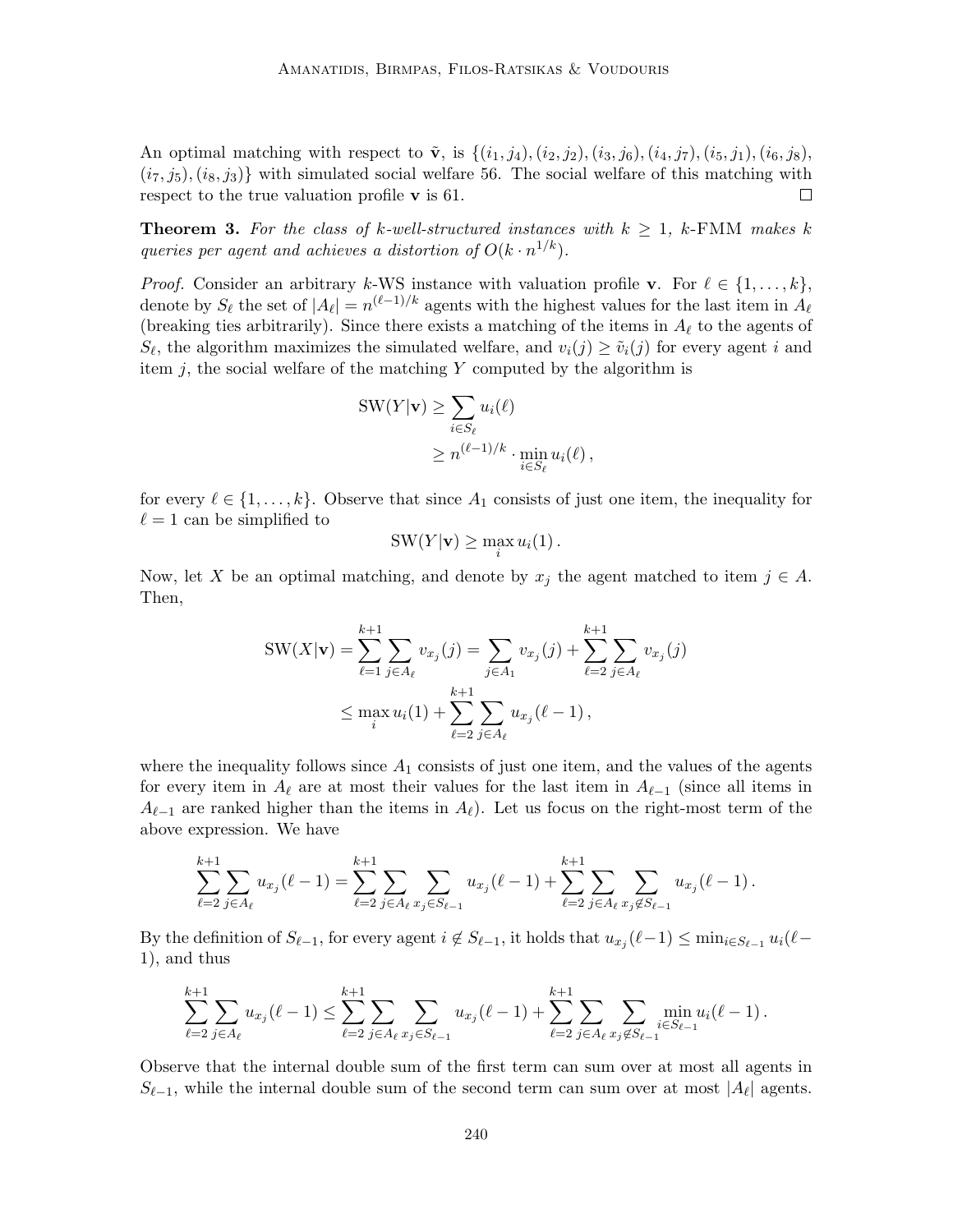Using the fact that  $|A_{k+1}| \leq n$  and the lower bounds for the social welfare of the matching computed by the algorithm, we obtain

$$
\sum_{\ell=2}^{k+1} \sum_{j \in A_{\ell}} u_{x_j}(\ell-1) \leq \sum_{\ell=2}^{k+1} \sum_{i \in S_{\ell-1}} u_i(\ell-1) + \sum_{\ell=2}^{k+1} |A_{\ell}| \min_{i \in S_{\ell-1}} u_i(\ell-1)
$$
  
= 
$$
\sum_{\ell=2}^{k+1} \sum_{i \in S_{\ell-1}} u_i(\ell-1) + \sum_{\ell=2}^{k} n^{(\ell-1)/k} \cdot \min_{i \in S_{\ell-1}} u_i(\ell-1) + |A_{k+1}| \min_{i \in S_k} u_i(k)
$$
  

$$
\leq \sum_{\ell=1}^{k} \sum_{i \in S_{\ell}} u_i(\ell) + n^{1/k} \sum_{\ell=1}^{k-1} n^{(\ell-1)/k} \cdot \min_{i \in S_{\ell}} u_i(\ell) + n \cdot \min_{i \in S_k} u_i(k)
$$
  

$$
\leq (k + k \cdot n^{1/k}) \cdot \text{SW}(Y|\mathbf{v}).
$$

Putting everything together, we obtain the theorem.

We conclude our discussion on k-WS instances with a lower bound  $\Omega(n^{1/k})$  on the distortion of the  $(k-1)$ -TSF algorithm; here, the value of the parameter  $\lambda$  is chosen to be k − 1 because of the structure of k-WS instances. Combined together with the  $O(k \log n)$ queries that it requires to operate, we have that when k is sub-logarithmic, the k-FMM algorithm presented above matches the distortion of  $(k-1)$ -TSF on k-WS instances, using a factor of log n less queries per agent.

**Theorem 4.** For every constant  $k \geq 1$ , there exists a k-well-structured instance such that the distortion of  $(k-1)$ -TSF when given this instance as input is  $\Omega(n^{1/k})$ .

Proof. Consider an instance in which all agents have the same ordinal preference over the items, which can be easily seen to be a k-WS instance for every  $k \geq 1$ . Let us now define the cardinal values which are revealed when the  $(k - 1)$ -TSF algorithm queries the agents:

- $\alpha_{\ell-1} = n^{-(\ell-1)/k}$  for queries about items in  $A_{\ell}, \ell \leq k$ ;
- 0 for queries about items in  $A_{k+1}$ .

Because the rankings of the agents for the items and the revealed information due to the queries of the algorithm are the same among the agents, the algorithm will define the same simulated valuation function for all agents. In particular, based on the revealed values, we have that  $Q_{i,\ell-1} = A_{\ell}$  for every  $\ell \in \{1, \ldots, k\}$ . By considering a valuation profile v according to which an agent that is matched to an item in set  $A_\ell$  has value  $\alpha_{\ell-1}$  for it, we have that the social welfare of the matching Y computed by the algorithm is

SW(Y|**v**) = 
$$
\sum_{\ell=1}^k |A_{\ell}| \cdot \alpha_{\ell-1} = 1 + \varepsilon \sum_{\ell=2}^k n^{(\ell-1)/k} \cdot n^{-(\ell-1)/k} = 1 + \varepsilon \cdot (k-1) \le k
$$
.

Now, observe that when binary search is restricted to run over only the items in the set  $A_{\ell}$ ,  $\ell \in \{2, \ldots, k + 1\}$ , it does not query all the items in  $A_{\ell}$ ; in particular, because of the way binary search operates, the value of the first  $|A_{\ell}|/2$  items therein will never be revealed. Hence, even if the algorithm matches the agents to items for which they have not been

 $\Box$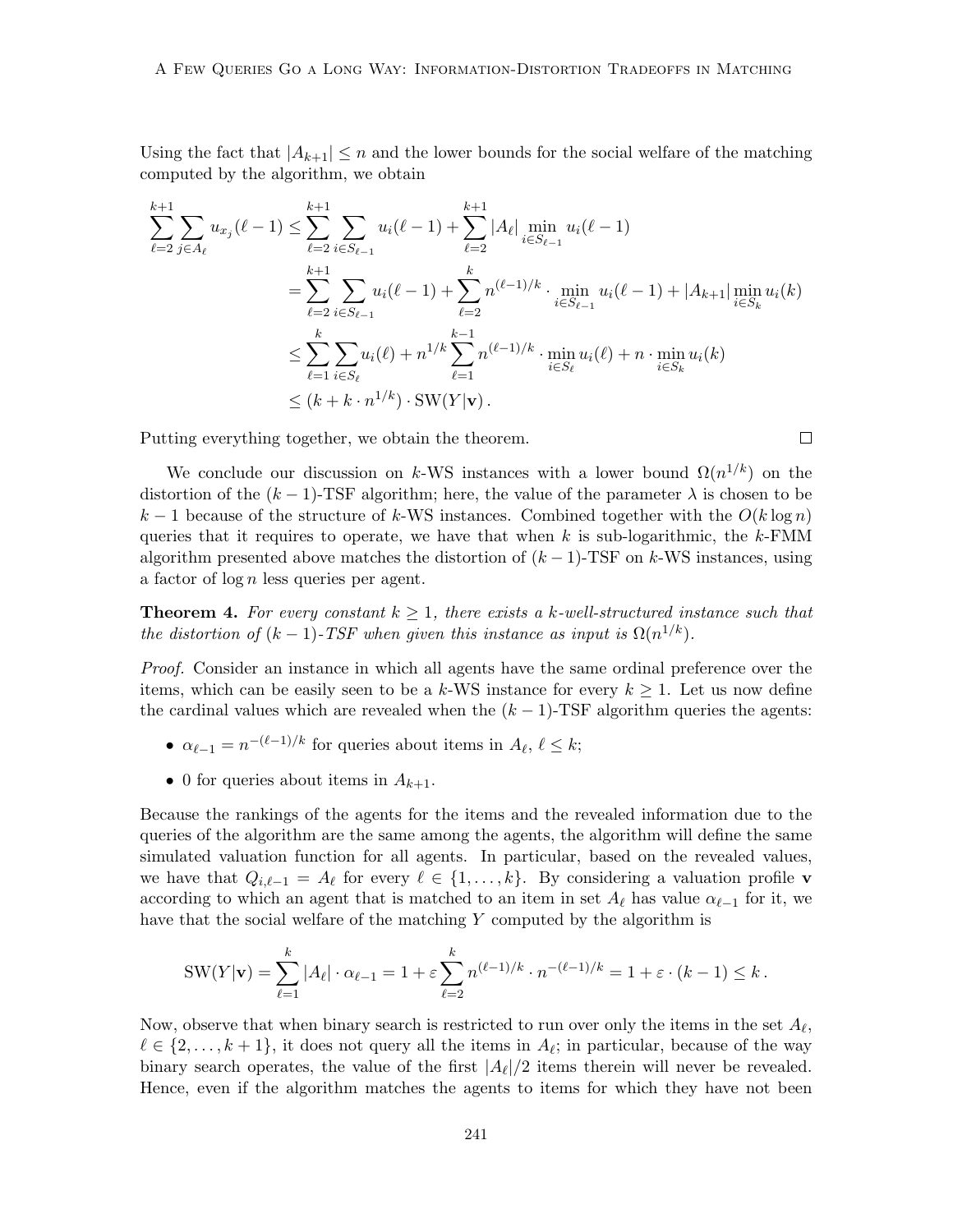queried for, there must exist a matching X such that for every  $\ell \in \{2, \ldots, k + 1\}$  the first  $|A_{\ell}|/2$  items of  $A_{\ell}$  are matched to agents different than the ones chosen by the algorithm, who have not been queried for their values. By setting the real values of the agents for these items to be  $\alpha_{\ell-2}$ , and observing that  $|A_{k+1}| = \xi n$  for some constant  $\xi \in (0,1)$ , we have

$$
SW(X|\mathbf{v}) \ge \sum_{\ell=2}^{k+1} \frac{|A_{\ell}|}{2} \cdot \alpha_{\ell-2}
$$
  
= 
$$
\frac{\varepsilon}{2} \sum_{\ell=2}^{k} n^{(\ell-1)/k} \cdot n^{-(\ell-2)/k} + \frac{\xi}{2} \cdot n \cdot n^{-(k-1)/k}
$$
  

$$
\ge \frac{\min\{\varepsilon, \xi\}}{2} \cdot k \cdot n^{1/k}.
$$

Hence, the distortion is  $\Omega(n^{1/k})$ .

### 4. Lower Bounds

In this section we show unconditional lower bounds for algorithms for One-Sided Matching which are allowed to make at most  $k \geq 1$  queries per agent. We present a generic matching instance which can be fine-tuned to yield lower bounds for both unrestricted and unit-sum valuation functions. Let  $V$  denote any of these two classes of valuation functions.

Let  $\delta_{\mathcal{V}}(k) \leq 1/k$  be a function of k, and  $\varepsilon \in (0,1/2)$  be some constant. We want to define an instance in which the *n* items are partitioned into  $k + 2$  sets  $A_1, ..., A_{k+1}, B =$  $A \setminus (\bigcup_{\ell \in [k+1]} A_{\ell})$  such that

$$
|A_1| = 1
$$
 and  $|A_\ell| = \varepsilon \cdot n^{(\ell-1)\delta_{\mathcal{V}}(k)}$  for every  $\ell \in \{2, ..., k+1\}$ .

Note that because we have restricted the possible values of  $\delta_{\mathcal{V}}(k)$  to be at most  $1/k$  and have chosen  $\varepsilon < 1/2$ , these sets of items can be defined; in particular,  $|A_{k+1}| \leq \varepsilon n$ . We assume that *n* is large enough so that  $n > 2 \sum_{\ell=1}^{k+1} |A_{\ell}|$  and that is such that the cardinalities are indeed integers; the latter is only assumed to simplify the notation. We use  $\langle T \rangle$  to denote some fixed arbitrary ranking of the elements of set  $T$  (which is common for all agents). Given that, we define the ordinal preference of every agent  $i \in N$  to be

$$
\langle A_1 \rangle \succ_i \langle A_2 \rangle \succ_i \ldots \succ_i \langle A_k \rangle \succ_i \langle A_{k+1} \rangle \succ_i \langle B \rangle.
$$

We reveal the following information, depending on the queries of the algorithm:

- For every  $\ell \in \{1, \ldots, k+1\}$ , any query for some item in  $A_{\ell}$  reveals a value of  $|A_{\ell}|^{-1}$ .  $n^{-\delta_{\mathcal{V}}(k)}$ ;
- Every query for some item in  $B$  reveals a value of 0.

Observe that for  $\delta y(k) = 1/k$ , we have actually defined a k-well-structured instance in which all agents have the same ordinal preference. As we will see below, this choice of  $\delta_{\mathcal{V}}$  in fact yields the best lower bound if  $V$  is the class of unrestricted valuations. However, when  $V$  is the class of unit-sum valuations, we will have to choose  $\delta_{\mathcal{V}}$  differently.

 $\Box$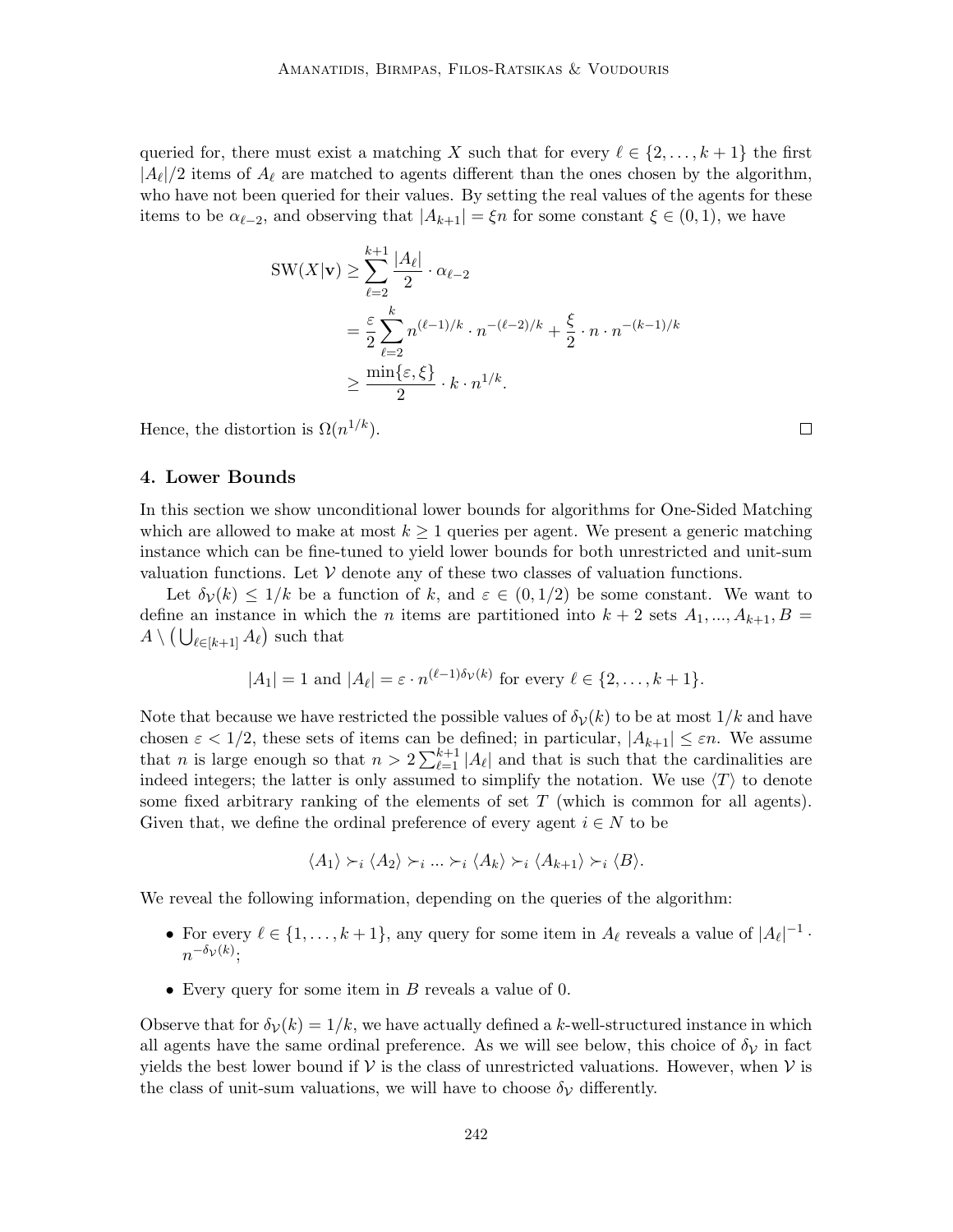Next, we define two types of conditional valuation functions that an agent  $i$  may have, depending on the behavior of the algorithm. These functions have to be consistent to the information that is revealed by the queries of the algorithm. Let  $\xi \in (0, 1]$  be some constant.

(T1) If there exists  $r \in \{1, ..., k+1\}$ , such that i is not queried for any item in  $A_r$  and she does not get an item from  $A_r$  either, then i's values are

- at least  $\xi \cdot |A_{r-1}|^{-1} \cdot n^{-\delta_{\mathcal{V}}(k)}$  for each item in  $A_r$  if  $r \geq 2$ ;
- at least  $\xi$  for the item in  $A_1$  if  $r = 1$ ;
- $|A_{\ell}|^{-1} \cdot n^{-\delta_{\mathcal{V}}(k)}$  for every item in  $A_{\ell}$ , for  $\ell \in \{1, \ldots, k+1\} \setminus \{r\};$
- 0 for every item in  $B$ .

(T2) If i is queried for some item in k different sets out of  $A_1, \ldots, A_{k+1}$ , then her values are

- $|A_{\ell}|^{-1} \cdot n^{-\delta_{\mathcal{V}}(k)}$  for every item in  $A_{\ell}$ , for  $\ell \in \{1, \ldots, k+1\};$
- at most  $|A_{k+1}|^{-1} \cdot n^{-\delta_{\mathcal{V}}(k)}$  for every item in B.

Observe that the conditions specified in (T1) and (T2) capture all possible cases about the queries of the algorithm and the possible assignments of the items to the agents.

**Theorem 5.** Let  $V$  be the class of unrestricted or unit-sum valuation functions. If there exists a function  $\delta_{\mathcal{V}}(k) \leq 1/k$  such that it is possible to define valuation functions in V of types  $(T1)$  and  $(T2)$ , the distortion of any matching algorithm which makes k queries per agent is  $\Omega(\frac{1}{k})$  $\frac{1}{k} \cdot n^{\delta_{\mathcal{V}}(k)}$ .

*Proof.* Observe that if the values of the agents for all items in a set  $A_\ell$  are consistent to the revealed values, then the total value for all items in set  $A_\ell$  is equal to  $|A_\ell| \cdot |A_\ell|^{-1} \cdot n^{-\delta_{\mathcal{V}}(k)} =$  $n^{-\delta_{\mathcal{V}}(k)}$ . Since there are valuation functions of types (T1) and (T2), we can indeed define a valuation profile  $\bf{v}$  so that the value of every agent for the item she is matched to by the algorithm is exactly the value she would reveal if she was queried for it. So, the items of every set  $A_{\ell}, \ell \in \{1, \ldots, k+1\}$ , contribute exactly  $n^{-\delta_{\mathcal{V}}(k)}$  to the social welfare of the matching  $Y$  computed by the algorithm, while the items in  $B$  contribute 0. Hence,

$$
SW(Y|\mathbf{v}) = (k+1) \cdot n^{-\delta_{\mathcal{V}}(k)}.
$$

Hence, to show the desired bound on the distortion of the algorithm, it suffices to show that there is always a matching with social welfare  $\Omega(1)$ .

This is clearly the case when there exists an agent who is not queried for the item in  $A_1$ and is not given this item, since her value for it in such a case can be set to be at least  $\xi$ using a function of type (T1) for  $r = 1$ . Therefore, since this item can only be given to one agent, in the following we assume that there is at most one agent who is not queried for it, and if such an agent exists, she must be given the item.

Consider the set  $S_2$  of agents who are not queried for any item in  $A_2$  and also do not get any item in  $A_2$ . If  $|S_2| \geq |A_2|$ , then by defining the valuation function of every agent in  $S_2$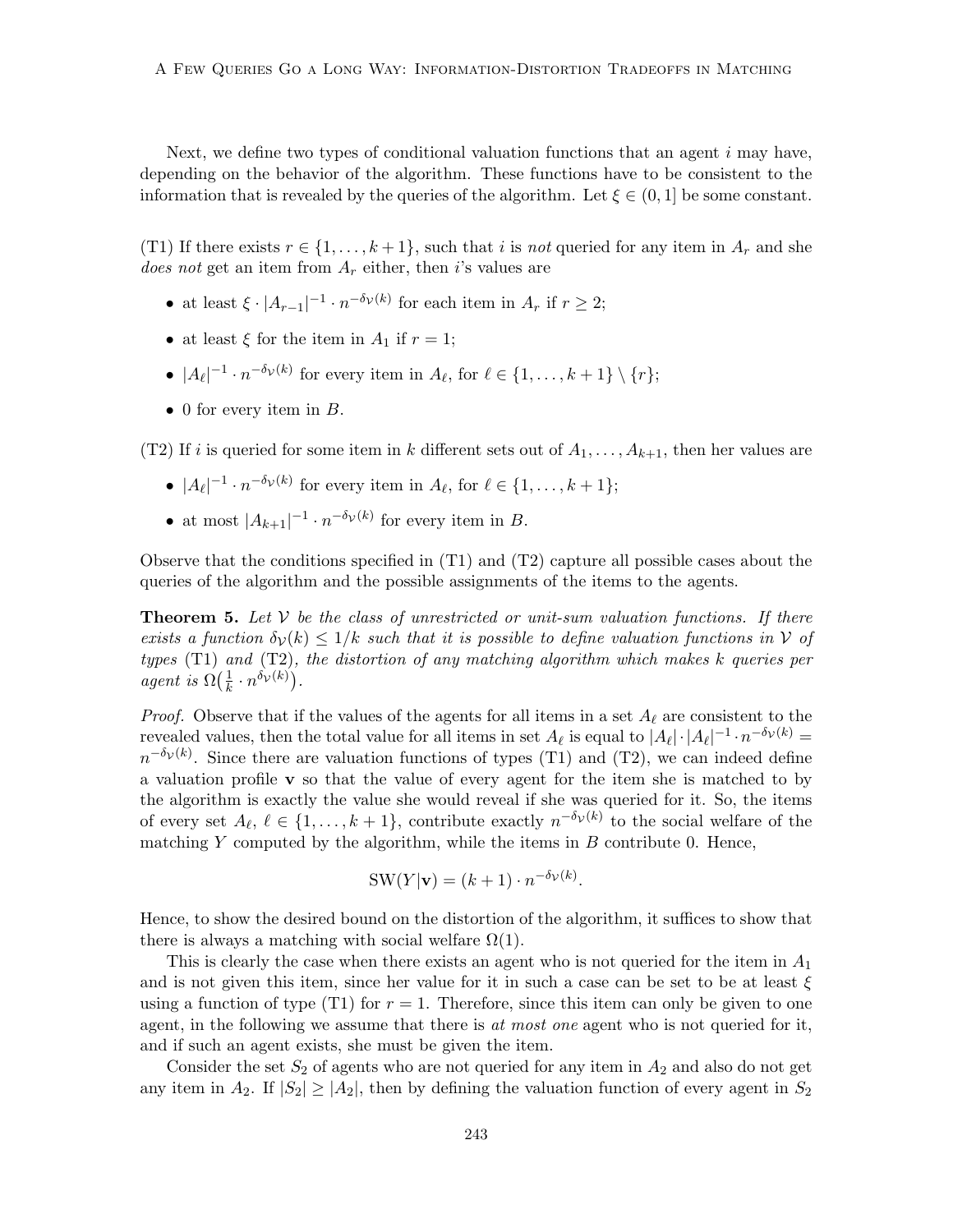to be of type (T1) for  $r = 2$ , we can obtain a matching (in which exactly  $|A_2|$  agents in  $S_2$ are given a different item from  $A_2$ ) with social welfare at least  $|A_2| \cdot \xi \cdot |A_1|^{-1} \cdot n^{-\delta_{\mathcal{V}}(k)} = \xi$ . The latter follows by the fact that  $|A_t| \cdot |A_{t-1}|^{-1} = n^{\delta_{\mathcal{V}}(k)}$  for all  $t \geq 2$ . Consequently, it must be  $|S_2| < |A_2|$ . This further implies that there are at least  $n-1-2|A_2|$  agents who are queried for some item in each of  $A_1$  and  $A_2$ , and do not get any item in  $A_1 \cup A_2$ . Let  $L_2$  be the set of these agents.

Consider the set  $S_3 \subseteq L_2$  of agents who are not queried for any item in  $A_3$  and also do not get any item in  $A_3$ . Like in the case of  $A_3$  and  $S_3$  above, if  $|S_3| \geq |A_3|$ , then by defining the valuation function of every agent in  $S_3$  to be of type (T1) for  $r = 3$ , we can obtain a matching (in which  $|A_3|$  of the agents in  $S_3$  are given a different item from  $A_3$ ) with social welfare at least  $|A_3| \cdot \xi \cdot |A_2|^{-1} \cdot n^{-\delta_{\mathcal{V}}(k)} = \xi$ . So, it must be  $|S_3| < |A_3|$ , which implies that there are  $|L_2| - |A_3| - |S_3| \ge |L_2| - 2|A_3|$  agents in  $L_2$  who are queried for some item in each of  $A_1$ ,  $A_2$  and  $A_3$ , and do not get any item in  $A_1 \cup A_2 \cup A_3$ . Let  $L_3$  be the set of these agents.

By induction, this process leads to the existence of the set  $L_k$  of agents who have been queried for some item in each of  $A_1, \ldots, A_k$ , such that  $|L_k| \geq n - 1 - 2 \sum_{\ell=1}^k |A_\ell|$ . Since

$$
n > 2 \sum_{\ell=1}^{k+1} |A_{\ell}| \Rightarrow n - 1 - 2 \sum_{\ell=1}^{k} |A_{\ell}| - |A_{k+1}| \ge |A_{k+1}|,
$$

there are  $|A_{k+1}|$  agents who have not been queried for any item in  $A_{k+1}$  and do not get any item in  $A_{k+1}$ . Thus, by setting their valuation functions to be of type (T1) for  $r = k+1$ , we can construct a matching with welfare at least  $\xi$ , completing the proof.  $\Box$ 

Theorem 5 is actually quite powerful and allows us to prove lower bounds for both unrestricted and unit-sum valuation functions. In particular, it reduces the problem to finding the largest possible  $\delta_{\mathcal{V}}(k) \leq 1/k$ , such that valuation functions in V of types (T1) and (T2) can be defined.

Theorem 6. For unconstrained valuation functions, the distortion of any matching algorithm which makes k queries per agent is  $\Omega(\frac{1}{k})$  $\frac{1}{k} \cdot n^{1/k}$ .

Proof. It is straightforward to observe that it is indeed possible to define unconstrained valuation functions of types (T1) and (T2) for the function  $\delta_{\infty}(k) = 1/k$ . In particular, the valuation functions are such that

$$
u_1(j) = \begin{cases} n^{-(r-1)/k}, & \text{if } j \in A_r \\ n^{-\ell/k}, & \text{if } j \in A_\ell, \ell \neq r \\ 0, & \text{if } j \in B \end{cases}
$$

and

$$
u_2(j) = \begin{cases} n^{-\ell/k}, & \text{if } j \in A_\ell \\ 0, & \text{if } j \in B \end{cases}
$$

where  $\ell$  is a generic index, while r in the definition of  $u_1$  is an index that corresponds to a set  $A_r$  such that i is not queried for any item in it and she does not get an item from it either.

Hence, by Theorem 5, any matching algorithm has distortion  $\Omega(\frac{1}{k})$  $\frac{1}{k} \cdot n^{1/k}$ .  $\Box$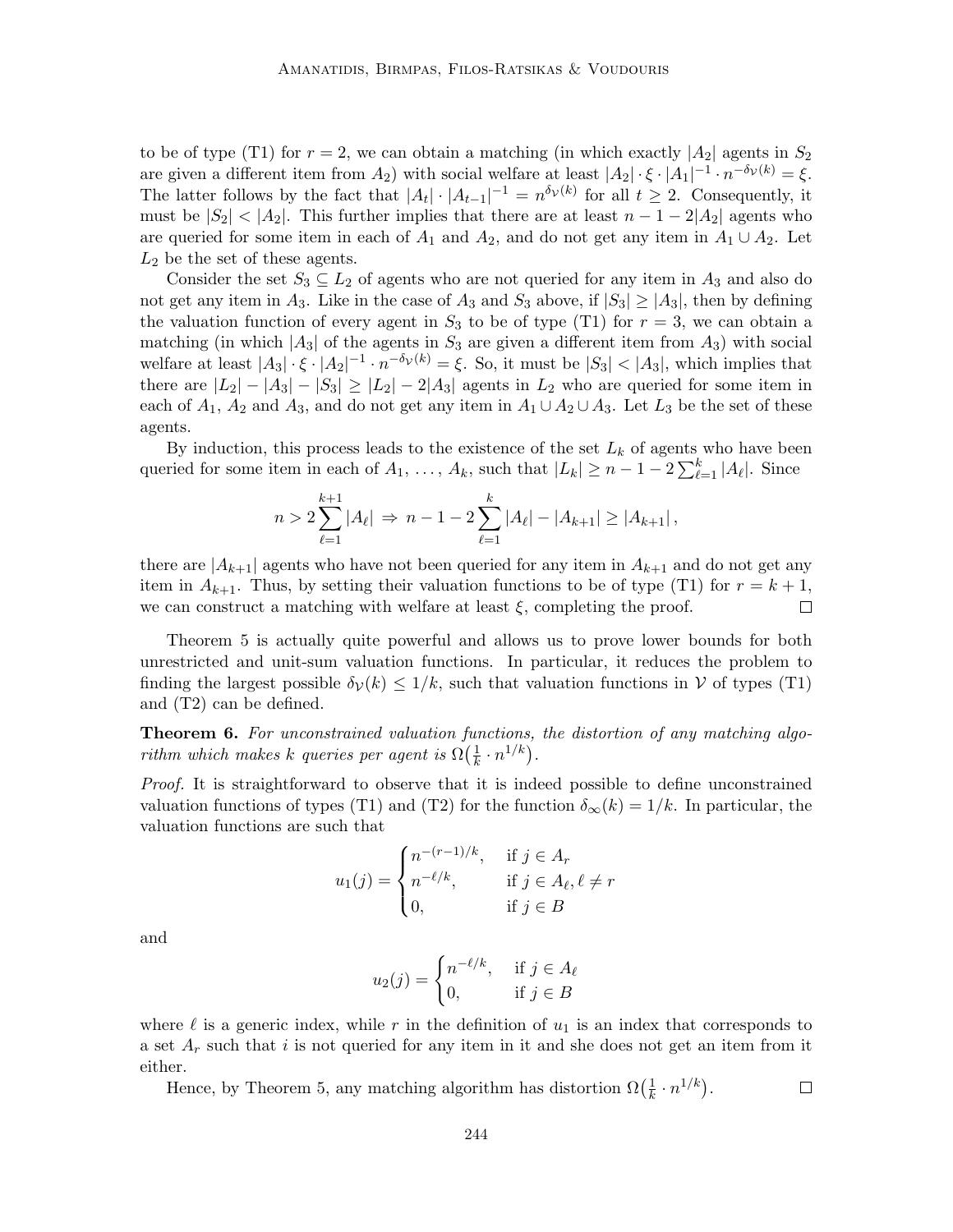For unit-sum valuations, we have the following bound.

**Theorem 7.** Let  $\xi \in (0,1)$  be a constant. For unit-sum valuation functions, the distortion of any matching algorithm which makes  $k \leq (1 - \xi)n^{1/(k+1)}$  queries per agent is  $\Omega(\frac{1}{k})$  $\frac{1}{k}$ .  $n^{1/(k+1)}$ ).

*Proof.* Let  $\varepsilon \in (0,1/2)$  be the constant used for defining the sets  $A_1, \ldots, A_{k+1}$ . We will show that for  $\delta_1(k) = 1/(k+1)$ , the following two valuation functions satisfy the unit-sum normalization and are of types (T1) and (T2), respectively. Then, the statement will follow by Theorem 5 by substituting  $\delta_1(k)$ . The functions are defined as

$$
u_1(j) = \begin{cases} \frac{1 - k \cdot n^{-1/(k+1)}}{\varepsilon n^{(r-1)/(k+1)}}, & \text{if } j \in A_r\\ \varepsilon^{-1} n^{-\ell/(k+1)}, & \text{if } j \in A_\ell, \ell \neq r\\ 0, & \text{if } j \in B \end{cases}
$$

and

$$
u_2(j) = \begin{cases} \varepsilon^{-1} n^{-\ell/(k+1)}, & \text{if } j \in A_\ell \\ \frac{1 - (k+1) \cdot n^{-1/(k+1)}}{|B|}, & \text{if } j \in B \end{cases}
$$

where  $\ell$  is a generic index, while r in the definition of  $u_1$  is an index that corresponds to a set  $A_r$  such that i is not queried for any item in it and she does not get an item from it either.

First, let us verify that both functions satisfy the unit-sum assumption. By the definition of  $\delta_1(k)$ , we have that  $|A_{\ell}| = \varepsilon n^{(\ell-1)/(k+1)}$  for all  $\ell \in \{1, \ldots, k+1\}$ . Therefore,

$$
\sum_{j \in A} u_1(j) = |A_r| \cdot \frac{1 - k \cdot n^{-1/(k+1)}}{\varepsilon n^{(r-1)/(k+1)}} + \sum_{\ell=1}^{k+1} |A_\ell| \cdot \varepsilon^{-1} n^{-\ell/(k+1)} - |A_r| \cdot \varepsilon^{-1} n^{-r/(k+1)}
$$
  
= 1 - k \cdot n^{-1/(k+1)} + k \cdot n^{-1/(k+1)} = 1,

and

$$
\sum_{j \in A} u_2(j) = \sum_{\ell=1}^{k+1} |A_{\ell}| \cdot \varepsilon^{-1} n^{-\ell/(k+1)} + |B| \cdot \frac{1 - (k+1) \cdot n^{1/(k+1)}}{|B|}
$$
  
=  $(k+1) \cdot n^{-1/(k+1)} + 1 - (k+1) \cdot n^{1/(k+1)} = 1.$ 

Next, we will show that  $u_1$  is of type (T1). It suffices to show that the values satisfy the corresponding conditions. We have

• For every item  $j \in A_r$ , if  $r \geq 2$ :

$$
u_1(j) = \frac{1 - k \cdot n^{-1/(k+1)}}{\varepsilon n^{(r-1)/(k+1)}} = \varepsilon^{-1} \left( n^{-(r-1)/(k+1)} - k \cdot n^{-r/(k+1)} \right)
$$
  
 
$$
\geq \varepsilon^{-1} \cdot \xi \cdot n^{-(r-1)/(k+1)} = \varepsilon^{-1} \cdot \xi \cdot n^{-(r-2)/(k+1)} \cdot n^{-1/(k+1)}
$$
  
 
$$
= \xi \cdot |A_{r-1}|^{-1} \cdot n^{-\delta_1(k)}.
$$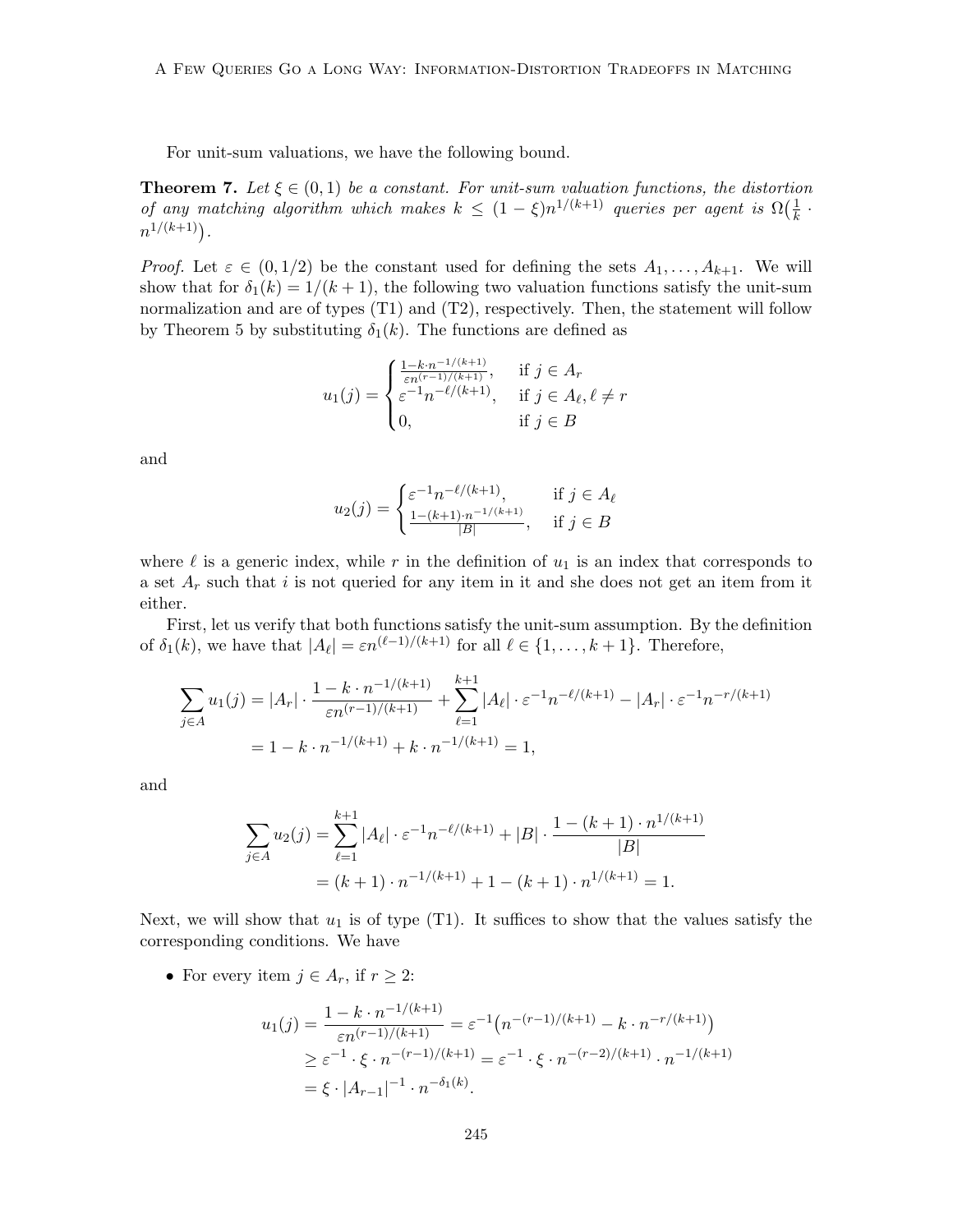- For the item  $j \in A_1$ :  $u_1(j) = \varepsilon^{-1}(1 k \cdot n^{-1/(k+1)}) \ge \varepsilon^{-1} \xi \ge \xi$ .
- For every item  $j \in A_{\ell}, \ell \neq r$ :

$$
u_1(j) = \varepsilon^{-1} n^{-\ell/(k+1)} = \varepsilon^{-1} n^{-(\ell-1)/(k+1)} \cdot n^{-1/(k+1)} = |A_{\ell}|^{-1} \cdot n^{-\delta_1(k)}.
$$

• For every item  $j \in B$ :  $u_1(j) = 0$ .

Finally, we will show that  $u_2$  is of type  $(T2)$ . Similarly to the above case, we have

• For every item  $j \in A_{\ell}$ :

$$
u_2(j) = \varepsilon^{-1} n^{-\ell/(k+1)} = \varepsilon^{-1} n^{-(\ell-1)/k} \cdot n^{-1/(k+1)} = |A_{\ell}|^{-1} \cdot n^{-\delta_1(k)}.
$$

• For every item  $j \in B$ :

$$
u_2(j) = \frac{1 - (k+1) \cdot n^{-1/(k+1)}}{|B|} = \frac{1 - (k+1) \cdot n^{-1/(k+1)}}{n - \sum_{\ell=1}^{k+1} n^{(\ell-1)/(k+1)}}
$$
  

$$
\leq \frac{1 - (k+1) \cdot n^{-1/(k+1)}}{n - (k+1)n^{k/(k+1)}} = n^{-1} = \varepsilon \cdot \varepsilon^{-1} \cdot n^{-k/(k+1)} \cdot n^{-1/(k+1)}
$$
  

$$
= \varepsilon \cdot |A_{k+1}|^{-1} \cdot n^{-\delta_1(k)} \leq |A_{k+1}|^{-1} \cdot n^{-\delta_1(k)},
$$

where the first inequality follows by the fact that  $n^{x/(k+1)}$  is increasing in x.  $\Box$ 

By appropriately setting the value of  $k$  in Theorems 6 and 7, we establish that it is impossible to achieve constant distortion without an almost logarithmic number of queries.

Corollary 2. Any matching algorithm allowed to make at most

- a constant number k queries per agent has distortion  $\Omega(n^{1/k})$  when the valuation functions are unrestricted, and  $\Omega(n^{1/(k+1)})$  when they are unit-sum;
- $\bullet$   $o\left(\frac{\log n}{\log \log n}\right)$  $\frac{\log n}{\log \log n}$  queries per agent has distortion  $\omega(\log \log n)$ .

# 5. Two Queries for Unit-Sum Valuations

In this section, we present the FIRSTPOSITIONADAPTIVE algorithm (FPA), which makes at in this section, we present the FIRSTI OSITIONADAPTIVE algorithm (FTA), which makes at most two queries per agent and achieves a distortion of  $O(n^{2/3}\sqrt{\log n})$ , when the valuation functions are unit-sum. First, we query each agent for their most-preferred item. Then, depending on whether the *maximum revealed value* by these queries is at least  $n^{-1/3}$ , we query the agents for items that are parts of "large enough" partial matchings. Otherwise, we query everyone at a specific position, and define *simulated values* based on the answers to these queries, ensuring that these values are lower bounds on the corresponding true values. Clearly, the simulated valuation functions are not necessarily unit-sum. For the sake of the presentation, we assume that n is a perfect cube, that is,  $n = \alpha^3$  for some  $\alpha \in \mathbb{N}$ ; it is straightforward to extend our analysis to the case where this is not true. See Algorithm 3.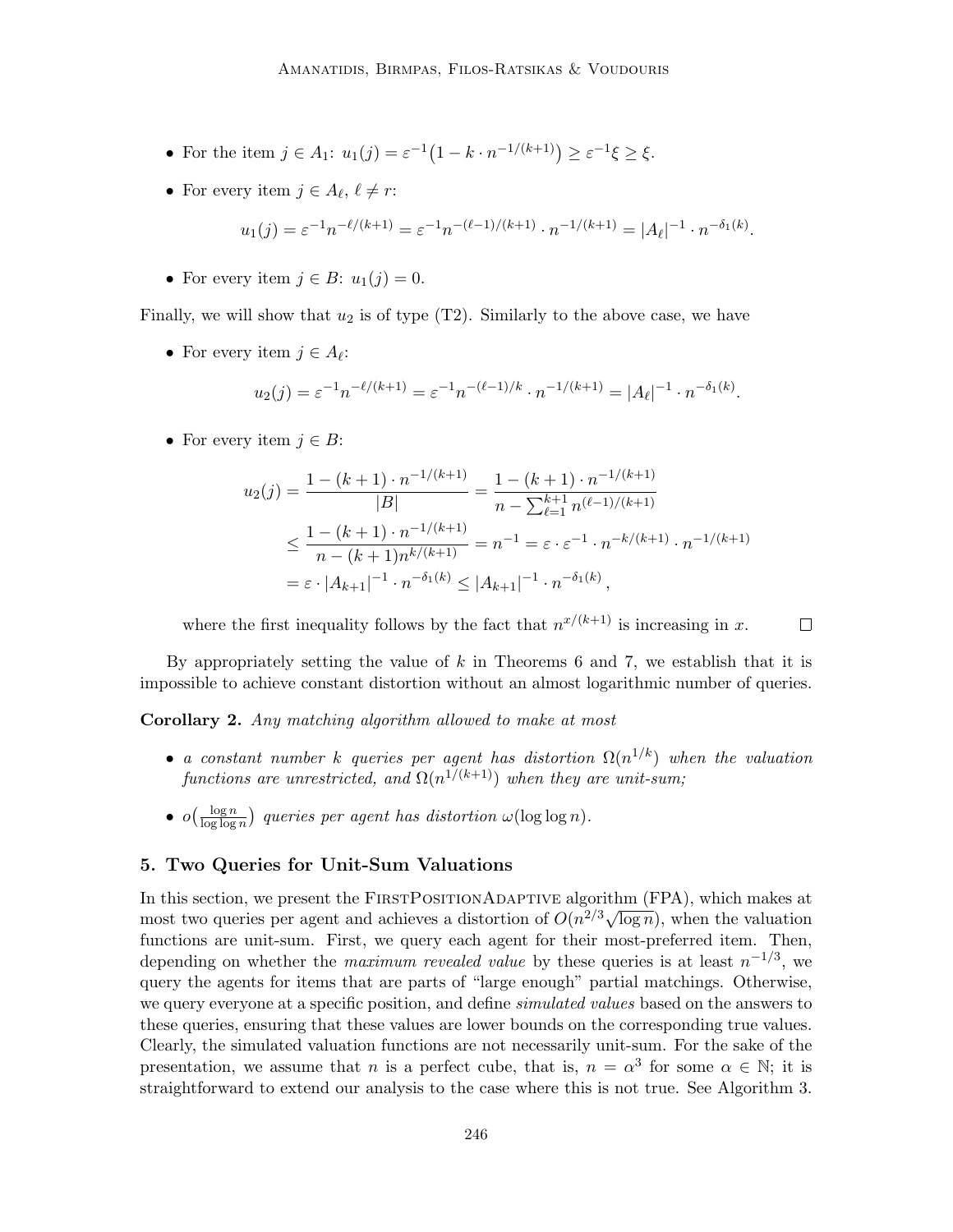Algorithm 3: FIRSTPOSITIONADAPTIVE (FPA) All agents are initially active. for every agent i do Query the value  $v_i^*$  of i for her top item  $j_i^*$ . if  $\max_{i \in N} v_i^* \geq n^{-1/3}$  then for every  $\ell \in [n]$  do while there exists a partial matching Z of size  $|Z| \ge n^{1/3}/\sqrt{n}$  $\overline{\log n}$ , such that an active agent *i* is matched to an item  $z_i$  she ranks at position  $\ell' \leq \ell$  do for every agent  $i$  in  $Z$  do Query the value of  $i$  for item  $z_i$ Make i inactive return a matching Y that maximizes the revealed social welfare else for every agent i do Query the value  $u_i$  of i for the item she ranks at position  $n^{1/3} + 1$ for every agent  $i$  do Define the simulated valuation function  $\tilde{v}_i$ : •  $\tilde{v}_i(j_i^*) := v_i^*$ •  $\tilde{v}_i(j) := u_i$  for every item j that i ranks at position  $\ell \in \{2, \ldots, n^{1/3} + 1\}$ •  $\tilde{v}_i(j) := 0$  for every item j that i ranks at position  $\ell \in \{n^{1/3} + 2, \ldots, n\}$ for every agent i such that  $u_i < \frac{1}{2}$  $\frac{1}{2}n^{-1}$  do Set  $\tilde{v}_i(j) := \frac{1}{3}n^{-1/3}$  for the item j that i ranks at position  $\ell \in \{2, \ldots, \frac{1}{4}\}$  $\frac{1}{4}n^{1/3}\}.$ return a matching  $Y \in \arg \max_{Z} SW(Z|\tilde{\mathbf{v}}).$ 

Example 4. Although our running example (see Example 1) is not a unit-sum instance, it is easy to observe that the values of each agent over the items sum up to 45. So, by dividing all values by 45, we do get a unit-sum instance. To avoid having fractional values and be able to directly compare to the optimal social welfare from Example 1, we do not normalize; instead, we appropriately adjust the algorithm instead.

Suppose now that we run FPA on this instance. For each agent  $i$ , the algorithm queries and learns the value of i's most favorite item (here of  $j_1$  for everyone). Then, depending on whether the maximum such value is at least  $45 \cdot 8^{-1/3} = 22.5$  (observe the use of the sum of the values 45 here), the algorithm constructs different types of simulated valuation functions. Since  $\max_{i \in N} v_i(j_1) = 24 > 22.5$  in our example, the algorithm uses matchingbased simulated valuation functions according to the first bullet in its description. The second type of simulated valuation functions is close in spirit to the constructions of  $\lambda$ -TSF and k-FMM, albeit more finely tuned.

For all values of  $\ell$  from 1 to 8, we want to find partial matchings  $Z_1, Z_2, \ldots$ , each of size at least 2 (since  $8^{1/3}/\sqrt{\log 8} \approx 1.15$ ), which use active agents who rank their matched items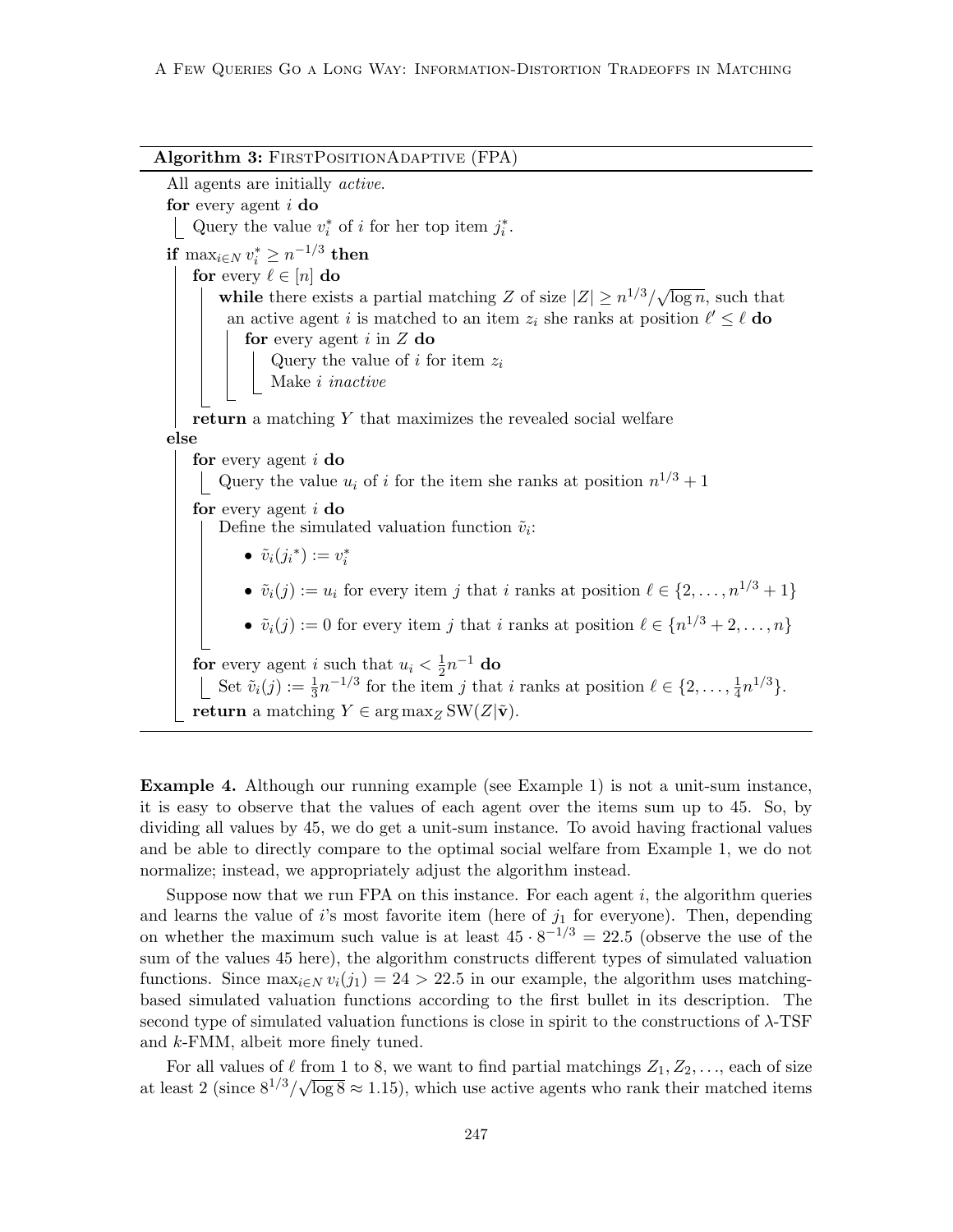at the  $\ell$ th position or better. For  $\ell = 1$ , there is no matching of size 2 with two agents that rank their item first, as all agents agree on the best item, and thus only of them can be matched to it. For  $\ell = 2$ , a possible matching where everyone considers their item to be at least second best is  $\{(i_1, i_2), (i_2, i_1), (i_3, i_3)\}\$ . Agents  $i_1, i_2, i_3$  become inactive, but there are still feasible matchings on the active agents. A possible second such matching is  $\{(i_4, j_1), (i_5, j_3), (i_6, j_2)\}\.$  Now, agents  $i_4, i_5, i_6$  become inactive, and it is easy to see that  $\{(i_7, j_1), (i_8, j_2)\}\$ is a third feasible matching. Since there are no more active agents, the algorithm does not look for any matchings for the remaining values of  $\ell$ . The matchings found so far are used to make a second query to the agents about the corresponding items, possibly asking again about  $j_1$ , as is the case for  $i_2$ ,  $i_4$  and  $i_7$ . Unlike  $\lambda$ -TSF and  $k$ -FMM, this part of the algorithm does not try to approximate any values, but rather uses the revealed values along with zeros. The table summarizes the partially revealed valuation profile  $\tilde{\mathbf{v}} = (\tilde{v}_i)_{i \in N}$ :

|                | $\jmath_1$ | $\jmath_2$       | $\jmath_3$     | $\jmath_4$     | $\jmath_5$       | $\jmath_6$ | $\jmath$ | $\jmath_8$ |
|----------------|------------|------------------|----------------|----------------|------------------|------------|----------|------------|
| $i_1$          | 10         | 8                | $\overline{0}$ | $\overline{0}$ | $\overline{0}$   | 0          | 0        | 0          |
| i <sub>2</sub> | 12         | 0                | $\overline{0}$ | $\overline{0}$ | $\overline{0}$   | 0          | 0        | 0          |
| $i_3$          | 18         | $\boldsymbol{0}$ | 9              | $\overline{0}$ | $\overline{0}$   | 0          | 0        | 0          |
| $i_4$          | 8          | 0                | $\overline{0}$ | $\overline{0}$ | $\boldsymbol{0}$ | 0          | 0        | 0          |
| $i_{5}$        | 24         | 0                | 6              | $\overline{0}$ | $\overline{0}$   | 0          | 0        | 0          |
| $i_6$          | 20         | 7                | $\overline{0}$ | 0              | 0                | 0          | 0        | 0          |
| $i_7$          | 9          | 0                | 0              | 0              | 0                | 0          | 0        | 0          |
| $i_{8}$        | 15         | 10               | 0              | 0              | 0                | 0          | 0        | 0          |

An optimal matching with respect to this  $\tilde{\mathbf{v}}$ , is  $\{(i_1, j_4), (i_2, j_5), (i_3, j_3), (i_4, j_6), (i_5, j_1), (i_6, j_7),$  $(i_7, j_8), (i_8, j_2)$  with simulated social welfare 43. The social welfare of this matching with respect to the true valuation profile v is 66.  $\Box$ 

The distortion of the algorithm is bounded in the following theorem.

**Theorem 8.** For unit-sum valuation functions, the distortion of FPA is  $O(n^{2/3}\sqrt{\log n})$ .

*Proof.* Let v be a valuation profile. Denote by Y the output of the algorithm when given as input the ordinal profile  $\succ_{\mathbf{v}}$ , and by  $X = (x_i)_{i \in N}$  an optimal matching for **v**. We consider two main cases, depending on the value  $\max_{i \in N} v_i^*$  that the algorithm learns with the first query.

Case 1:  $\max_{i \in N} v_i^* \geq n^{-1/3}$ . The algorithm makes a second query to an agent *i* for some  $\frac{\text{cos } \alpha + \text{cos } \alpha}{\text{sin } \beta}$  only if the pair  $(i, j)$  is part of a partial matching of size at least  $n^{1/3}/\sqrt{2}$  $\overline{\log n}$ , involving only active agents, i.e., agents who have not been included in such a partial matching in any previous step. Let  $Z_1, \ldots, Z_{\lambda}$  be all the partial matchings considered throughout the execution of the algorithm. By definition, each such partial matching contains at least  $n^{1/3}/\sqrt{\log n}$  agents and an agent is contained in at most one of these matchings. Thus, it  $n \nmid \sqrt{\sqrt{\log n}}$  agents and an <br>holds that  $\lambda \leq n^{2/3} \sqrt{\log n}$ .

We partition the agents into two sets. The set  $H$  contains each agent  $i$  who was queried a second time about some item  $z_i$  she ranks at least as high as the item  $x_i$  she receives in the optimal matching X. Some agents in  $H$  are possibly queried twice for their best item.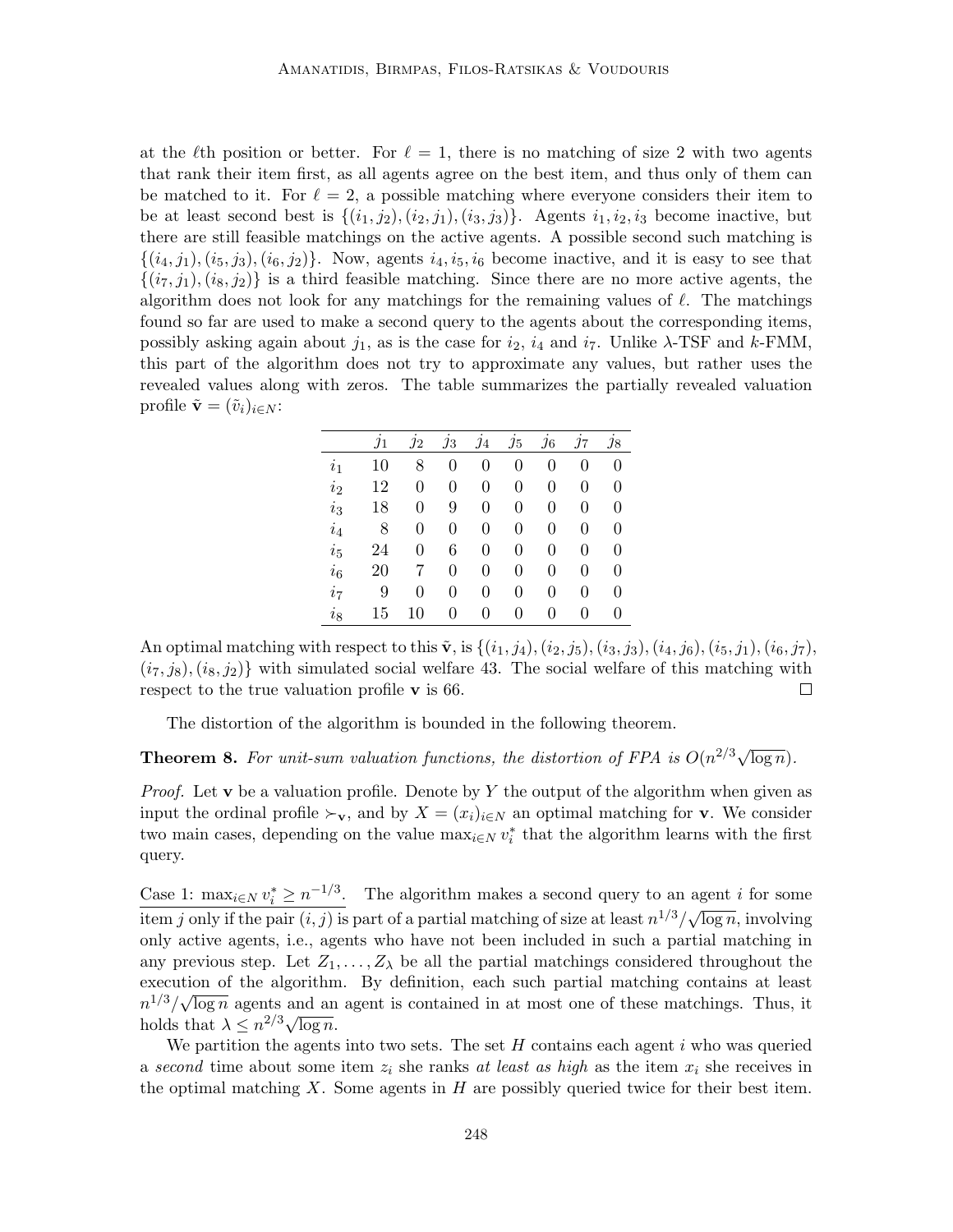The set L contains every agent i who was queried for an item she ranks lower than  $x_i$  or was queried only *once*. We can write the social welfare of X as

$$
SW(X|\mathbf{v}) = \sum_{i \in H} v_i(x_i) + \sum_{i \in L} v_i(x_i).
$$

We will bound each term on the right-hand side separately. For the first term, we have:

$$
\sum_{i\in H} v_i(x_i) \leq \sum_{i\in H} v_i(z_i) \leq \sum_{t=1}^{\lambda} \sum_{i\in Z_t} v_i(z_i) \leq \lambda \max_t \sum_{i\in Z_t} v_i(z_i) < n^{2/3} \sqrt{\log n} \cdot \text{SW}(Y|\mathbf{v}).
$$

The first inequality holds because  $z_i \succcurlyeq_i x_i$  for every  $i \in H$ . The second inequality holds because the agents in  $H$  are queried only if they are included in one of the partial matchings  $Z_1, \ldots, Z_\lambda$ . The last inequality follows from the bound on  $\lambda$  established above, and the fact that  $\max_t \sum_{i \in Z_t} v_i(z_i)$  is trivially upper bounded by the social welfare of Y.

To bound the second term, let  $Y^{(\ell)}$  be the restriction of Y containing only the agents  $i \in L$  for whom  $x_i$  is at position  $\ell$ . Observe that all agents in  $Y^{(\ell)}$  must be active at the end of the iteration for  $\ell$ . So, it holds that  $|Y^{(\ell)}| < n^{1/3}/\sqrt{\ell}$  $\overline{\log n}$ , or else the algorithm would have queried (at least some of) the agents in  $Y^{(\ell)}$  for items they value at least as much as  $x_i$  before the end of this iteration, contradicting their membership in  $L$ . Thus, we get that

$$
\sum_{i \in L} v_i(x_i) = \sum_{\ell=1}^n \sum_{i \in Y^{(\ell)}} v_i(x_i) < \sum_{\ell=1}^n \frac{n^{1/3}}{\sqrt{\log n}} \frac{1}{\ell} < \frac{n^{1/3}}{\sqrt{\log n}} 2 \log n = 2n^{1/3} \sqrt{\log n},
$$

where the first inequality follows from the unit-sum normalization; in particular, any agent's value for an item at position  $\ell$  is at most  $1/\ell$ . The second inequality is a simple bound on the harmonic numbers:  $\sum_{i=1}^{n} i^{-1} < 2 \log_2 n$ , for  $n \ge 2$ .

Further, since  $\max_{i \in N} v_i^* \ge n^{-1/3}$ , we have that  $SW(Y|\mathbf{v}) \ge n^{-1/3}$ . Thus,

$$
\sum_{i \in L} v_i(x_i) \le 2n^{2/3} \sqrt{\log n} \cdot \text{SW}(Y|\mathbf{v}).
$$

Putting everything together, the distortion of the algorithm in this case is upper bounded by  $2n^{2/3}\sqrt{\log n}$ .

Case 2:  $\max_{i \in \mathbb{N}} v_i^* < n^{-1/3}$ . We partition the set of agents into two sets, depending on whether their value for the item they rank at position  $n^{1/3}+1$  is at most  $\frac{1}{2}n^{-1}$ . In particular, let  $R = \{i \in N : u_i < \frac{1}{2}\}$  $\frac{1}{2}n^{-1}$ . We can write the optimal social welfare of X as

$$
SW(X|\mathbf{v}) = \sum_{i \in R} v_i(x_i) + \sum_{i \in N \setminus R} v_i(x_i).
$$

We will bound each term separately. For the first term, since  $\max_{i \in N} v_i^* < n^{-1/3}$ , we clearly have that

$$
\sum_{i \in R} v_i(x_i) \le \max_{i \in N} v_i^* |R| \le n^{-1/3} |R|.
$$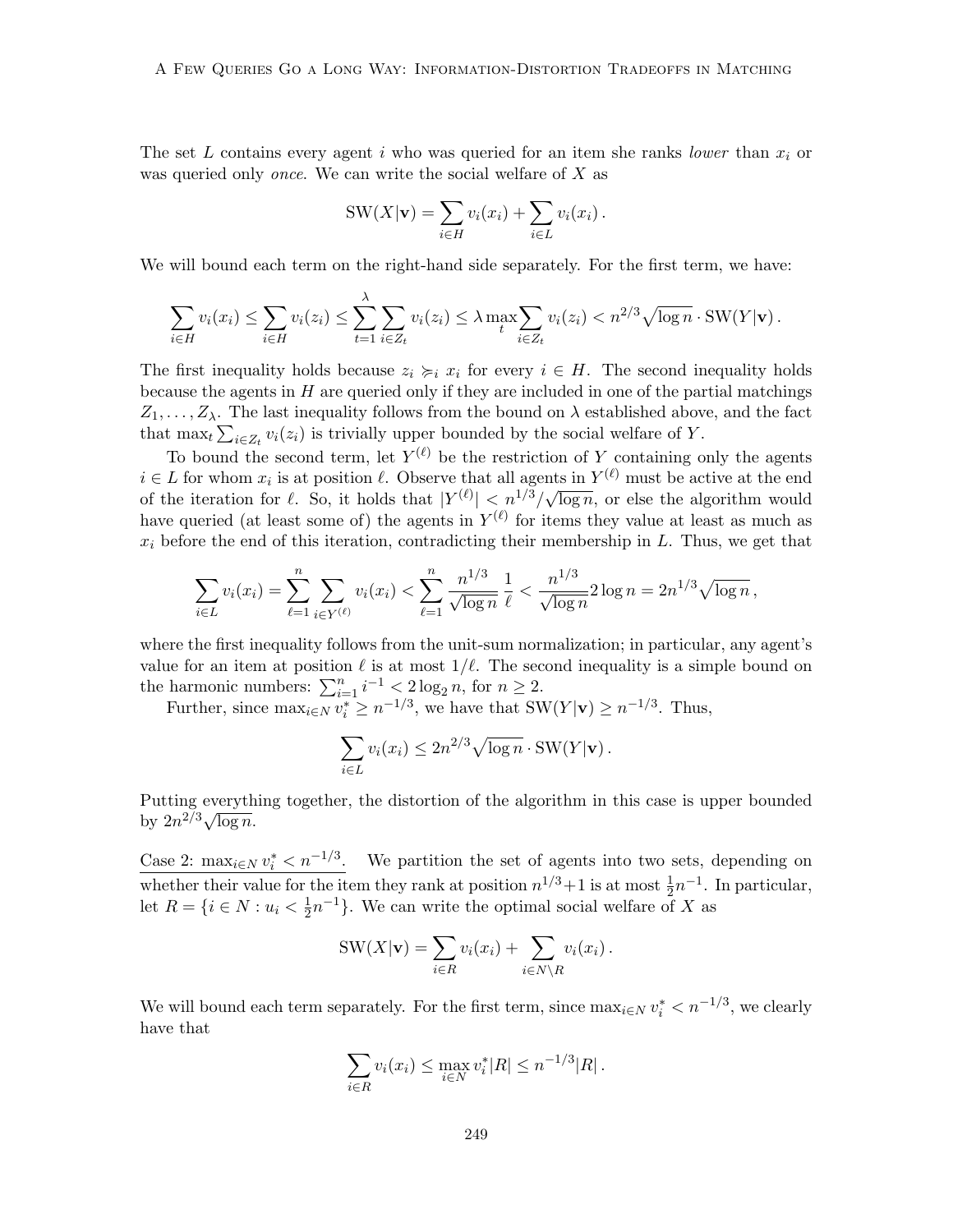Consider an arbitrary agent  $i \in R$  and denote by  $j_{i,\ell}$  the item she ranks at position  $\ell$ ; hence,  $j_i^* = j_{i,1}$ . We will first show that  $v_i(j_{i,\frac{1}{4}n^{1/3}}) \geq \frac{1}{3}$  $\frac{1}{3} \cdot n^{-1/3} = \tilde{v}_i(j_{i, \frac{1}{4}n^{1/3}})$ . Since  $u_i = v_i(j_{i,n^{1/3}+1}) < \frac{1}{2}$  $\frac{1}{2}n^{-1}$ , we have that

$$
\sum_{\ell=n^{1/3}+1}^{n} v_i(j_{i,\ell}) \le (n-n^{1/3}-1)u_i < \frac{1}{2},
$$

and thus, by the unit-sum normalization assumption, we also have that

$$
\sum_{\ell=1}^{n^{1/3}} v_i(j_{i,\ell}) \geq \frac{1}{2}.
$$

Since  $v_i(j_{i,\ell}) \le v_i(j_{i,1}) < n^{-1/3}$  for every  $\ell \in \{1, \ldots, \frac{1}{4}\}$  $\frac{1}{4}n^{1/3} - 1$  and  $v_i(j_{i, \frac{1}{4}n^{1/3}}) \ge v_i(j_{i,\ell})$ for every  $\ell \in \left\{ \frac{1}{4} n^{1/3}, \ldots, n^{1/3} \right\}$ , we obtain

$$
v_i(j_{i,\frac{1}{4}n^{1/3}}) \ge \frac{\frac{1}{2} - (\frac{1}{4}n^{1/3} - 1)n^{-1/3}}{\frac{3}{4}n^{1/3}} \ge \frac{1}{3}n^{-1/3} = \tilde{v}_i(j_{i,\frac{1}{4}n^{1/3}}).
$$

where the second inequality is a matter of simple calculations. So, all the agents in  $R$  have value at least  $\frac{1}{3}n^{-1/3}$  for the items they rank at positions up to  $\frac{1}{4}n^{1/3}$ . This implies that the simulated valuation functions, defined by the algorithm, are lower bounds to the real valuation functions.

By Hall's Theorem (Hall, 1935), it is easy to see that there exists a matching of size  $\min\{|R|,\frac{1}{4}\}$  $\frac{1}{4}n^{1/3}$  where each agent in R is matched to an item she ranks at the first  $\frac{1}{4}n^{1/3}$ positions. Moreover, Y maximizes the social welfare according to the simulated valuation functions. Hence,

$$
SW(Y|\mathbf{v}) \ge SW(Y|\tilde{\mathbf{v}}) \ge \frac{1}{3}n^{-1/3}\min\left\{|R|, \frac{1}{4}n^{1/3}\right\}.
$$

If  $|R| < \frac{1}{4}$  $\frac{1}{4}n^{1/3}$ , then SW $(Y|\mathbf{v}) \geq \frac{1}{3}$  $\frac{1}{3}|R|n^{-1/3}$ , and thus

$$
\sum_{i \in R} v_i(x_i) \leq 3 \cdot \text{SW}(Y|\mathbf{v}).
$$

Otherwise,  $\text{SW}(Y|\mathbf{v}) \geq 1/12$ , and since  $|R| \leq n$ , we obtain

$$
\sum_{i\in R} v_i(x_i) \le 12n^{2/3} \cdot \text{SW}(Y|\mathbf{v}).
$$

For the second term, we further partition  $N \setminus R$  into two sets depending on the position of the x<sub>i</sub>s. In particular, H is the set of agents  $i \in N \setminus R$  who rank  $x_i$  at some position  $\ell \leq n^{1/3}$ , and L is the set of remaining agents  $i \in (N \setminus R) \setminus H$  (who rank  $x_i$  at some position  $\ell > n^{1/3}$ ). Hence,

$$
\sum_{i \in N \setminus R} v_i(x_i) = \sum_{i \in H} v_i(x_i) + \sum_{i \in L} v_i(x_i).
$$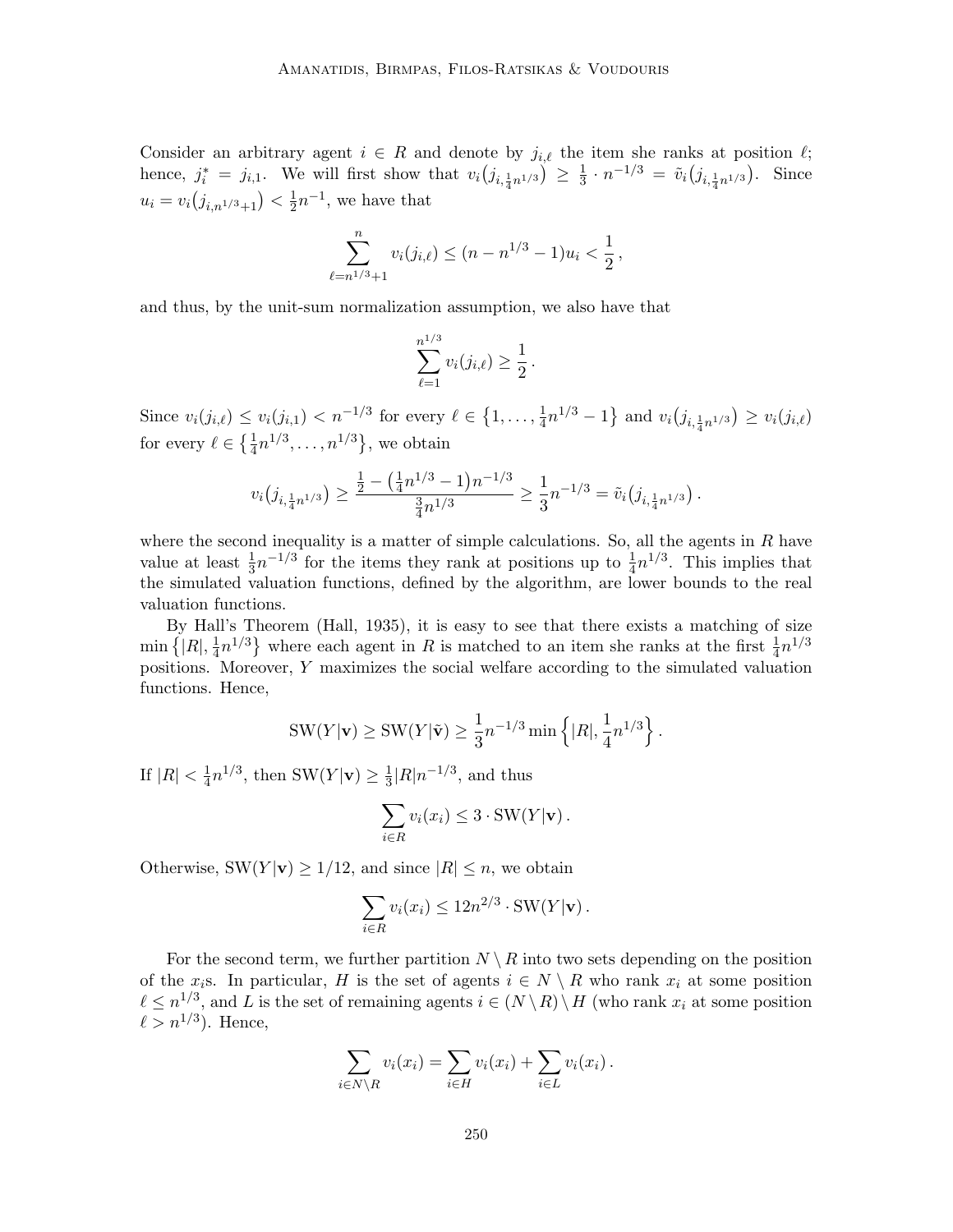First consider the agents in H. Since  $\max_{i \in N} v_i^* < n^{-1/3}$ ,

$$
\sum_{i \in H} v_i(x_i) \le \max_{i \in N} v_i^* |H| < n^{-1/3} |H| \, .
$$

Consider any agent  $i \in H$  and any item j that i ranks at some position  $\ell \leq n^{1/3}$ . Since  $u_i$ is the value of i for the item she ranks at position  $n^{1/3} + 1$ , we clearly have that  $v_i(j) \geq$  $u_i = \tilde{v}_i(j) \geq \frac{1}{2}$  $\frac{1}{2}n^{-1}$ . Note that there exists a partial matching of size |H| according to which all agents of H are matched to items they rank at the first  $n^{1/3}$  positions; e.g., the restriction of  $X$  on  $H$ . Since  $Y$  maximizes the social welfare for the simulated valuation functions, we get

$$
SW(Y|\mathbf{v}) \geq SW(Y|\tilde{\mathbf{v}}) \geq \frac{1}{2}n^{-1}|H|,
$$

which immediately implies that

$$
\sum_{i \in H} v_i(x_i) \le 2n^{2/3} \cdot \text{SW}(Y|\mathbf{v}).
$$

Finally, consider the agents in  $L$ , and distinguish the following two cases depending on the size of L.

•  $|L| \leq n^{1/3}$ . Since there are at least  $n^{1/3}$  different items within the first  $n^{1/3}$  positions of each agent in  $L$ , by Hall's Theorem, there exists a matching  $Y'$  according to which all agents in L receive such an item, i.e., every  $i \in L$  has (simulated) value at least  $u_i$  for the item she gets in Y'. Combining this with the optimality of Y for the simulated valuation functions and the fact that the latter lower bound the real valuation functions, we have

$$
SW(Y|\mathbf{v}) \geq SW(Y|\tilde{\mathbf{v}}) \geq SW(Y'|\tilde{\mathbf{v}}) \geq \sum_{i \in L} u_i \geq \sum_{i \in L} v_i(x_i),
$$

where the last inequality follows by the definition of L.

•  $|L| > n^{1/3}$ . Denote by  $S_L$  the  $|S_L| = n^{1/3}$  agents with the highest values  $u_i$  among all the agents in  $L$ . We may repeat the above argument for  $S_L$  instead of  $L$  to get  $SW(Y|\mathbf{v}) \geq \sum_{i \in S_L} u_i$ . Then,

SW(Y|**v**) 
$$
\ge n^{1/3} \min_{i \in S_L} u_i \ge n^{1/3} \max_{i \in L \setminus S_L} u_i
$$
.

On the other hand, we have

$$
\sum_{i \in L} v_i(x_i) \le \sum_{i \in S_L} u_i + (|L| - |S_L|) \max_{i \in L \setminus S_L} u_i
$$
  
\n
$$
\le \sum_{i \in S_L} u_i + n \max_{i \in L \setminus S_L} u_i
$$
  
\n
$$
\le (1 + n^{2/3}) \cdot \text{SW}(Y|\mathbf{v}).
$$

Therefore, the distortion of the algorithm is at most  $16n^{2/3} + 1$  in case 2. Together with Therefore, the distortion of the algorithm is at most<br>case 1, we obtain the desired bound of  $O(n^{2/3}\sqrt{\log n})$ .  $\Box$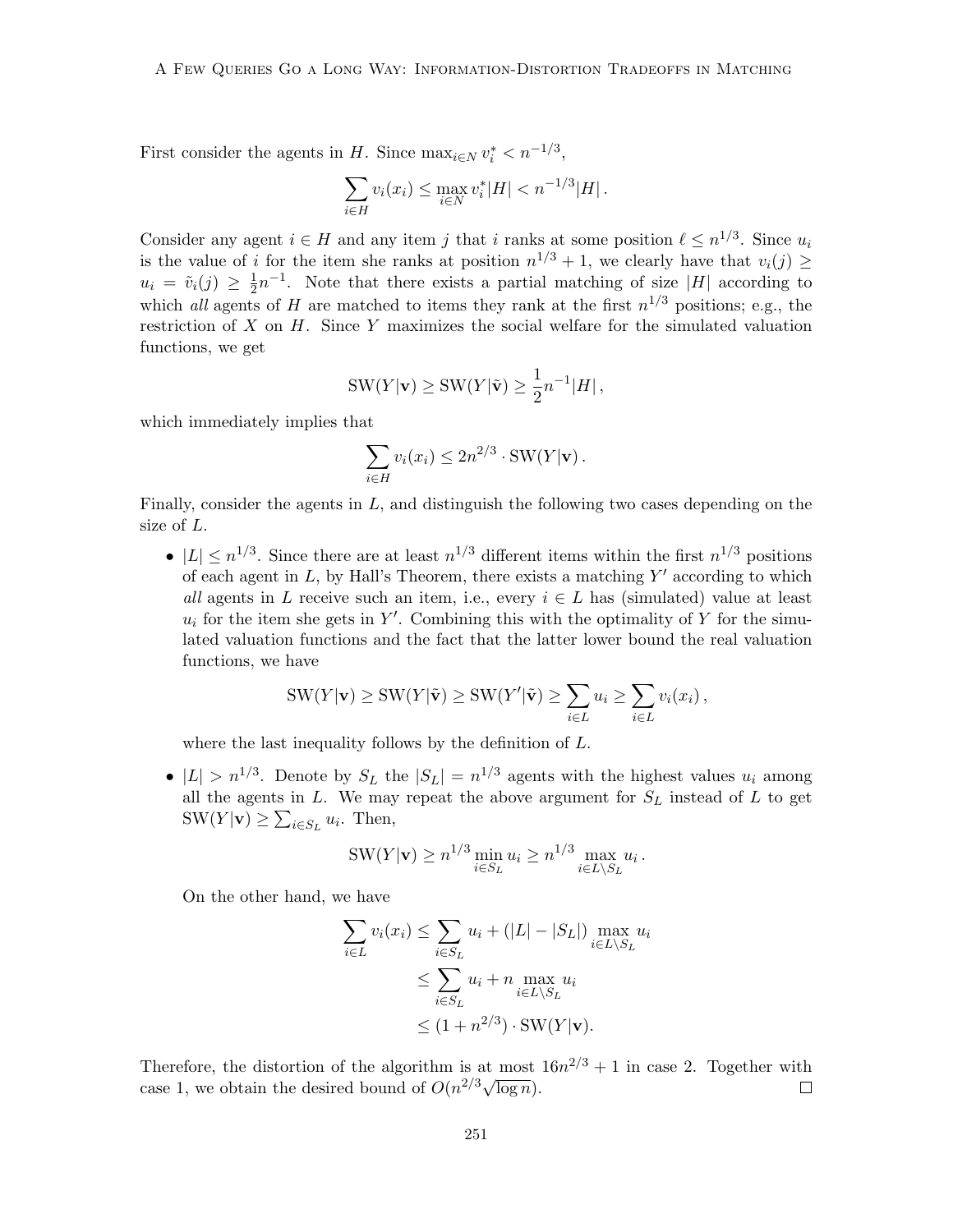#### 6. A General Framework for  $\lambda$ -TSF

In this section we generalize  $\lambda$ -TSF, our algorithm from Section 3, to work for a much broader class of problems, where we are given the ordinal preferences of the agents and access via queries to their cardinal values. We begin with the following general full information problem of maximizing an additive objective over a family of combinatorial structures defined on a weighted graph:

**Max-on-Graphs**: Given a (directed or undirected) weighted graph  $G = (U, E, w)$  and a concise description of the set  $\mathcal{F} \subseteq 2^E$  of feasible solutions, find a solution

$$
S \in \arg\max_{T \in \mathcal{F}} \sum_{e \in T} w(e).
$$

Note that One-Sided Matching is a special case;  $G$  is the complete bipartite graph on  $N$ and A, the weight of an edge  $\{i, j\}$  is  $v_i(j)$ , and F contains the perfect matchings of G.

What we are really interested in is the social choice analog of Max-on-Graphs where the weights (defined in terms of the valuation functions of the agents) are not given! Instead, we know the ordinal preferences of each agent/node for other nodes (corresponding to items or other agents).

**Ordinal-Max-on-Graphs**: Here  $U = N \cup A$ , where N is the set of agents and A is the (possibly empty) set of items; when  $A \neq \emptyset$ , we assume that G is a bipartite graph with independent sets N, A. Although  $G = (U, E)$  is given without the weights, it is assumed that for every  $i \in N$  there exists a (private) valuation function  $v_i: U \to \mathbb{R}_{\geq 0}$ , so that

$$
w(e) = \begin{cases} v_i(j), & \text{if } i \in N, j \in A \text{ and } e = \{i, j\} \quad \text{(Bipartite agent-item case)}\\ v_i(j) + v_j(i), & \text{if } i, j \in N \text{ and } e = \{i, j\} \quad \text{(Undirected case)}\\ v_i(j), & \text{if } i, j \in N \text{ and } e = (i, j) \quad \text{(Directed case)} \end{cases} \tag{2}
$$

We are also given the *ordinal profile*  $\succ_{\mathbf{v}} = (\succ_i)_{i\in N}$  induced by  $\mathbf{v} = (v_i)_{i\in N}$  and a concise description of the set  $\mathcal{F} \subseteq 2^E$  of feasible solutions. The goal is again to find  $S \in$  $\arg \max_{T \in \mathcal{F}} \sum_{e \in T} w(e).$ 

It is straightforward to extend the notion of distortion (Definition 2) for Ordinal-Maxon-Graphs; assume that  $X(\mathbf{v})$  is an optimal feasible solution,  $\mathcal{A}_k(\succ_{\mathbf{v}})$  is the feasible solution returned by the algorithm, and take the supremum over all instances of a certain size  $n$ .

Notice that for Ordinal-Max-on-Graphs to make sense,  $\mathcal F$  should be independent of w. For example, if only sets of weight exactly  $B$  are feasible, then it is impossible to find even one feasible set without the exact cardinal information in our disposal. Still, it is clear that the above algorithmic problem is very general and captures a huge number of maximization problems on graphs. Of course, not all such problems have a natural interpretation where the vertices are agents with preferences. Before we state the main result of this section, we give several examples that have been studied in the computational social choice literature.

**General Graph Matching:** Given an undirected weighted graph  $G = (U, E, w)$ , find a matching of maximum weight, i.e.,  $\mathcal F$  contains the matchings of  $G$ . In its social choice analog,  $U = N$  and  $w(\cdot)$  is defined according to the second branch of (2). A special case of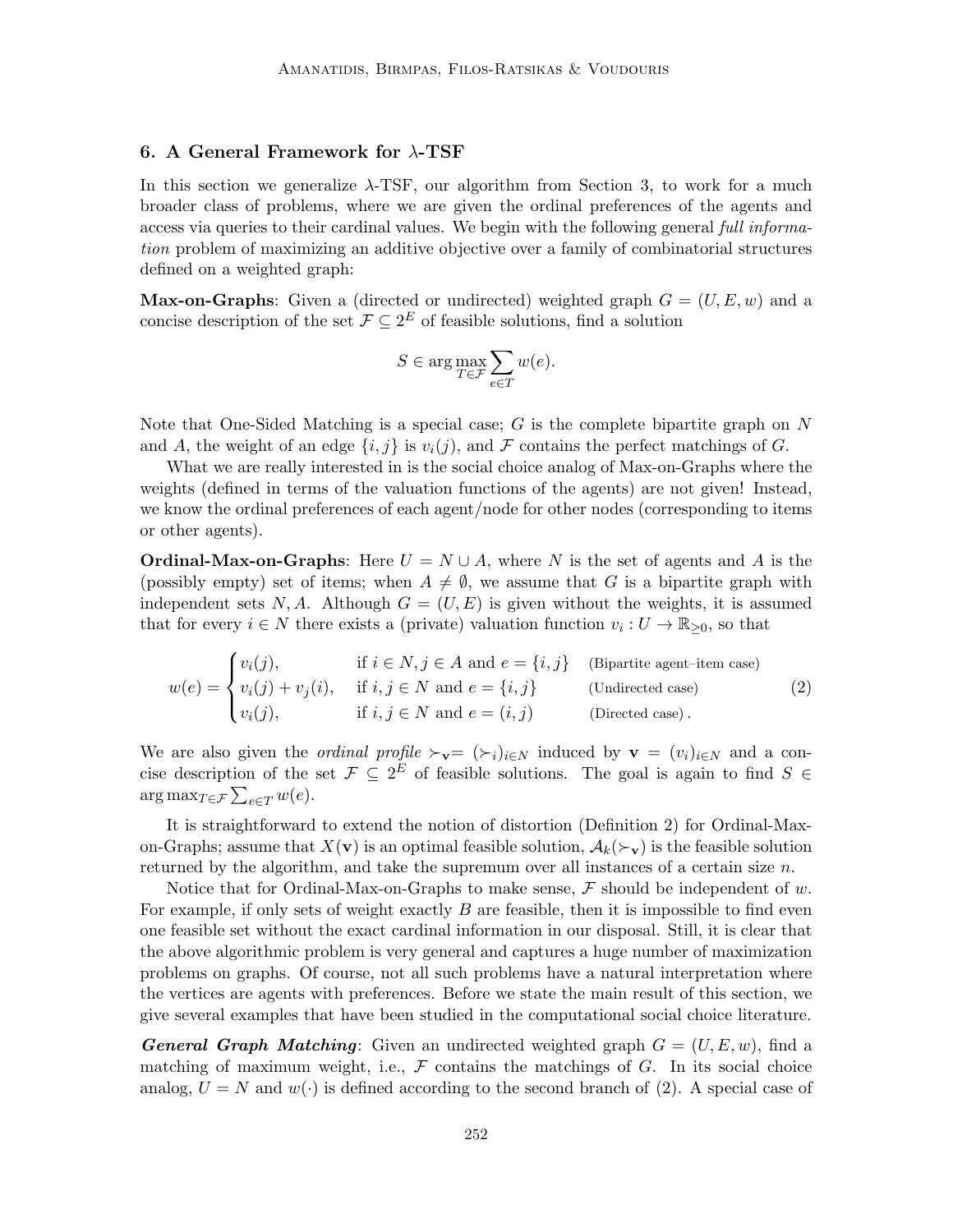this problem in which  $G = (U_1 \cup U_2, E, w)$  is a bipartite graph, is the celebrated Two-Sided Matching problem (Gale & Shapley, 1962; Roth & Sotomayor, 1992).

**Two-sided Perfect Matching**: A variant of Two-Sided Matching, where  $|U_1| = |U_2|$  and only perfect matchings are feasible.

**Max k-Sum Clustering**: Given an undirected weighted graph  $G = (U, E, w)$ , where |U| is a multiple of k, partition U into k equal-sized clusters in order to maximize the weight of the edges inside the clusters. That is,  $\mathcal F$  contains, for each partition of U into k equal-sized clusters, the set of edges that do not cross clusters. This problem generalizes Two-Sided Perfect Matching; see (Anshelevich & Sekar, 2016a). In its social choice analog,  $U = N$  and the weights are defined according to the second branch of (2).

**General Resource Allocation:** Given a bipartite weighted graph  $G = (U_1 \cup U_2, E, w)$ , assign each node of  $U_2$  to (only) one neighboring node in  $U_1$  so that the total value of the corresponding edges is maximized. There may be additional combinatorial constraints on this assignment, e.g., no more than  $\beta_i$  nodes of  $U_2$  may be assigned to node  $i \in U_1$ . That is, F contains the sets of edges that define the partitions of  $U_2$  into  $|U_1|$  parts that also satisfy the additional constraints. This problem generalizes One-Sided Matching. In its social choice analog,  $U_1 = N$ ,  $U_2 = A$  and  $w(\cdot)$  is defined according to the first branch of (2).

**Clearing Kidney**  $\ell$ **-Exchanges:** Given a directed weighted graph  $G = (U, E, w)$ , find a collection of vertex-disjoint cycles of length at most  $\ell$  so that their total weight is maximized; see (Abraham et al., 2007). Here,  $\mathcal F$  contains the edge set of any such collection of short cycles. In its social choice analog,  $U = N$  and  $w(\cdot)$  is defined according to the third branch of (2).

We use a variant of  $\lambda$ -TSF,  $(\lambda, \mathcal{A})$ -TSF, that takes as an additional input an approximation algorithm  $\mathcal A$  for the problem at hand. There are two main differences from  $\lambda$ -TSF. The simpler one is about the last step; instead of computing a maximum matching,  $\mathcal A$  is used to compute an (approximately) optimal solution with respect to the simulated valuation functions. The other difference is more subtle. Now we do not want to ask each agent  $i$  for her top element of U, but rather for her top element  $j_i^*$  that induces an edge included in some feasible solution. That is,  $j_i^*$  must be such that there exist  $T \in \mathcal{F}$  for which  $\{i, j_i^*\} \in T$  (or  $(i, j_i^*) \in T$  in the directed case) and any other element with this property is less preferred by i. It is not always trivial to find this element for each agent, but often it can be done in polynomial time; see Corollary 3 for such examples. See Algorithm 4 for a description of  $(\lambda, \mathcal{A})$ -TSF in pseudocode.

Note that the step of finding the  $j_i^*$ s is not given explicitly as it has to be adjusted for the particular problem at hand. As a concrete non-trivial example, consider the perfect matching variant of General Graph Matching, where we only care about perfect matchings. In this case, we can check whether an edge  $\{i, j\}$  belongs to a perfect matching by removing both i and j and then running the blossom algorithm of Edmonds (1965) on the remaining graph (with all weights set to 1). So, by repeatedly using this subroutine for an agent i starting from her top element and going down her preference list, we can find  $j_i^*$  in polynomial time and then make a query for it.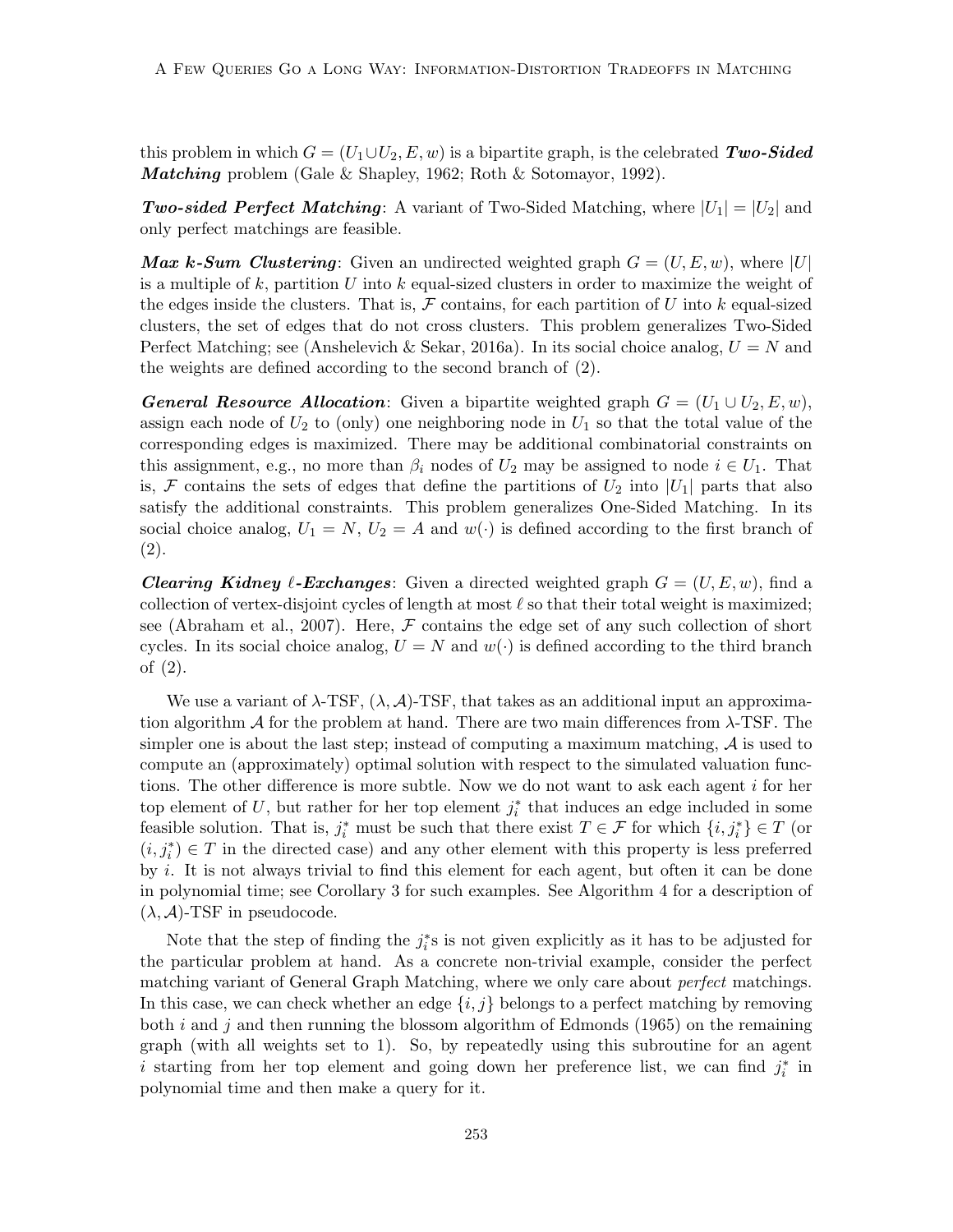Algorithm 4:  $(\lambda, \mathcal{A})$ -THRESHOLDSTEPFUNCTION  $((\lambda, \mathcal{A})$ -TSF)

// We assume that when  $A \neq \emptyset$  (i.e., when there are "items"),  $v_i(j) = 0$  for all  $i \in A, j \in N$ . Let  $\alpha_{\ell} := r^{-\ell/(\lambda+1)}$  for  $\ell \in \{0, \ldots, \lambda\}$ , where  $r = \max_{T \in \mathcal{F}} |T|$ for every agent  $i \in N$  do Find i's favorite  $j_i^* \in U$  that defines an edge contained in *some* feasible solution Query the value  $v_i^*$  of *i* for  $j_i^*$ Let  $Q_{i,0} := \{j_i^*\}$ Set  $\tilde{v}_i(j_i^*) := \alpha_0 \cdot v_i^* = v_i^*$ for every  $\ell \in \{1, ..., \lambda\}$  do Using binary search, compute the set  $Q_{i,\ell} := \{j \in A : v_i(j) \in [\alpha_{\ell} \cdot v_i^*, \alpha_{\ell-1} \cdot v_i^*)\}$ Set  $\tilde{v}_i(j) := \alpha_\ell \cdot v_i^*$  for every  $j \in Q_{i,\ell}$ Let  $Q_i := \bigcup_{\ell=0}^{\lambda} Q_{i,\ell}$ Set  $\tilde{v}_i(j) := 0$  for every  $j \in A \setminus Q_i$ return  $\mathcal{A}(\tilde{G})$ , where  $\tilde{G} = (U, E, \tilde{w})$ 

For the following theorem, we assume that the optimization problem  $\Pi$  is a special case of Max-on-Graphs with  $\max_{T \in \mathcal{F}} |T| = r$ . The parameter r allows for a more refined statement; while for the general Max-on-Graphs r may be  $\Theta(|U|^2)$ , in most cases it is only  $O(|U|)$ . We further assume that we can efficiently check whether an edge e belongs to a feasible solution. If not, the distortion guarantee of the theorem is still true, but there is no guarantee about the running time of  $(\lambda, \mathcal{A})$ -TSF.

**Theorem 9.** Suppose  $\Pi$  is as described above. If A is a (polynomial-time)  $\rho$ -approximation algorithm for  $\Pi$  in the full information setting, then  $(\lambda, \mathcal{A})$ -TSF asks  $1 + \lambda + \lambda \log r$  queries and achieves distortion at most  $3\rho r^{\frac{1}{\lambda+1}}$  for the social choice analog of  $\Pi$  (in polynomial time).

*Proof.* Let  $X \subseteq E$  be an optimal solution according to the valuation functions  $v_i$ , and Z be the solution returned by  $(\lambda, \mathcal{A})$ -TSF. Also, let Y be an optimal solution with respect to the simulated valuation functions.

In order to unify the notation for the three definitions of edge weights in (1), we write  $e = \langle i, j \rangle$  to mean

- (i)  $e = \{i, j\}$  with  $i \in N, j \in A$  when  $A \neq \emptyset$ ;
- (ii)  $e = \{i, j\}$  when  $A = \emptyset$  and G is undirected;
- (iii)  $e = (i, j)$  when  $A = \emptyset$  and G is directed.

Using this notation we can define  $X_i = \{j \in U : \langle i, j \rangle \in X\}$ , for  $i \in N$ , and write the optimum as

$$
\sum_{e \in X} w(e) = \sum_{\langle i,j \rangle \in X} v_i(j) = \sum_{i \in N} \sum_{j \in X_i \setminus Q_i} v_i(j) + \sum_{i \in N} \sum_{j \in X_i \cap Q_i} v_i(j).
$$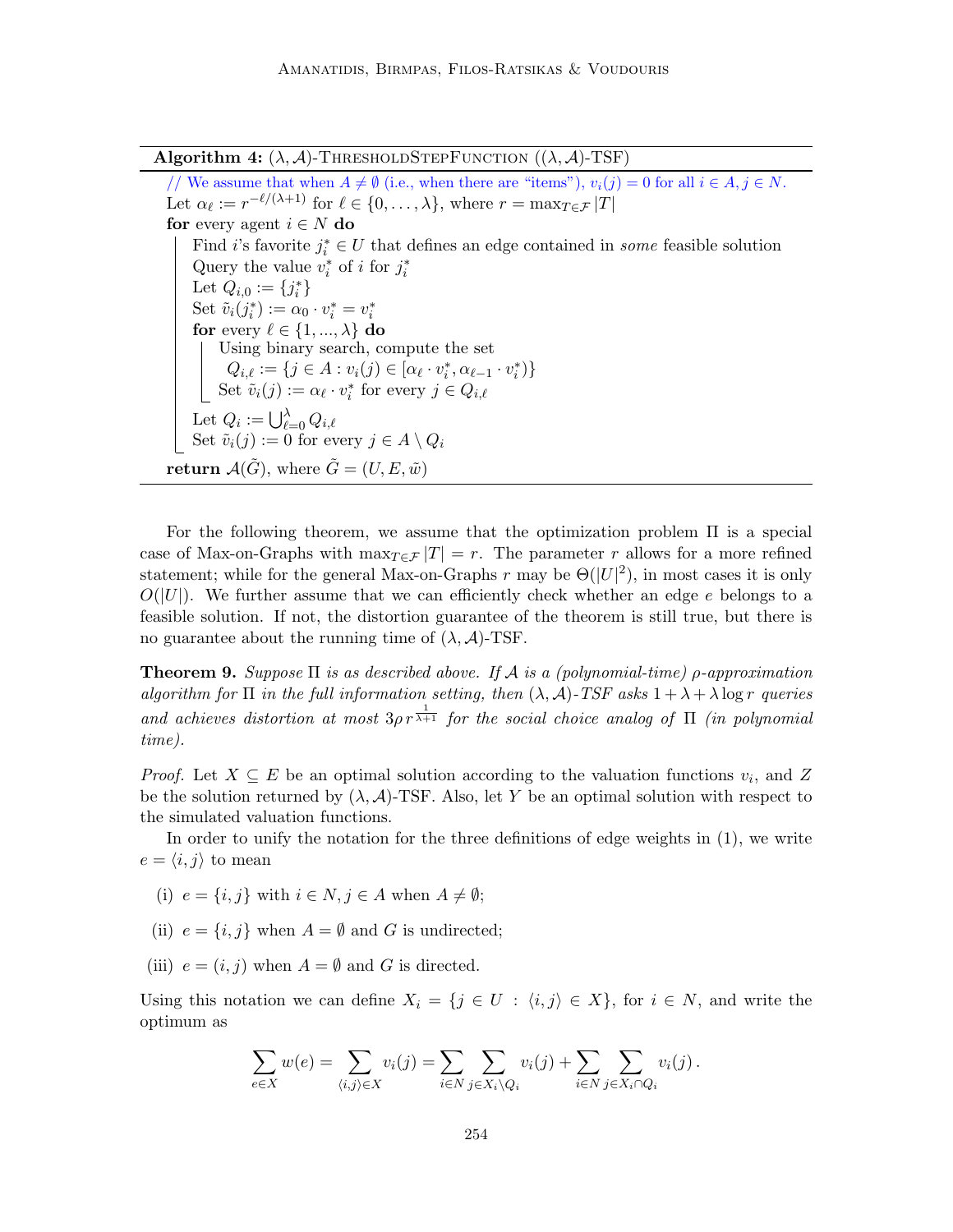We will bound the two terms separately. We begin with the first one:

$$
\sum_{i\in N}\sum_{j\in X_i\backslash Q_i}v_i(j)<\alpha_\lambda \sum_{i\in N}\sum_{j\in X_i\backslash Q_i}v_i^*\leq \alpha_\lambda \sum_{\langle i,j\rangle\in X}v_i^*\leq 2r\alpha_\lambda \max_{k\in N}v_k^*\leq 2r\alpha_\lambda \rho \sum_{e\in Z}w(e)\,.
$$

The first inequality follows directly by the definition of  $Q_i$ . The second inequality follows by extending the scope of the summation to include all (possibly unordered) pairs in  $X$ . For the third inequality, it suffices to notice that we simultaneously upper bound the number of terms in the summation by  $2|X| \leq 2r$  and each  $v_i^*$  by their maximum. Finally, the last inequality follows by the fact that the optimal value with the simulated valuation functions is at least  $\max_{k \in \mathbb{N}} v_k^*$  and, thus, the solution Z returned by the algorithm achieves at least a  $\rho$ -approximation of that.

For the second term we have

$$
\sum_{i \in N} \sum_{j \in X_i \cap Q_i} v_i(j) = \sum_{i \in N} \sum_{\ell=0}^k \sum_{j \in X_i \cap Q_{i,\ell}} v_i(j).
$$

Now, let us assume that  $\lambda > 0$ ; we will deal with the simpler case where  $\lambda = 0$  later. By definition, for any  $\ell \in \{1, ..., \lambda\}$  and any  $j \in Q_{i,\ell}$ , we have that  $v_i(j) \leq \alpha_{\ell-1} \cdot v_i^* =$  $\alpha_{\ell-1}$  $\frac{\partial u}{\partial x_i} \cdot \alpha_\ell \cdot v_i^* = \tilde{v}_i(j)/\alpha_1$ . Also, for  $Q_{i,0} = \{j_i^*\}$ , we have  $v_i(j_i^*) = \tilde{v}_i(j_i^*) \leq \tilde{v}_i(j_i^*)/\alpha_1$ . Hence,

$$
\sum_{i \in N} \sum_{j \in X_i \cap Q_i} v_i(j) \le \alpha_1^{-1} \sum_{i \in N} \sum_{j \in X_i \cap Q_i} \tilde{v}_i(j) = \alpha_1^{-1} \sum_{i \in N} \sum_{j \in X_i \cap Q_i} \tilde{v}_i(j) + \alpha_1^{-1} \sum_{i \in N} \sum_{j \in X_i \setminus Q_i} 0
$$
\n
$$
= \alpha_1^{-1} \sum_{\langle i,j \rangle \in X} \tilde{v}_i(j) = \alpha_1^{-1} \sum_{e \in X} \tilde{w}(e) \le \alpha_1^{-1} \sum_{e \in Y} \tilde{w}(e) \le \alpha_1^{-1} \rho \sum_{e \in Z} \tilde{w}(e)
$$
\n
$$
\le \alpha_1^{-1} \rho \sum_{e \in Z} w(e).
$$
\n(3)

The second inequality follows from the optimality of Y with respect to the simulated valuation functions. The third inequality follows directly from the approximation guarantee of A: Z attains a  $\rho$  approximation of the value achieved by Y. Finally, the last inequality follows from the fact that  $\tilde{v}_i(j) \le v_i(j)$  for every i, j, and thus  $\tilde{w}(e) \le w(e)$  for all  $e \in E$ .

Now we can put everything together:

$$
\sum_{e \in X} w(e) \le (2r\alpha_{\lambda}\rho + \alpha_1^{-1}\rho) \sum_{e \in Z} w(e) = 3\rho r^{\frac{1}{\lambda+1}} \sum_{e \in Z} w(e) , \qquad (4)
$$

and this settles the bound on the distortion of  $(\lambda, \mathcal{A})$ -TSF when  $\lambda > 0$ .

When  $\lambda = 0$ , we can repeat the derivation of (3) but without the factor of  $\alpha_1^{-1}$ , as this is only needed for the simulated value of items in  $Q_{i,\ell}$  for  $\ell > 0$  and now these sets are empty. So,  $\sum_{i\in N}\sum_{j\in X_i\cap Q_i}v_i(j)\leq \rho\sum_{e\in Z}w(e)$  and then the analog of (4) is

$$
\sum_{e \in X} w(e) \le (2r\alpha_0 \rho + \rho) \sum_{e \in Z} w(e) \le 3\rho r^{\frac{1}{0+1}} \sum_{e \in Z} w(e).
$$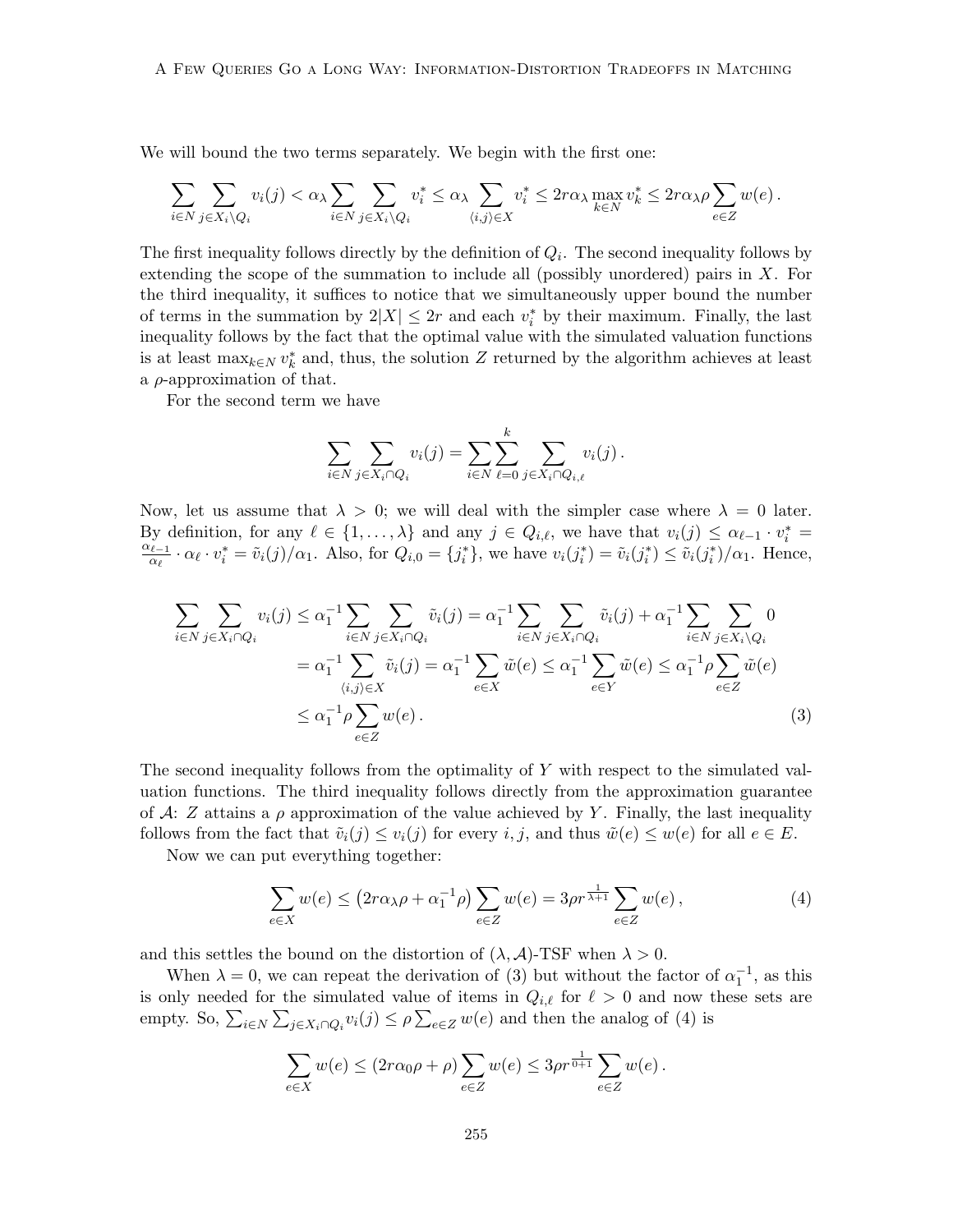About the running time, it is easy to see that all steps, except running  $\mathcal{A}(\tilde{G})$  and finding  $j_i^*$  for each  $i \in N$ , can be done in polynomial time (in particular  $O(|U| \log^2 |U|)$ ). Let  $t(|U|)$ be the time needed to check whether an edge can be extended to a feasible solution. Then, finding all the  $j_i^*$ s can be done in time $O(|U|^2 t(|U|))$ , as we need to perform the check for at most  $|U| - 1$  elements per  $i \in N$ . Hence, if both the feasibility check and A run in polynomial time, then  $(\lambda, \mathcal{A})$ -TSF runs in polynomial time as well.  $\Box$ 

For the problems defined above, we can get the following.

**Corollary 3.** By choosing A appropriately,  $(\lambda, \mathcal{A})$ -TSF asks at most  $1 + \lambda + \lambda \log |U|$  queries and achieves distortion at most

- $3(\frac{|U|}{2})^{\frac{1}{\lambda+1}}$  in polynomial time for One-Sided Matching (thus qualitatively retrieving Theorem 2), Two-Sided Matching, General Graph Matching, and Two-Sided Perfect Matching,
- $3|U_2|^{\frac{1}{\lambda+1}}$  for General Resource Allocation;
- $3|U|^{\frac{2}{\lambda+1}}$  for Max k-Sum Clustering;
- $(3\ell 3 + \varepsilon)|U|^{\frac{1}{\lambda+1}}$  for clearing kidney  $\ell$ -exchanges in polynomial time, for any fixed  $\ell \in \mathbb{N}$  and any constant  $\varepsilon \in (0, 1)$ .

Proof. We begin with One-Sided Matching, Two-Sided Matching, and General Graph Matching. First notice that the size of any matching is at most  $|U|/2$  and thus  $r \leq |U|/2$ . Then, by using an exact algorithm  $A$  for computing maximum weight matchings, such as the blossom algorithm (Edmonds, 1965), Theorem 9 directly implies distortion at most  $3(|U|/2)^{\frac{1}{\lambda+1}}$ . Regarding the running time, observe that any edge is already a feasible solution, and thus  $j_i^*$  is indeed *i*'s most preferred alternative. Since the blossom algorithm runs in polynomial time, we get that  $(\lambda, \mathcal{A})$ -TSF runs in polynomial time as well.

For Two-Sided Perfect Matching the argument is as above but one needs to argue about efficiently checking whether a given edge extends to a feasible solution. This, however, is already discussed right after the description of  $(\lambda, \mathcal{A})$ -TSF.

For General Resource Allocation, we only need to see that an assignment is fully determined by exactly  $|U_2|$  edges matching the items to the agents. That is,  $r = |U_2|$ . Since we do not deal with the running time in this case, we may assume an algorithm  $\mathcal A$  that solves the full-information problem optimally. Then, Theorem 9 implies distortion at most  $3|U_2|^{\frac{1}{\lambda+1}}$ . It should be noted here that, depending on the additional constraints imposed by  $\mathcal F$ , the computation of an assignment may vary from easy (e.g., no constraints) to strongly NP-hard (e.g., the items assigned to each agent should form an independent set in a given graph  $H$  on  $U_2$ ).

For Max k-Sum Clustering, again we do not deal with the running time. Thus, it suffices to use  $|U|^2$  as a straightforward upper bound for r and the distortion bound follows.

Finally, for clearing kidney  $\ell$ -exchanges, notice that the number of edges defining a collection of disjoint cycles can be at most |U| and thus  $r \leq |U|$ . Fix a constant  $\varepsilon > 0$ . We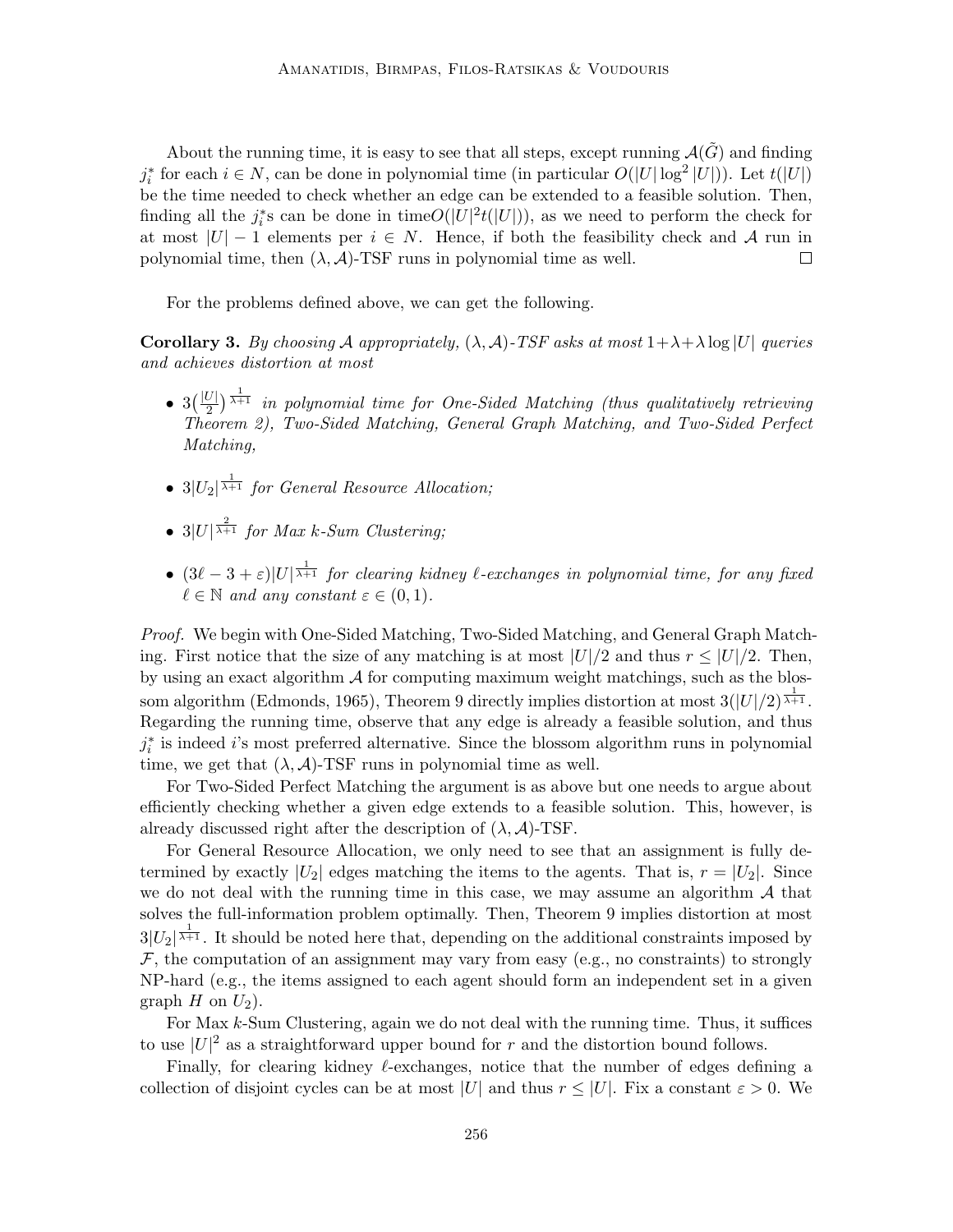can use the polynomial-time  $(\ell - 1 + \delta)$ -approximation algorithm of Biró et al. (2009) with  $\delta = \varepsilon/3$ . Thus, Theorem 9 implies distortion at most

$$
3(\ell - 1 + \varepsilon/3)|U|^{\frac{1}{\lambda + 1}} = (3\ell - 3 + \varepsilon)|U|^{\frac{1}{\lambda + 1}}.
$$

Note that the problem is NP-hard, even when  $k = 3$  (Abraham et al., 2007). Regarding the running time, we can efficiently check whether an edge  $(i, j)$  is in a feasible solution, as it is equivalent to checking whether  $(i, j)$  belongs to a cycle of length at most  $\ell$ . For instance, we may find a shortest  $(j, i)$ -path in the unweighted version of  $G$ ;  $(i, j)$  is in a feasible solution if and only if the length of this shortest path is at most  $\ell - 1$ . Since A also runs in polynomial time, we get that  $(\lambda, \mathcal{A})$ -TSF runs in polynomial time as well.  $\Box$ 

# 7. Conclusion and Open Problems

Our work is the first to study the interplay between elicited information and distortion in One-Sided Matching, as well as more general graph problems, in the context of social choice theory. We have shown several tradeoffs, both in term of possible distortion guarantees, and inapproximability bounds. Our results suggest that using only a small number of queries per agent can lead to significant improvements on the distortion.

As future directions, first it would be very interesting to see if we can come up with algorithms that match the lower bounds of Theorem 6. We managed to do that for the class of  $k$ -well-structured instances, but whether it is possible to achieve that for any instance remains to be seen. Perhaps a slightly less ambitious open problem would be to design an algorithm that outperforms the two-queries algorithm presented in Section 5 in terms of the achievable tradeoffs, for agents with unit-sum valuation functions. Another interesting avenue would be to consider randomized algorithms, either in the selection of the matching, or the process of querying the agents, and see if we can obtain significant improvements. Going beyond One-Sided Matching, one could study more general programs, such as those discussed in Section 6 and design tailor-made algorithms with improved tradeoffs between the distortion and the number of queries per agent. Finally, it would be interesting to study a related setting, in which the aim is to achieve the best possible tradeoffs between the distortion and the total number of queries, where algorithms could perhaps ask fewer queries for agents that are "easier to please", leaving more queries for the remaining agents.

### Acknowledgments

G. Amanatidis has been partially supported by the NWO Veni project VI.Veni.192.153. G. Birmpas has been supported by the ERC Advanced Grant 788893 AMDROMA "Algorithmic and Mechanism Design Research in Online Markets", and the MIUR PRIN project ALGADIMAR "Algorithms, Games, and Digital Markets".

# References

Abdulkadiroglu, A., & Sönmez, T. (2013). Matching markets: Theory and practice.  $Ad$ vances in Economics and Econometrics, 1, 3–47.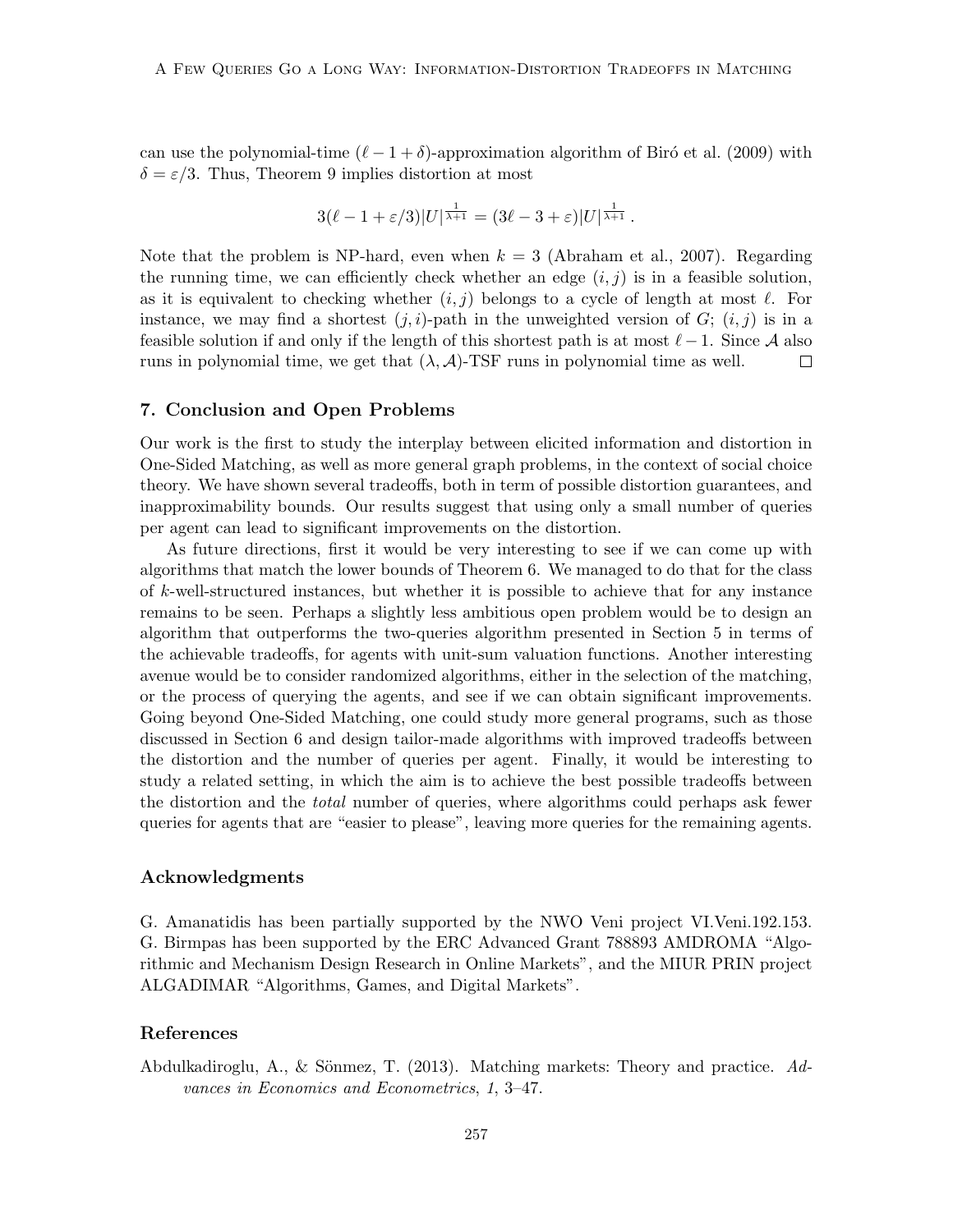- Abraham, D. J., Blum, A., & Sandholm, T. (2007). Clearing algorithms for barter exchange markets: Enabling nationwide kidney exchanges. In Proceedings of the 8th ACM conference on Electronic commerce (EC), pp. 295–304.
- Abramowitz, B., & Anshelevich, E. (2018). Utilitarians without utilities: Maximizing social welfare for graph problems using only ordinal preferences. In *Proceedings of the 32nd* AAAI Conference on Artificial Intelligence (AAAI), pp. 894–901.
- Abramowitz, B., Anshelevich, E., & Zhu, W. (2019). Awareness of voter passion greatly improves the distortion of metric social choice. In Proceedings of the The 15th Conference on Web and Internet Economics (WINE), pp. 3–16.
- Adamczyk, M., Grandoni, F., & Mukherjee, J. (2015). Improved approximation algorithms for stochastic matching. In Proceedings of the 23rd Annual European Symposium on Algorithms  $(ESA)$ , pp. 1–12.
- Amanatidis, G., Birmpas, G., Filos-Ratsikas, A., & Voudouris, A. A. (2021). Peeking behind the ordinal curtain: Improving distortion via cardinal queries. Artificial Intelligence, 296, 103488.
- Anshelevich, E., Bhardwaj, O., Elkind, E., Postl, J., & Skowron, P. (2018). Approximating optimal social choice under metric preferences. Artificial Intelligence, 264, 27–51.
- Anshelevich, E., Das, S., & Naamad, Y. (2013). Anarchy, stability, and utopia: creating better matchings. Autonomous Agents and Multi-Agent Systems, 26 (1), 120–140.
- Anshelevich, E., Filos-Ratsikas, A., Shah, N., & Voudouris, A. A. (2021). Distortion in social choice problems: The first 15 years and beyond. In *Proceedings of the 30th* International Joint Conference on Artificial Intelligence (IJCAI), pp. 4294–4301.
- Anshelevich, E., Filos-Ratsikas, A., & Voudouris, A. A. (2022). The distortion of distributed metric social choice. Artificial Intelligence, 308, 103713.
- Anshelevich, E., & Postl, J. (2017). Randomized social choice functions under metric preferences. Journal of Artificial Intelligence Research, 58, 797–827.
- Anshelevich, E., & Sekar, S. (2016a). Blind, greedy, and random: Algorithms for matching and clustering using only ordinal information. In Proceedings of the 30th AAAI Conference on Artificial Intelligence (AAAI), pp. 390–396.
- Anshelevich, E., & Sekar, S. (2016b). Truthful mechanisms for matching and clustering in an ordinal world. In Proceedings of the 12th International Conference on Web and Internet Economics (WINE), pp. 265–278.
- Anshelevich, E., & Zhu, W. (2017). Tradeoffs between information and ordinal approximation for bipartite matching. In Proceedings of the 10th International Symposium on Algorithmic Game Theory (SAGT), pp. 267–279.
- Bansal, N., Gupta, A., Li, J., Mestre, J., Nagarajan, V., & Rudra, A. (2012). When lp is the cure for your matching woes: Improved bounds for stochastic matchings. Algorithmica,  $63(4)$ , 733–762.
- Barman, S., & Krishnamurthy, S. K. (2020). Approximation algorithms for maximin fair division. ACM Transactions on Economics and Computation (TEAC),  $8(1)$ , 1–28.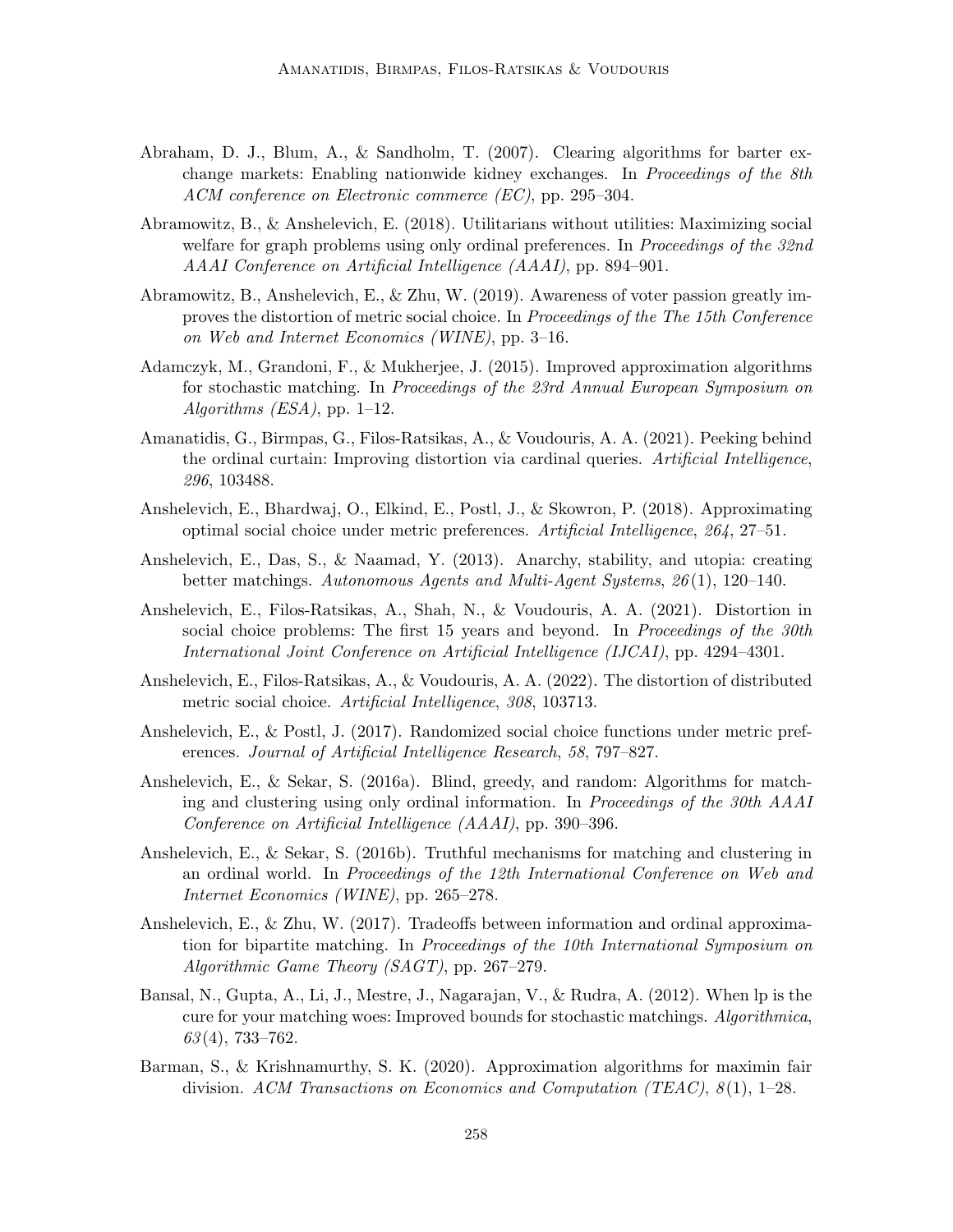- Baveja, A., Chavan, A., Nikiforov, A., Srinivasan, A., & Xu, P. (2018). Improved bounds in stochastic matching and optimization.  $Algorithmica$ ,  $80(11)$ , 3225–3252.
- Behnezhad, S., Derakhshan, M., & Hajiaghayi, M. (2020). Stochastic matching with few queries:  $(1 - \varepsilon)$  approximation. In Proceedings of the 52nd Annual ACM SIGACT Symposium on Theory of Computing (STOC), pp. 1111–1124.
- Behnezhad, S., Farhadi, A., Hajiaghayi, M., & Reyhani, N. (2019). Stochastic matching with few queries: new algorithms and tools. In Proceedings of the 30th Annual ACM-SIAM Symposium on Discrete Algorithms (SODA), pp. 2855–2874.
- Benade, G., Nath, S., Procaccia, A. D., & Shah, N. (2017). Preference elicitation for participatory budgeting. In Proceedings of the 31st AAAI Conference on Artificial Intelligence (AAAI), pp. 376–382.
- Bhaskar, U., Dani, V., & Ghosh, A. (2018). Truthful and near-optimal mechanisms for welfare maximization in multi-winner elections. In *Proceedings of the 32nd AAAI* Conference on Artificial Intelligence (AAAI), pp. 925–932.
- Biró, P., Manlove, D. F., & Rizzi, R. (2009). Maximum weight cycle packing in directed graphs, with application to kidney exchange programs. Discret. Math. Algorithms Appl.,  $1(4)$ , 499–518.
- Blum, A., Dickerson, J. P., Haghtalab, N., Procaccia, A. D., Sandholm, T., & Sharma, A. (2020). Ignorance is almost bliss: Near-optimal stochastic matching with few queries. Operations research,  $68(1)$ , 16–34.
- Bogomolnaia, A., & Moulin, H. (2001). A new solution to the random assignment problem. Journal of Economic Theory, 100, 295–328.
- Boutilier, C., Caragiannis, I., Haber, S., Lu, T., Procaccia, A. D., & Sheffet, O. (2015). Optimal social choice functions: A utilitarian view. Artificial Intelligence, 227, 190– 213.
- Caragiannis, I., Filos-Ratsikas, A., Frederiksen, S. K. S., Hansen, K. A., & Tan, Z. (2016). Truthful facility assignment with resource augmentation: An exact analysis of serial dictatorship. In International Conference on Web and Internet Economics (WINE), pp. 236–250. Springer.
- Caragiannis, I., Filos-Ratsikas, A., Nath, S., & Voudouris, A. A. (2018). Truthful mechanisms for ownership transfer with expert advice. CoRR, abs/1802.01308.
- Caragiannis, I., Nath, S., Procaccia, A. D., & Shah, N. (2017). Subset selection via implicit utilitarian voting. Journal of Artificial Intelligence Research, 58, 123–152.
- Caragiannis, I., Shah, N., & Voudouris, A. A. (2022). The metric distortion of multiwinner voting. In Proceedings of the 36th AAAI Conference on Artificial Intelligence (AAAI).
- Chen, N., Immorlica, N., Karlin, A. R., Mahdian, M., & Rudra, A. (2009). Approximating matches made in heaven. In Proceedings of the 36th International Colloquium on Automata, Languages, and Programming (ICALP), pp. 266–278.
- Costello, K. P., Tetali, P., & Tripathi, P. (2012). Stochastic matching with commitment. In Proceedings of the 39th International Colloquium on Automata, Languages, and Programming (ICALP), pp. 822–833.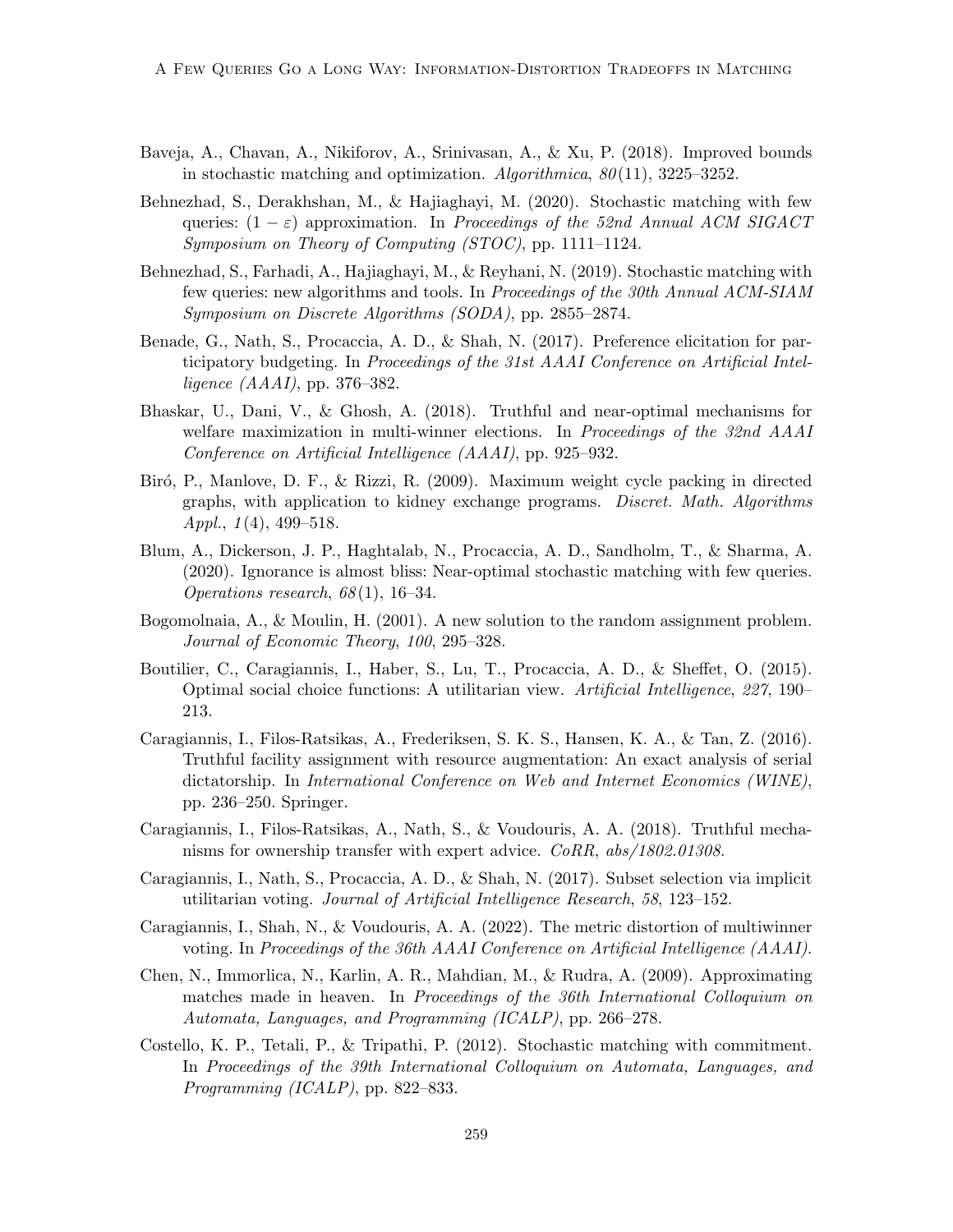- Edmonds, J. (1965). Paths, trees and flowers. Canadian Journal of Mathematics, 17, 449– 467.
- Fain, B., Goel, A., Munagala, K., & Prabhu, N. (2019). Random dictators with a random referee: Constant sample complexity mechanisms for social choice. In *Proceedings of* the 33rd AAAI Conference on Artificial Intelligence (AAAI).
- Feldman, M., Fiat, A., & Golomb, I. (2016). On voting and facility location. In *Proceedings* of the 2016 ACM Conference on Economics and Computation (EC), pp. 269–286.
- Filos-Ratsikas, A., Frederiksen, S. K. S., & Zhang, J. (2014). Social welfare in one-sided matchings: Random priority and beyond. In *Proceedings of the 7th Symposium of* Algorithmic Game Theory (SAGT), pp. 1–12.
- Filos-Ratsikas, A., Micha, E., & Voudouris, A. A. (2020). The distortion of distributed voting. Artificial Intelligence, 286, 103343.
- Filos-Ratsikas, A., & Miltersen, P. B. (2014). Truthful approximations to range voting. In Proceedings of the 10th International Conference on Web and Internet Economics  $(WINE)$ , pp. 175–188.
- Filos-Ratsikas, A., & Voudouris, A. A. (2021). Approximate mechanism design for distributed facility location. In Proceedings of the 14th International Symposium on Algorithmic Game Theory (SAGT), pp. 49–63.
- Gale, D., & Shapley, L. S. (1962). College admissions and the stability of marriage. The American Mathematical Monthly, 69(1), 9-15.
- Gkatzelis, V., Halpern, D., & Shah, N. (2020). Resolving the optimal metric distortion conjecture. In Proceedings of the 61st Annual IEEE Symposium on Foundations of Computer Science (FOCS), p. forthcoming.
- Goel, A., Krishnaswamy, A. K., & Munagala, K. (2017). Metric distortion of social choice rules: Lower bounds and fairness properties. In *Proceedings of the 2017 ACM Con*ference on Economics and Computation (EC), pp. 287–304.
- Goel, G., & Tripathi, P. (2012). Matching with our eyes closed. In Proceedings of the 53rd IEEE Annual Symposium on Foundations of Computer Science, pp. 718–727.
- Gross, S., Anshelevich, E., & Xia, L. (2017). Vote until two of you agree: Mechanisms with small distortion and sample complexity. In Proceedings of the 31st AAAI Conference on Artificial Intelligence (AAAI), pp. 544–550.
- Hall, P. (1935). On representatives of subsets. Journal of the London Mathematical Society,  $1(1), 26-30.$
- Hosseini, H., Menon, V., Shah, N., & Sikdar, S. (2021). Necessarily optimal one-sided matchings. In *Proceedings of the AAAI Conference on Artificial Intelligence*, Vol. 35, pp. 5481–5488.
- Hylland, A., & Zeckhauser, R. (1979). The efficient allocation of individuals to positions. Journal of Political economy,  $87(2)$ , 293–314.
- Kempe, D. (2020). Communication, distortion, and randomness in metric voting. In Proceedings of the 34th AAAI Conference on Artificial Intelligence (AAAI), pp. 2087–2094.